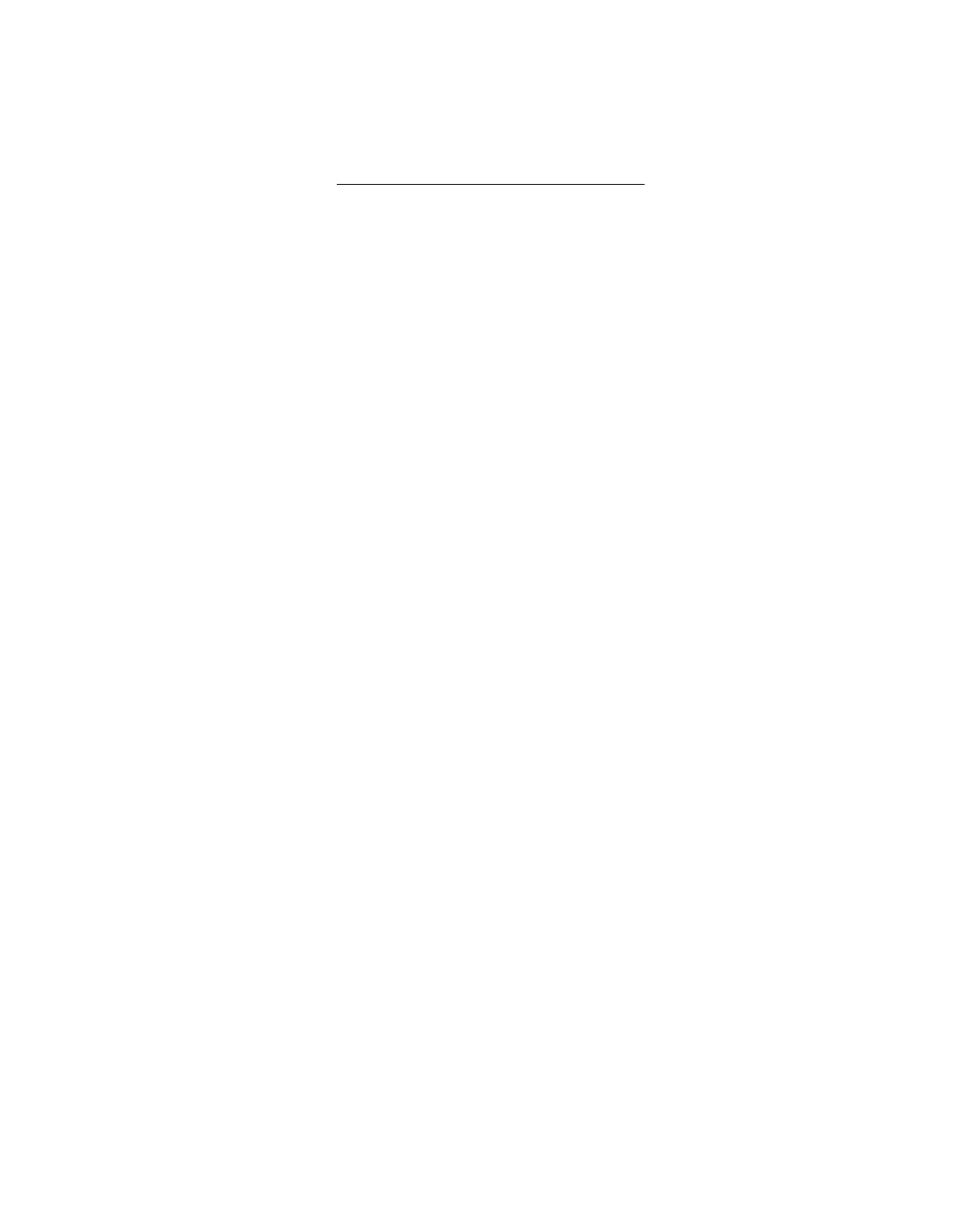HENRY *v.* BRITISH COLUMBIA (ATTORNEY GENERAL)

### **Ivan William Mervin Henry** *Appellant*

*v.*

**Her Majesty The Queen in Right of the Province of British Columbia as represented by the Attorney General of British Columbia and Attorney General of Canada** *Respondents*

and

**Attorney General of Ontario, Attorney General of Quebec, Attorney General of Nova Scotia, Attorney General of New Brunswick, Attorney General of Manitoba, Attorney General for Saskatchewan, Attorney General of Alberta, Attorney General of Newfoundland and Labrador, Association in Defence of the Wrongly Convicted, David Asper Centre for Constitutional Rights, British Columbia Civil Liberties Association, Canadian Civil Liberties Association, Criminal Lawyers' Association and Canadian Association of Crown Counsel** *Interveners*

**Indexed as: Henry** *v.* **British Columbia (Attorney General)**

**2015 SCC 24**

File No.: 35745.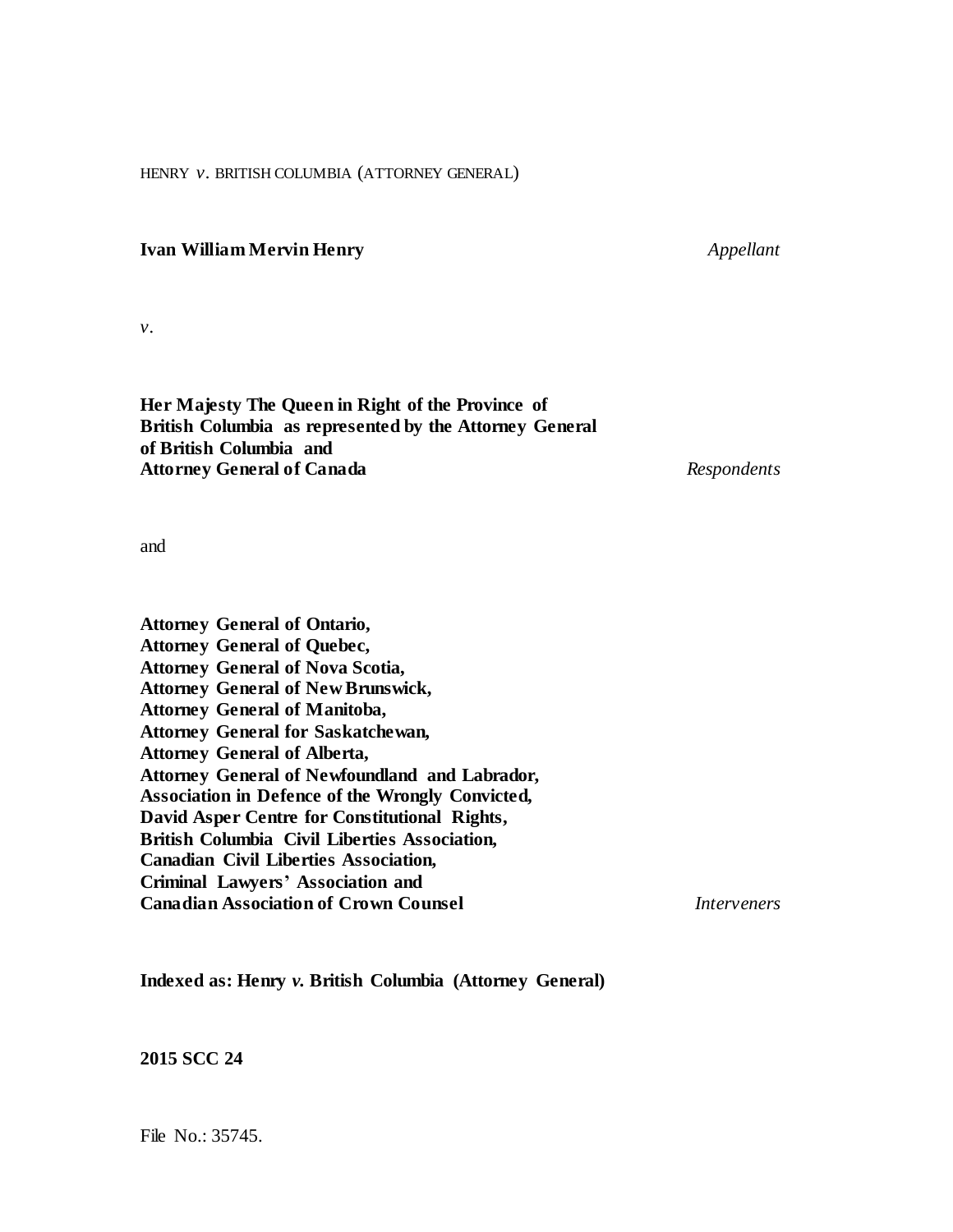2014: November 13; 2015: May 1.

Present: McLachlin C.J. and LeBel, Abella, Moldaver, Karakatsanis, Wagner and Gascon JJ.

ON APPEAL FROM THECOURT OF APPEAL FOR BRITISH COLUMBIA

*Constitutional law — Charter of Rights — Remedies — Damages — Civil action — Prosecutorial misconduct in criminal proceedings — Disclosure obligations of prosecutors — Wrongful non-disclosure — Malice — Claimant wrongfully convicted and incarcerated for almost 27 years — Claimant bringing civil action alleging breach of Charter rights resulting from Crown counsel's wrongful non-disclosure of relevant information — Damages under s. 24(1) sought against Crown — Whether s. 24(1) authorizes courts to award damages against Crown for wrongful non-disclosure — Level of fault claimant must establish to meet liability threshold for awarding s. 24(1) damages — Whether malice required — Canadian Charter of Rights and Freedoms, s. 24(1).*

H was convicted in 1983 of 10 sexual offences, declared a dangerous offender, and imprisoned for almost 27 years. In October 2010, the B.C. Court of Appeal quashed all 10 convictions and substituted acquittals for each, finding serious errors in the conduct of the trial and concluding that the guilty verdicts were unreasonable in light of the evidence as a whole. H brought a civil suit against the Attorney General of British

 $\overline{a}$ 

 $<sup>1</sup>$  LeBel J. took no part in the judgment.</sup>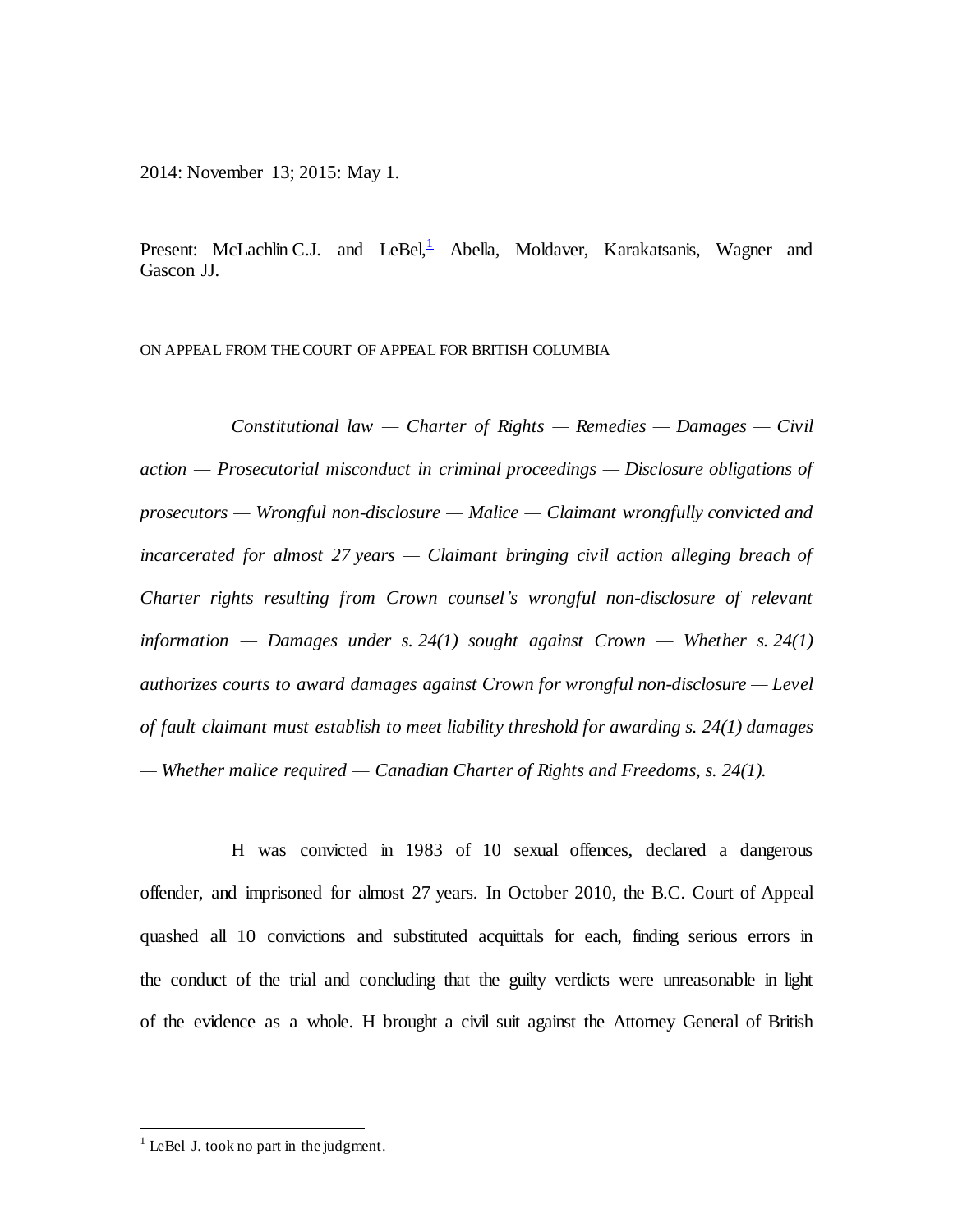Columbia ("AGBC"), seeking damages under s. 24(1) of the *Charter* for harm suffered as a consequence of his wrongful convictions and imprisonment.

H alleges that the Crown failed to make full disclosure of relevant information before, during, and after his trial. H made numerous requests for disclosure of all victim statements as well as medical and forensic reports. The Crown did not disclose any of the requested material before the commencement of trial. At trial, the Crown provided him with several victim statements, but approximately 30 additional statements were not disclosed. These statements revealed inconsistencies that could have been used to attack the already-suspect identification evidence put forward by the Crown. Key forensic evidence was also not disclosed. Furthermore, the Crown failed to disclose the existence of another suspect who had been arrested twice in the vicinity of the attacks.

In his Notice of Civil Claim, H pleaded various causes of action, including negligence, malicious prosecution, and breach of his ss. 7 and 11(*d*) *Charter* rights. The AGBC moved to strike the causes of action grounded in negligence and the *Charter*. The B.C. Supreme Court struck the negligence claim as inconsistent with this Court's holding in *Nelles v. Ontario*, [1989] 2 S.C.R. 170, but allowed H's *Charter* claim to proceed since it was founded on allegations of malicious conduct. The court noted, however, that if H intended to pursue a *Charter* damages claim against the AGBC for conduct falling short of malice, he would have to seek leave to amend his pleadings. H applied for leave to amend his pleadings to claim *Charter* damages against the AGBC for non-malicious conduct. In permitting H to amend his claim accordingly, the application judge found that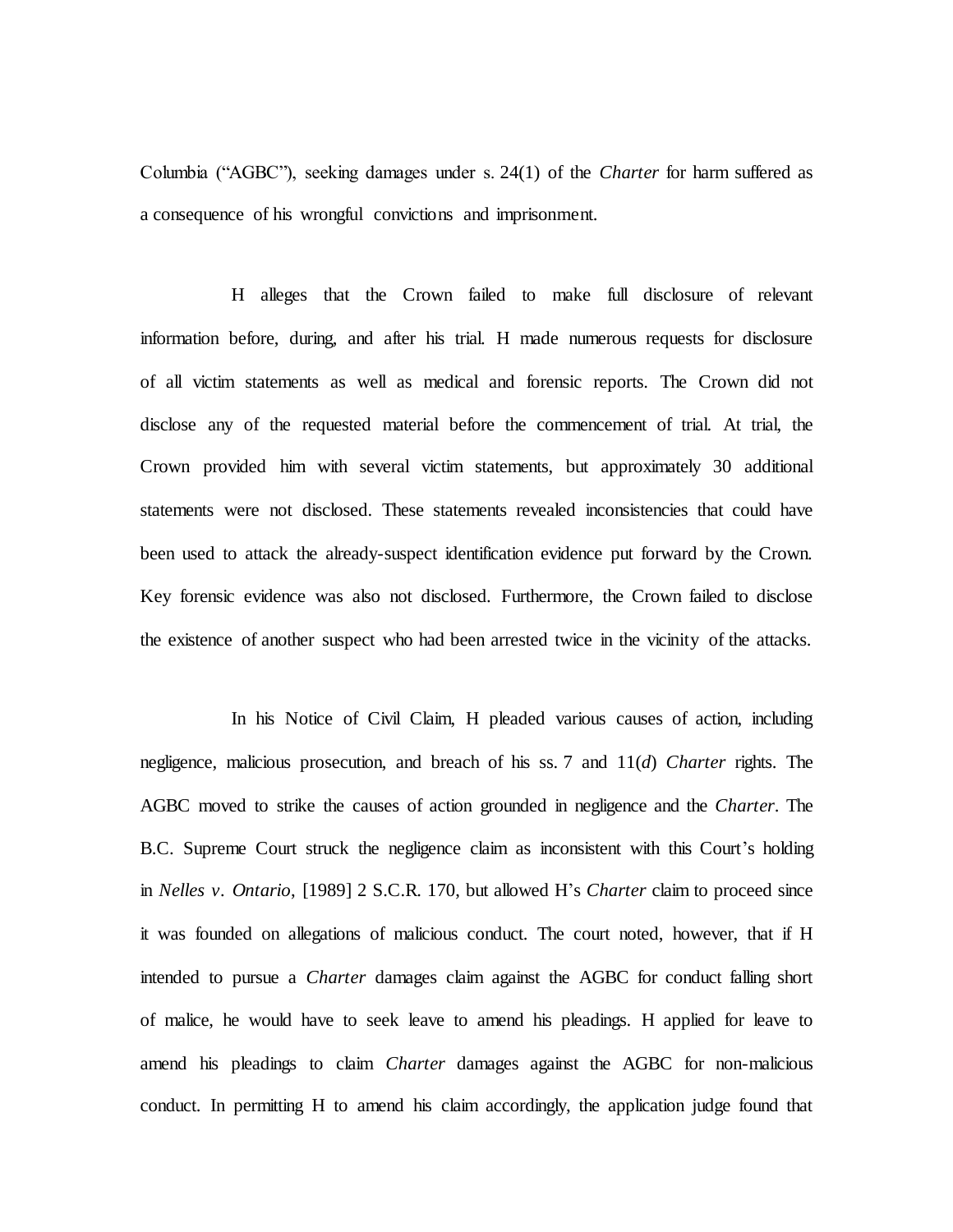a threshold lower than malice should apply and that s. 24(1) damages awards are justified where the Crown's conduct represents a marked and unacceptable departure from the reasonable standards expected of prosecutors. The Court of Appeal unanimously allowed the AGBC's appeal, concluding that H was not entitled to seek *Charter* damages for the non-malicious acts and omissions of Crown counsel.

*Held*: The appeal should be allowed. Section 24(1) of the *Canadian Charter of Rights and Freedoms* authorizes courts of competent jurisdiction to award damages against the Crown for prosecutorial misconduct absent proof of malice.

*Per* Abella, **Moldaver**, Wagner and Gascon JJ.: Where, as here, a claimant seeks *Charter* damages based on allegations that the Crown's failure to disclose violated his or her *Charter* rights, proof of malice is not required. Instead, a cause of action will lie where the Crown, in breach of its constitutional obligations, causes harm to the accused by intentionally withholding information when it knows, or would reasonably be expected to know, that the information is material to the defence and that the failure to disclose will likely impinge on the accused's ability to make full answer and defence. This represents a high threshold for a successful *Charter* damages claim, albeit one that is lower than malice. Only by keeping liability within strict bounds can a reasonable balance be struck between remedying serious rights violations and maintaining the efficient operation of our public prosecution system.

In *Vancouver (City) v. Ward*, 2010 SCC 27, [2010] 2 S.C.R. 28, this Court recognized that s. 24(1) of the *Charter* authorizes damage claims directed against the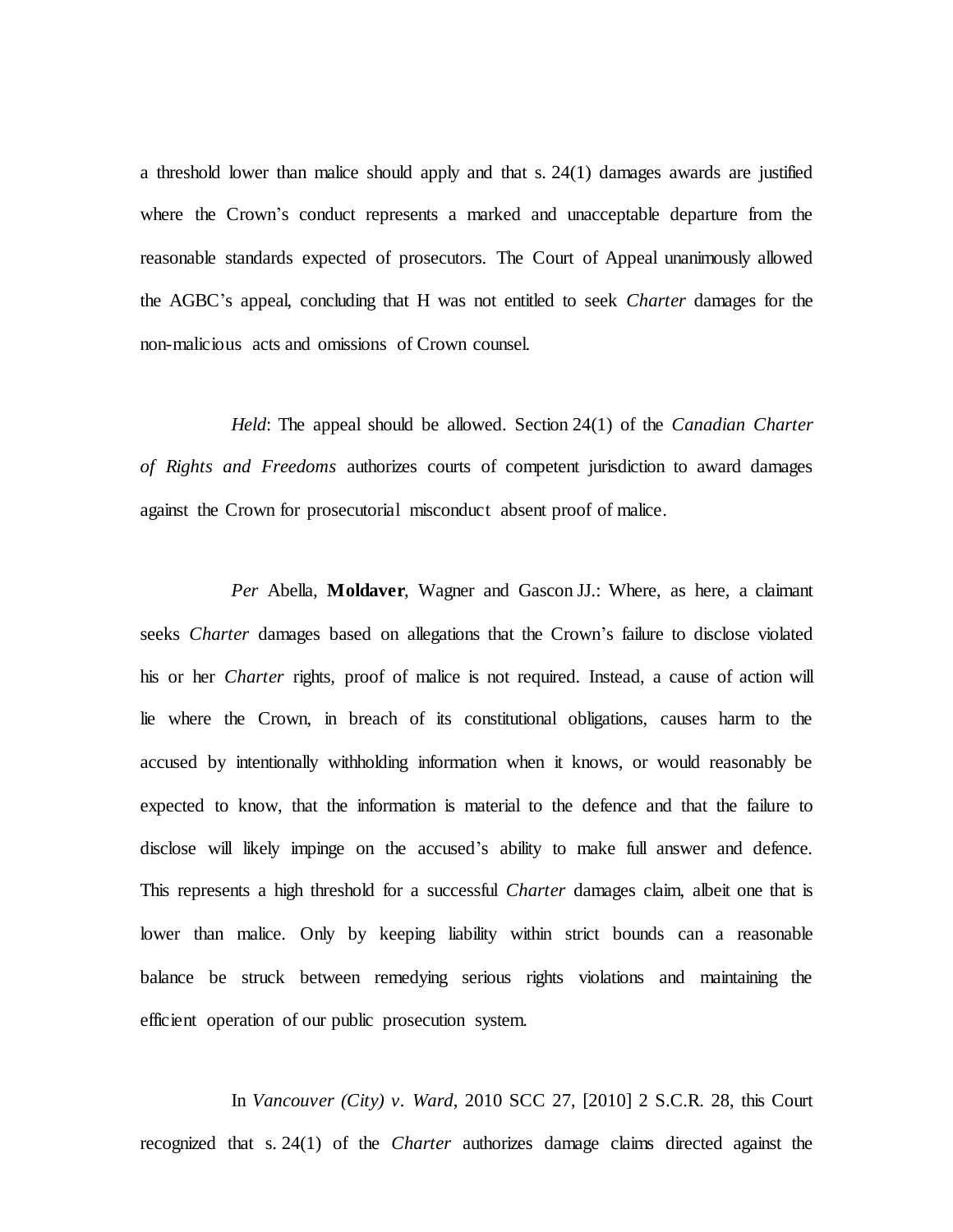state for violations of the claimant's constitutional rights. The Chief Justice outlined a framework to determine the state's liability for *Charter* damages. Under this framework, the claimant must demonstrate that the state has breached one of his or her *Charter* rights and that an award of damages would serve a compensation, vindication, or deterrence function. Once that burden is met, the onus shifts to the state to rebut the claimant's case based on countervailing considerations.

The countervailing consideration at issue in this case relates to concerns over good governance. *Ward* recognizes that policy factors may justify restricting the state's exposure to civil liability by establishing a minimum threshold of gravity. If the threshold of gravity is set too low for a *Charter* damages claim alleging Crown misconduct, the ability of prosecutors to discharge their important public duties will be undermined, with adverse consequences for the administration of justice. Specifically, the spectre of liability may influence the decision-making of prosecutors and make them more "defensive" in their approach. A low threshold would also open up the floodgates of civil liability and force prosecutors to spend undue amounts of time and energy defending their conduct in court.

The AGBC submits that, to attract liability for *Charter* damages, the Crown's conduct must rise to the level of "malice". The malice standard has been extensively canvassed in this Court's malicious prosecution jurisprudence. Under the tort of malicious prosecution, a prosecutor will be liable for the decision to initiate or continue a prosecution against an individual without reasonable and probable cause, provided that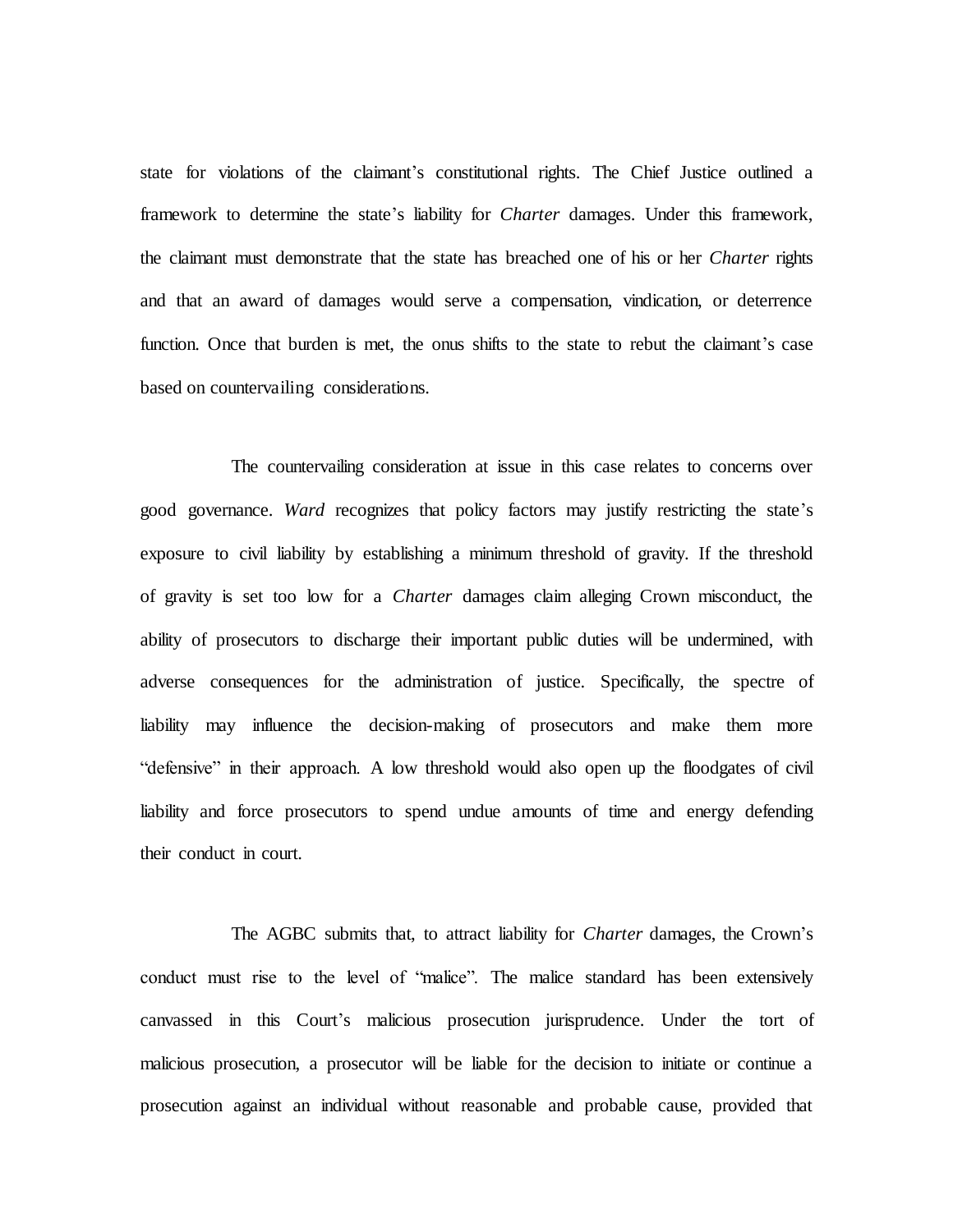such decision was characterized by malice. Malice requires more than recklessness or gross negligence. Rather, the plaintiff must demonstrate a willful and intentional effort on the Crown's part to abuse or distort its proper role within the criminal justice system. The malice standard will only be met in exceptional cases where the plaintiff can prove that a prosecutor's decision was driven by an improper purpose or motive, wholly inconsistent with Crown counsel's role as minister of justice.

There are several reasons why malice does not provide a useful liability threshold for *Charter* damages claims alleging wrongful non-disclosure by prosecutors. First, the malice standard is firmly rooted in the tort of malicious prosecution, which has a distinctive history and purpose. Second, malice requires an inquiry into whether the prosecutor was motivated by an improper purpose. Such an inquiry is apt when the impugned conduct is a highly discretionary decision such as the decision to initiate or continue a prosecution, because discretionary decision-making can best be evaluated by reference to the decision-maker's motives. However, the decision to disclose relevant information is not discretionary. It is a constitutional obligation which must be properly discharged by the Crown in accordance with an accused's *Charter* right to make full answer and defence. As such, the motives of the prosecutor in withholding information are immaterial. Third, unlike the decision to initiate or continue a prosecution, disclosure decisions do not fall within the core of prosecutorial discretion, and therefore do not warrant such an onerous threshold to insulate them from judicial scrutiny. Finally, a purposive approach to s. 24(1) militates against the malice standard.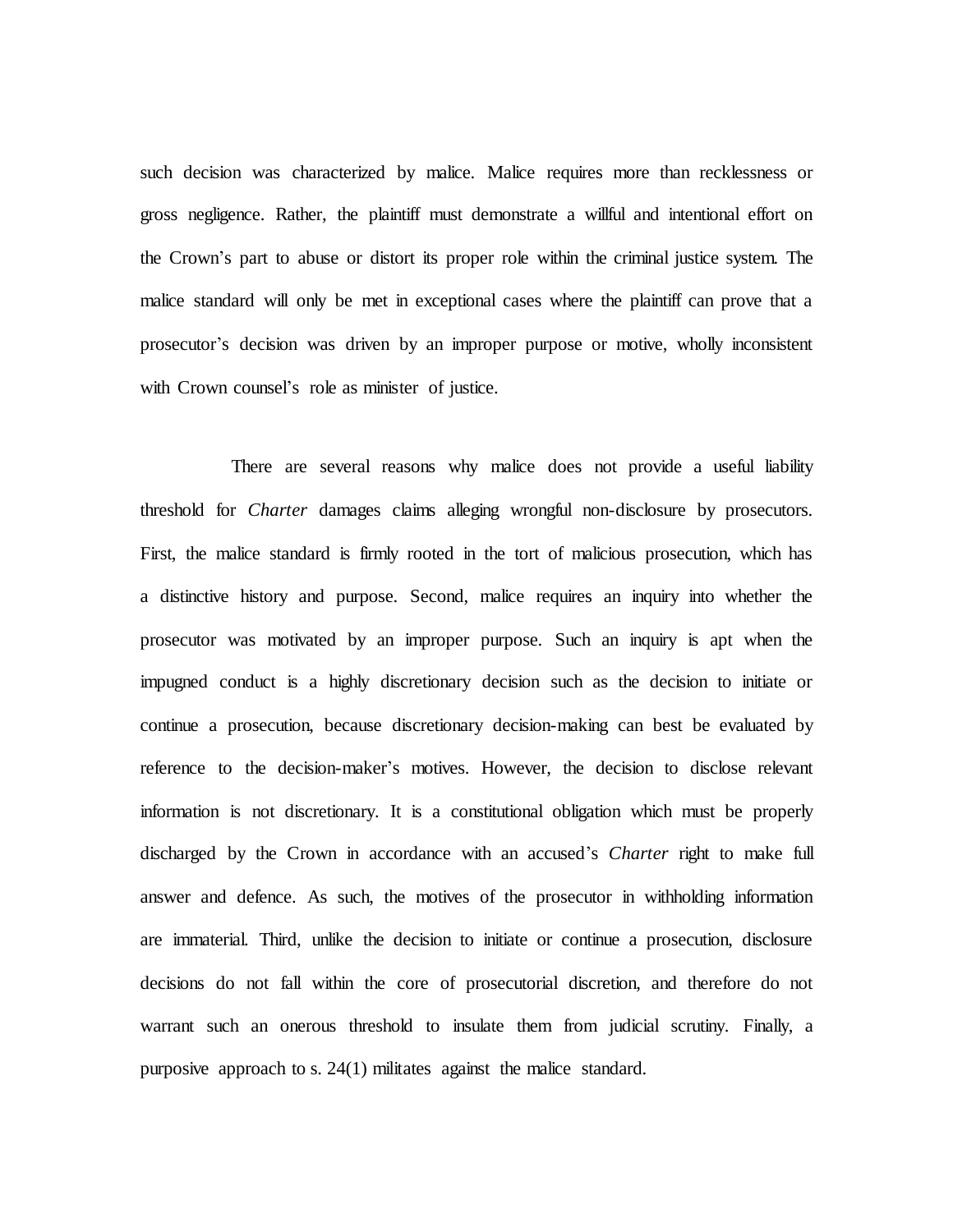While the malice standard is not directly applicable, the compelling good governance concerns raised in our malicious prosecution jurisprudence must be taken into account in determining the appropriate liability threshold for cases of wrongful nondisclosure. The liability threshold must ensure that Crown counsel will not be diverted from their important public duties by having to defend against a litany of civil claims. Moreover, a widespread "chilling effect" on the behaviour of prosecutors must be avoided. Therefore, the threshold must allow for strong claims to be heard on their merits, while guarding against a proliferation of marginal cases.

Good governance concerns mandate a high threshold that substantially limits the scope of liability. The standard adopted by the application judge, which is akin to gross negligence, does not provide sufficient limits. H submits that an even lower threshold — a simple breach of the *Charter* without any additional element of fault should apply in this context. This approach fails to address the compelling policy and practical concerns that justify limiting prosecutorial liability. H alleges very serious instances of wrongful non-disclosure that demonstrate a shocking disregard for his *Charter* rights. His claim as pleaded meets the liability threshold established here. However, H's exceptional case should not be used to justify a substantial expansion of prosecutorial liability.

Whether considered at the pleadings stage or at trial, the same formulation of the test applies. At trial, a claimant must convince the fact-finder on a balance of probabilities that (1) the prosecutor intentionally withheld information; (2) the prosecutor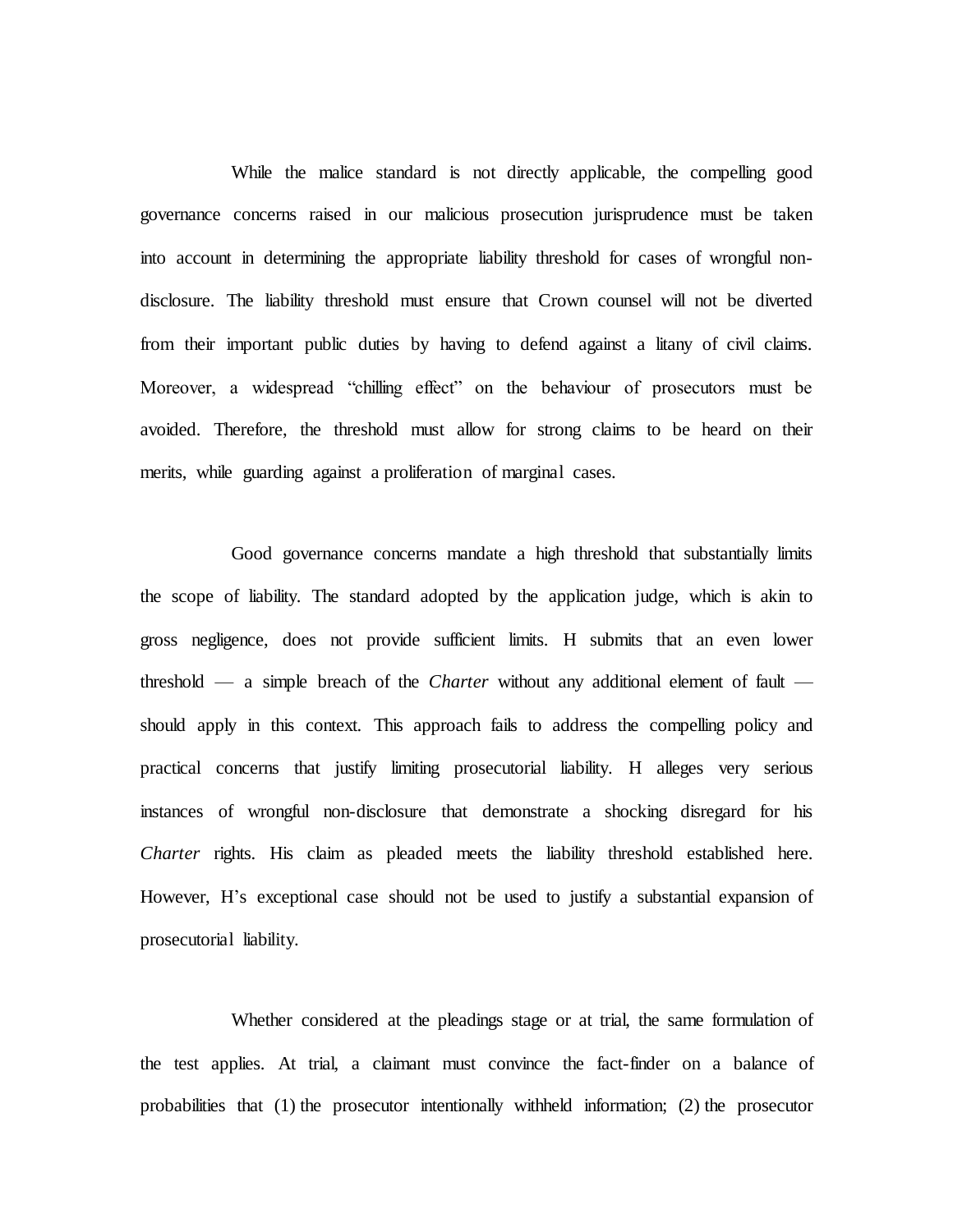knew or ought reasonably to have known that the information was material to the defence and that the failure to disclose would likely impinge on his or her ability to make full answer and defence; (3) withholding the information violated his or her *Charter* rights; and (4) he or she suffered harm as a result. To withstand a motion to strike, a claimant would only need to plead facts which, taken as true, would be sufficient to support a finding on each of these elements.

The liability threshold focuses on two key elements: the prosecutor's intent, and his or her actual or imputed knowledge. The purpose of these elements is not to shield prosecutors from liability by placing an undue burden on claimants to prove subjective mental states. Rather, they are designed to set a sufficiently high threshold to address good governance concerns while preserving a cause of action for serious instances of wrongful non-disclosure.

The consequences of setting a lower threshold in this context  $-$  simple negligence, or even the gross negligence standard adopted by the application judge would be serious. This type of threshold implicates a duty of care paradigm that ignores the basic realities of conducting a criminal prosecution. The problems with a negligencebased standard are even more apparent when considering how this lower threshold would operate at the pleadings stage. It would be far too easy for a claimant with a weak claim to plead facts disclosing a cause of action for negligence and thus drive prosecutors into civil court. Bringing a *Charter* damages claim for prosecutorial misconduct should not be a mere exercise in artful pleading.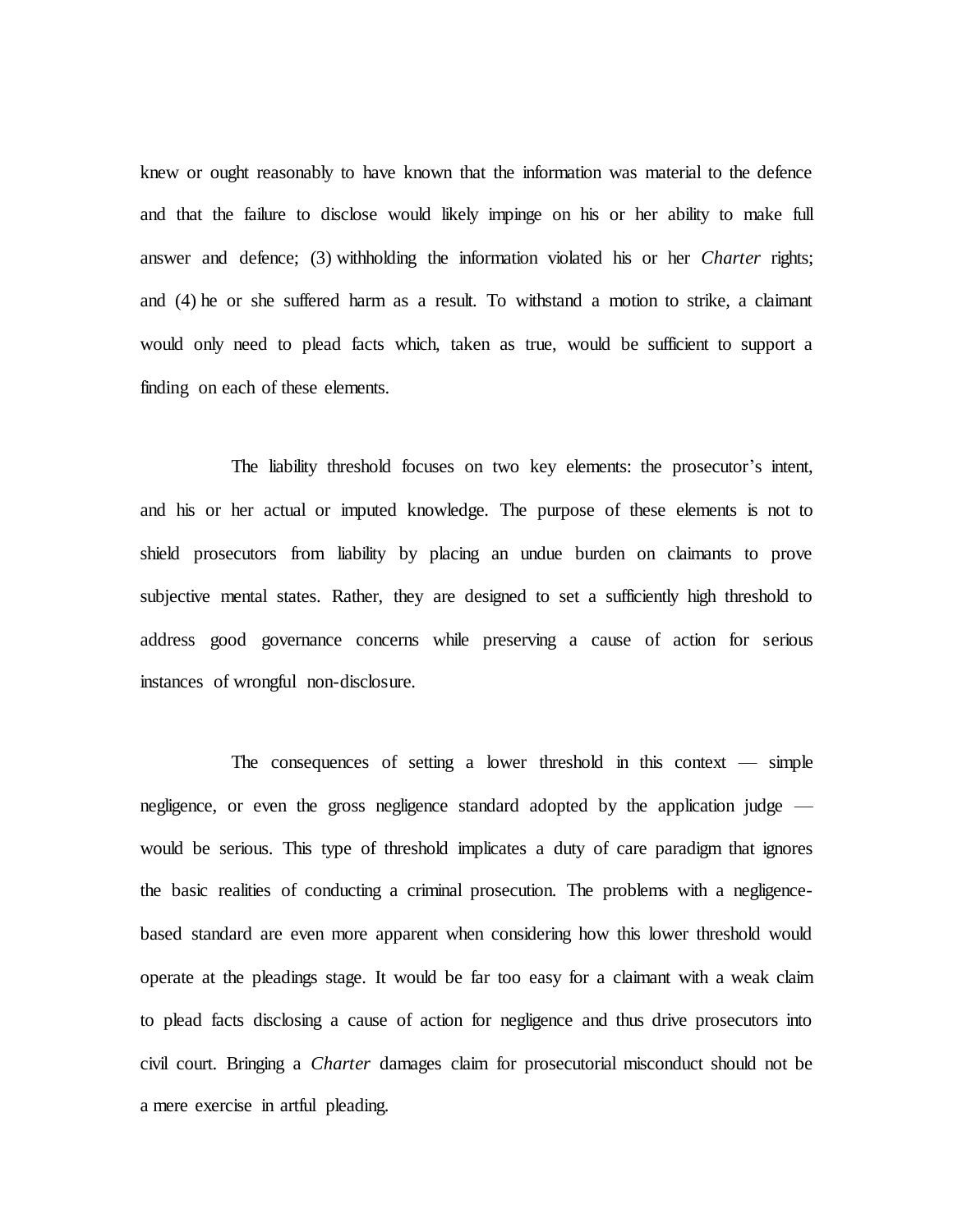In addition to establishing a *Charter* breach and the requisite intent and knowledge, a claimant must prove that, as a result of the wrongful non-disclosure, he or she suffered a legally cognizable harm. Liability attaches to the Crown only upon a finding of "but for" causation. Regardless of the nature of the harm suffered, a claimant would have to prove, on a balance of probabilities, that "but for" the wrongful nondisclosure he or she would not have suffered that harm. The "but for" causation test may, however, be modified in situations involving multiple alleged wrongdoers.

H may seek to amend his pleadings to include a claim for *Charter* damages alleging that the Crown, in breach of its constitutional obligations, caused him harm by intentionally withholding information when it knew, or should reasonably have known, that the information was material to his defence and that the failure to disclose would likely impinge on his ability to make full answer and defence.

*Per* **McLachlin** C.J. and **Karakatsanis** J.: H need not allege that the Crown breached its constitutional obligation intentionally, or with malice, in order to access *Charter* damages. Applying the principles from *Vancouver (City) v. Ward*, 2010 SCC 27, [2010] 2 S.C.R. 28, to this case, H must plead facts that, if true, establish a breach of his *Charter* rights and that damages constitute an appropriate and just remedy to advance the purposes of compensation, vindication or deterrence. If proven at trial, the facts alleged by H would indisputably establish a breach of H's disclosure rights under s. 7 of the *Charter*, which had a direct and serious impact on the fairness of his trial. In these circumstances, an award of *Charter* damages under s. 24(1) may provide some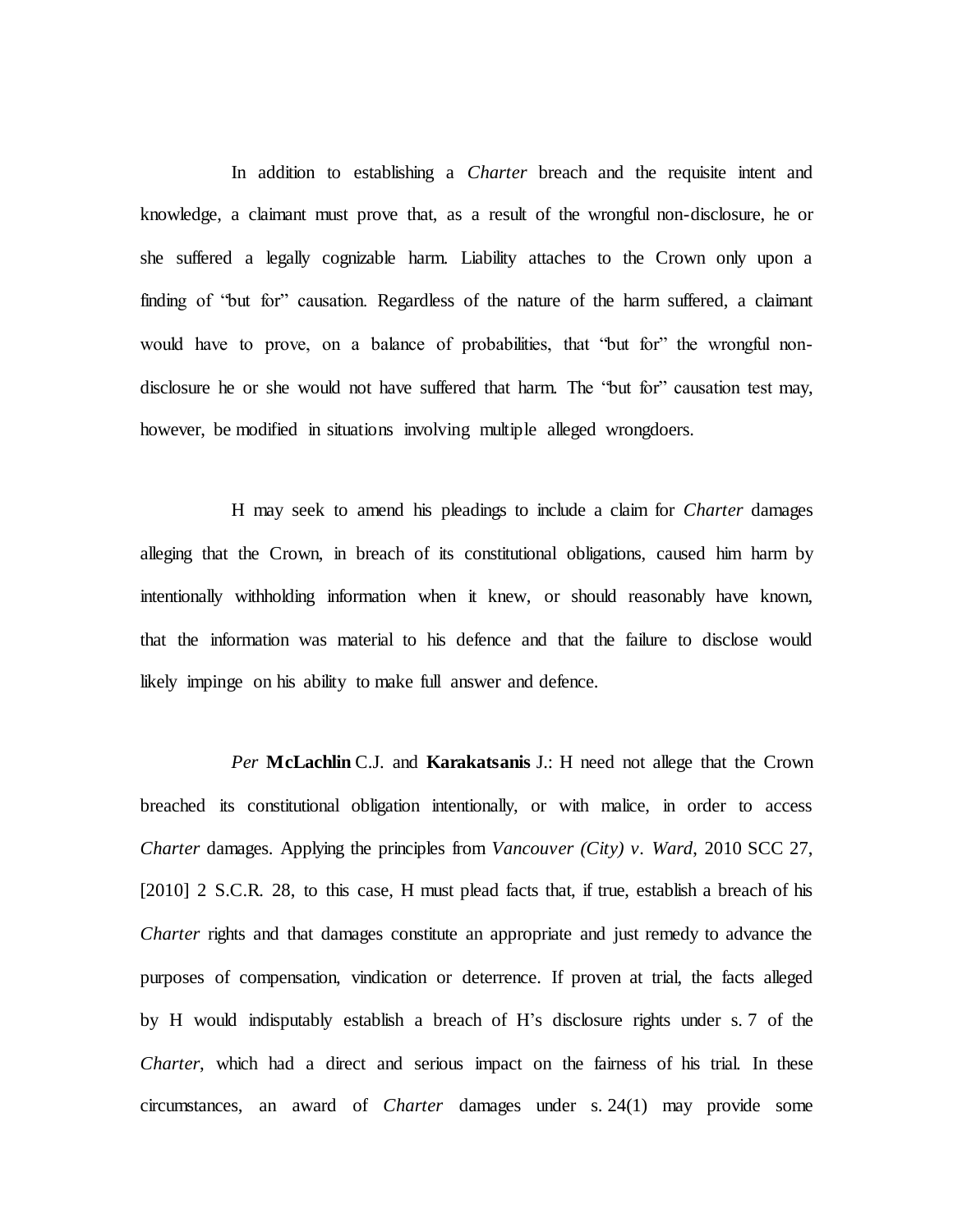compensation for the hardships H has endured and may also help publicly vindicate such a serious violation of the *Charter* rights the Crown is alleged to have breached. The objective of deterrence may also be served by an award of damages that highlights the need for the state to remain vigilant in meeting its constitutional obligations.

At step three of the *Ward* analysis, the government has an opportunity to advance any countervailing considerations that would make it inappropriate or unjust to award damages under s. 24(1). At the current stage of proceedings in this case, it is far from clear that there is an alternative remedy that will fulfill the functional objectives of *Charter* damages. As to good governance concerns, the second set of countervailing considerations discussed in *Ward*, those raised by the Attorney General of British Columbia are misplaced in this case. H's case does not involve the exercise of prosecutorial discretion in the usual sense of the term. The discretion to commence and pursue a prosecution is vital to the effective prosecution of criminal cases and claims can only be brought against prosecutors for misuse of this discretion if malice can be shown. The legal duty on the Crown to disclose relevant evidence, however, is not a discretionary function but a legal obligation. This obligation is absolute. The only discretion left to the prosecutor is a limited operational discretion relating to timing, relevance in borderline cases, privilege and protection of witness identity. An action for failure to disclose relevant evidence to the defence is different from an action for misuse of prosecutorial discretion in bringing or pursuing a prosecution. It is not an action for abuse of discretion, but an action for breach of a legal duty imposed on the state by the *Charter*. Recognizing H's claim will not chill the exercise of prosecutorial discretion, nor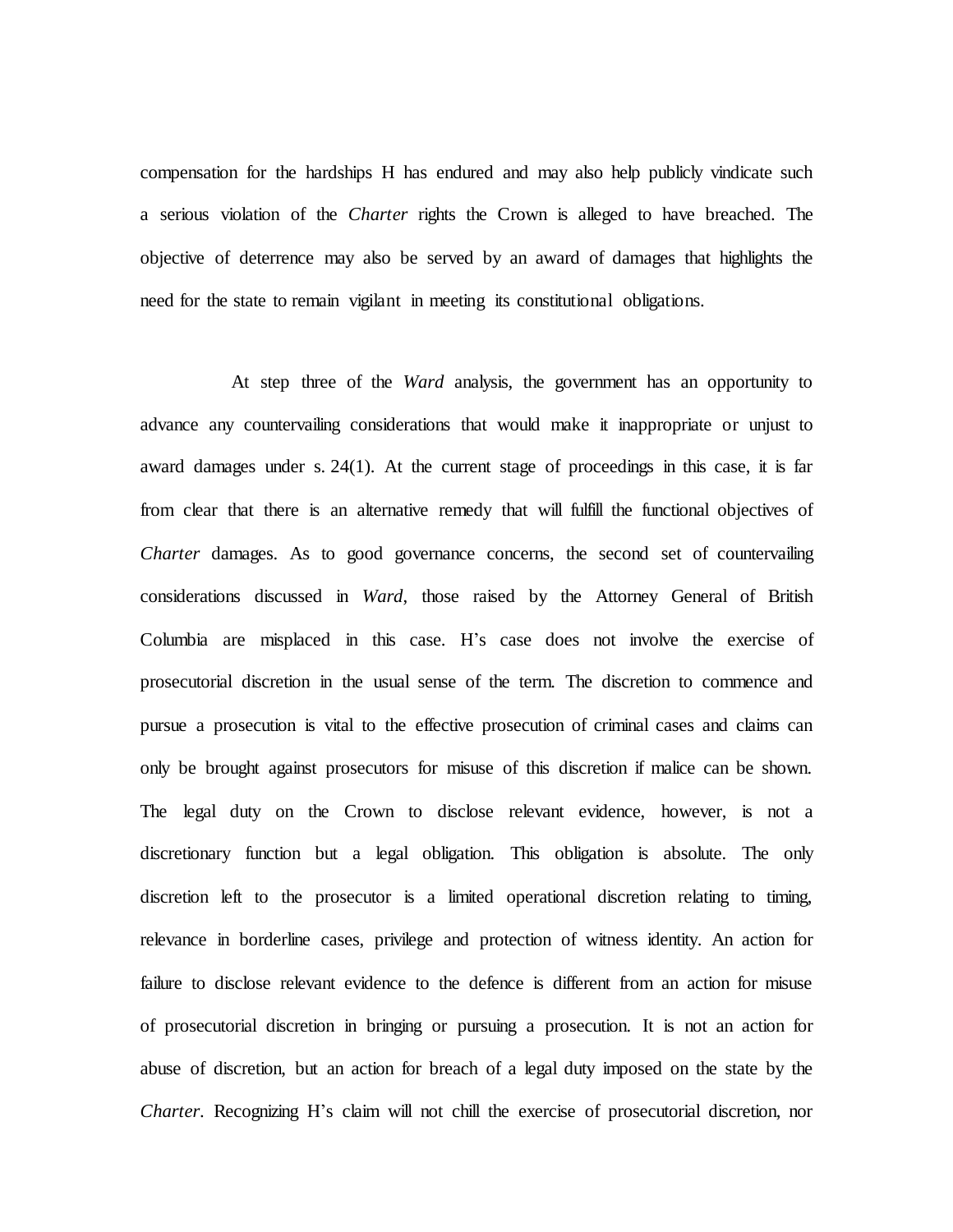will it change the high standard of malice for tort actions for misuse of prosecutorial discretion, or divert prosecutors from their day-to-day work.

H should be allowed to amend his pleadings to include a claim for *Charter*  damages based on a breach by the Crown of its constitutional obligation to disclose relevant information. On the facts as pleaded, *Charter* damages would be an appropriate and just remedy, serving one or more of the functions of compensation, vindication and deterrence.

### **Cases Cited**

By Moldaver J.

**Referred to:** *Nelles v. Ontario*, [1989] 2 S.C.R. 170; *Vancouver (City) v. Ward*, 2010 SCC 27, [2010] 2 S.C.R. 28; *R. v. 974649 Ontario Inc.*, 2001 SCC 81, [2001] 3 S.C.R. 575; *Proulx v. Quebec (Attorney General)*, 2001 SCC 66, [2001] 3 S.C.R. 9; *Miazga v. Kvello Estate*, 2009 SCC 51, [2009] 3 S.C.R. 339; *Mackin v. New Brunswick (Minister of Finance)*, 2002 SCC 13, [2002] 1 S.C.R. 405; *R. v. Imperial Tobacco Canada Ltd.*, 2011 SCC 42, [2011] 3 S.C.R. 45; *R. v. Anderson*, 2014 SCC 41, [2014] 2 S.C.R. 167; *Krieger v. Law Society of Alberta*, 2002 SCC 65, [2002] 3 S.C.R. 372; *R. v. Babos*, 2014 SCC 16, [2014] 1 S.C.R. 309; *R. v. Nixon*, 2011 SCC 34, [2011] 2 S.C.R. 566; *R. v. Stinchcombe*, [1991] 3 S.C.R. 326; *R. v. Mills*, [1999] 3 S.C.R. 668; *Doucet-Boudreau v. Nova Scotia (Minister of Education)*, 2003 SCC 62, [2003] 3 S.C.R. 3; *Elguzouli-Daf v. Commissioner of Police of the Metropolis*, [1995] Q.B. 335; *R. v.*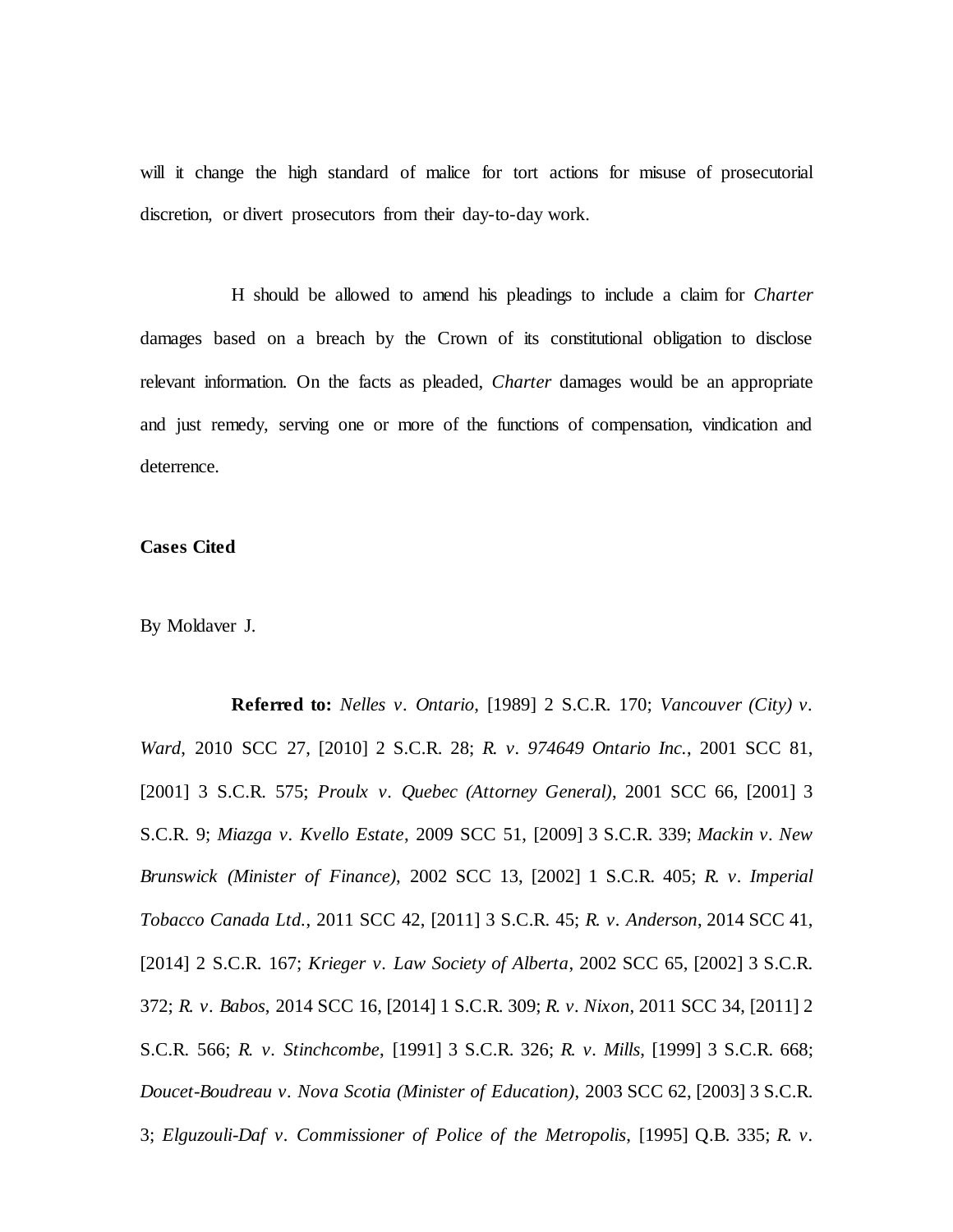*Walle*, 2012 SCC 41, [2012] 2 S.C.R. 438; *R. v. Daley*, 2007 SCC 53, [2007] 3 S.C.R. 523; *R. v. McNeil*, 2009 SCC 3, [2009] 1 S.C.R. 66; *R. v. B. (L.)* (1997), 35 O.R. (3d) 35; *Hill v. Hamilton-Wentworth Regional Police Services Board*, 2007 SCC 41, [2007] 3 S.C.R. 129; *Clements v. Clements*, 2012 SCC 32, [2012] 2 S.C.R. 181.

By McLachlin C.J. and Karakatsanis J.

**Applied:** *Vancouver (City) v. Ward*, 2010 SCC 27, [2010] 2 S.C.R. 28; **referred to:** *R. v. Gamble*, [1988] 2 S.C.R. 595; *Mills v. The Queen*, [1986] 1 S.C.R. 863; *Mackin v. New Brunswick (Minister of Finance)*, 2002 SCC 13, [2002] 1 S.C.R. 405; *Nelles v. Ontario*, [1989] 2 S.C.R. 170; *Miazga v. Kvello Estate*, 2009 SCC 51, [2009] 3 S.C.R. 339; *R. v. Stinchcombe*, [1991] 3 S.C.R. 326; *R. v. McNeil*, 2009 SCC 3, [2009] 1 S.C.R. 66; *Saskatchewan Federation of Labour v. Saskatchewan*, 2015 SCC 4.

### **Statutes and Regulations Cited**

*Canadian Charter of Rights and Freedoms*, ss. 7, 11(*d*), 24(1).

*Constitution Act, 1982*, s. 52.

*International Covenant on Civil and Political Rights*, 999 U.N.T.S. 171, art. 14(6).

#### **Authors Cited**

Roach, Kent. "A Promising Late Spring for Charter Damages: *Ward v. Vancouver*" (2011), 29 *N.J.C.L.* 135.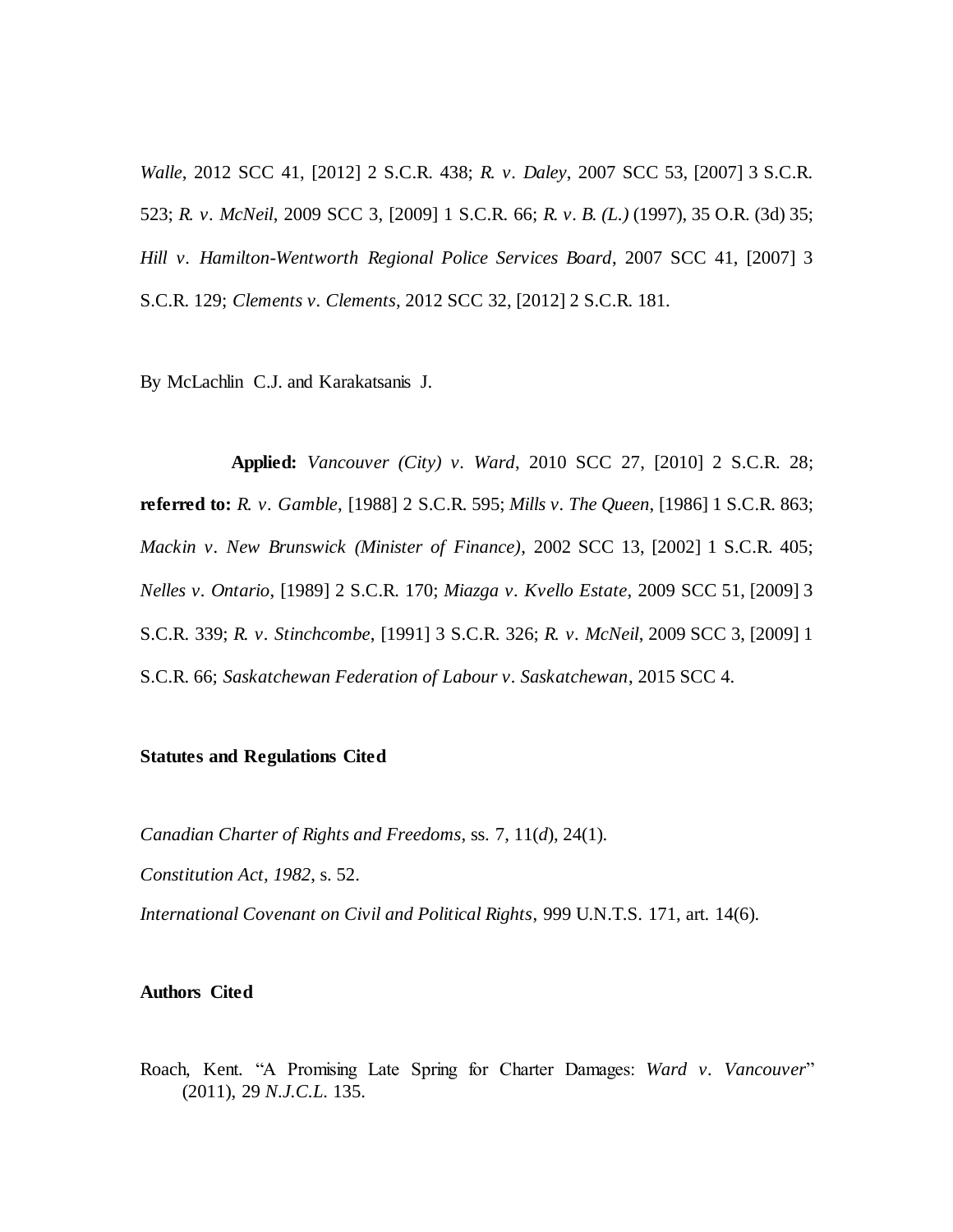APPEAL from a judgment of the British Columbia Court of Appeal (Hall, MacKenzie and Stromberg-Stein JJ.A.), 2014 BCCA 15, 53 B.C.L.R. (5th) 262, 349 B.C.A.C. 175, 596 W.A.C. 175, 370 D.L.R. (4th) 742, 6 C.C.L.T. (4th) 175, 299 C.R.R. (2d) 35, 8 C.R. (7th) 108, [2014] 3 W.W.R. 231, [2014] B.C.J. No. 71 (QL), 2014 CarswellBC 100 (WL Can.), setting aside a decision of GoepelJ., 2013 BCSC 665, 47 B.C.L.R. (5th) 335, 359 D.L.R. (4th) 171, 100 C.C.L.T. (3d) 298, 281 C.R.R. (2d) 24, [2013] 8 W.W.R. 518, [2013] B.C.J. No. 769 (QL), 2013 CarswellBC 990 (WL Can.). Appeal allowed.

*Joseph J. Arvay*, *Q.C.*, *Alison Latimer*, *Marilyn Sandford* and *Cameron Ward*, for the appellant.

*Peter Juk*, *Q.C.*, *Karen A. Horsman* and *E. W. (Heidi) Hughes*, for the respondent Her Majesty The Queen in Right of the Province of British Columbia as represented by the Attorney General of British Columbia.

*Mitchell R. Taylor*, *Q.C.*, and *Diba B. Majzub*, for the respondent the Attorney General of Canada.

*Hart Schwartz* and *Matthew Horner*, for the intervener the Attorney General of Ontario.

*Michel Déom* and *Amélie Dion*, for the intervener the Attorney General of Quebec.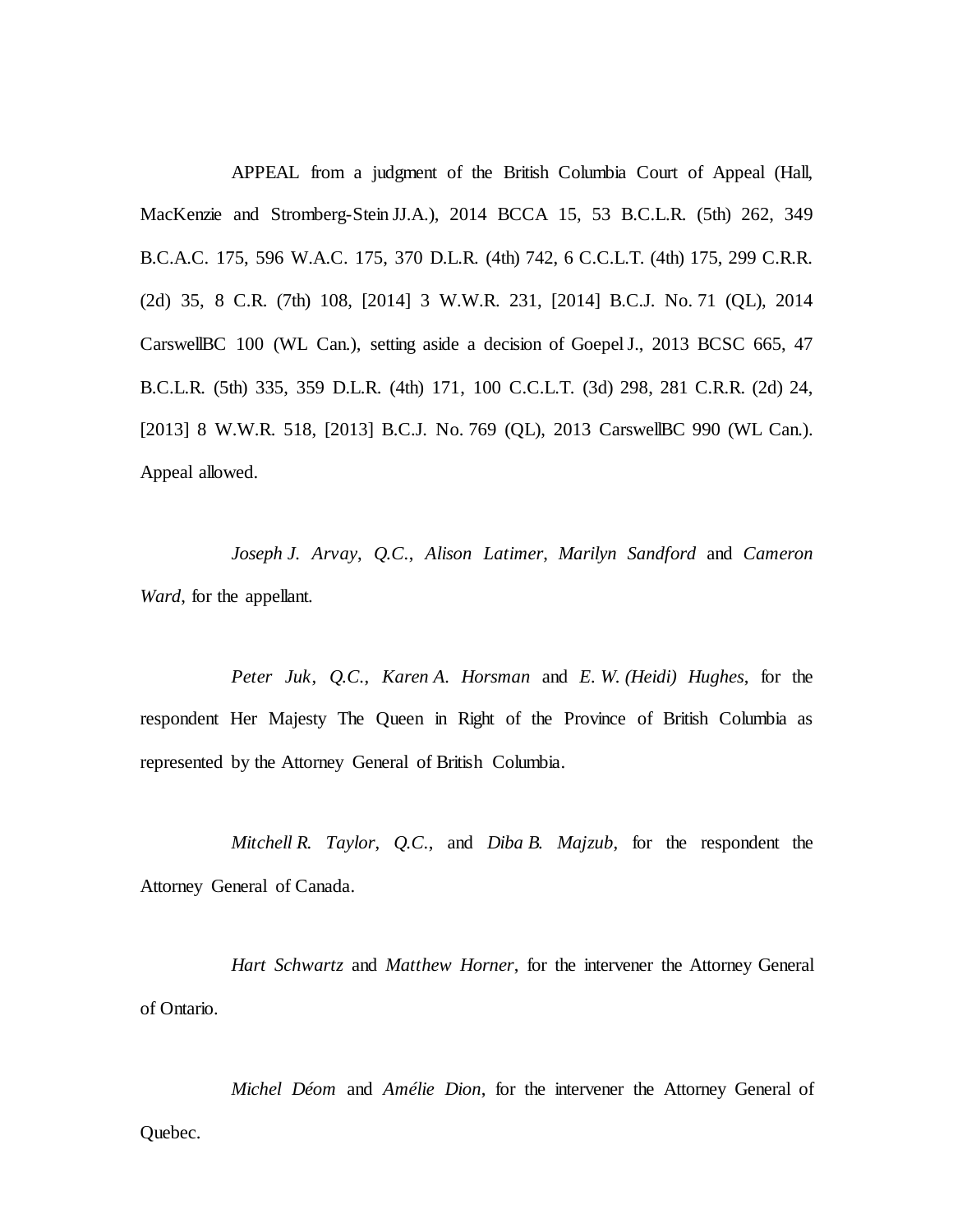*James A. Gumpert*, *Q.C.*, for the intervener the Attorney General of Nova Scotia.

*Gaétan Migneault* and *Kathryn Gregory*, for the intervener the Attorney General of New Brunswick.

*Michael Conner* and *Denis Guénette*, for the intervener the Attorney General of Manitoba.

*Graeme Mitchell*, *Q.C.*, for the intervener the Attorney General for Saskatchewan.

*Jolaine Antonio* and *Kate Bridgett*, for the intervener the Attorney General of Alberta.

*Frances Knickle* and *Philip Osborne*, for the intervener the Attorney General of Newfoundland and Labrador.

*Sean Dewart* and *Tim Gleason*, for the intervener the Association in Defence of the Wrongly Convicted.

*Marlys A. Edwardh* and *Frances Mahon*, for the interveners the David Asper Centre for Constitutional Rights and the British Columbia Civil Liberties Association.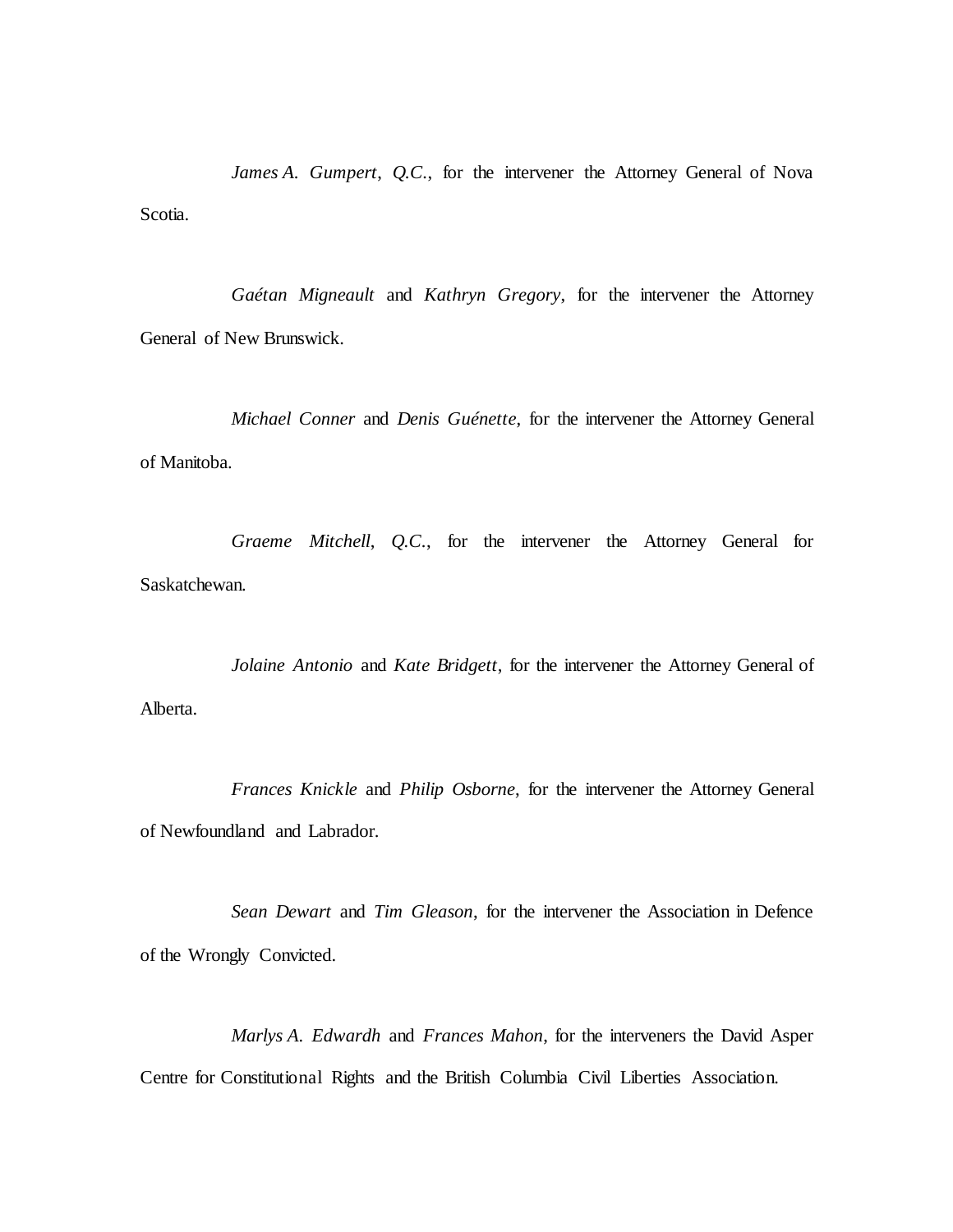*Bradley E. Berg*, *Erin Hoult* and *Nickolas Tzoulas*, for the intervener the Canadian Civil Liberties Association.

*Richard Macklin*, *Breese Davies* and *Neil G. Wilson*, for the intervener the Criminal Lawyers' Association.

Written submissions only by *Paul J. J. Cavalluzzo* and *Adrienne Telford*, for the intervener the Canadian Association of Crown Counsel.

The judgment of Abella, Moldaver, Wagner and Gascon JJ. was delivered by

MOLDAVER J.-

#### I. Overview

[1] Ivan Henry was convicted in March 1983 of 10 sexual offences involving 8 different complainants. He was declared a dangerous offender and sentenced to an indefinite period of incarceration. He remained imprisoned for almost 27 years. In October 2010, the British Columbia Court of Appeal quashed all 10 convictions and substituted acquittals for each, finding serious errors in the conduct of the trial and concluding that the guilty verdicts were unreasonable in light of the evidence as a whole: *R. v. Henry*, 2010 BCCA 462, 294 B.C.A.C. 96 ("*Henry No. 1*"), at para. 154.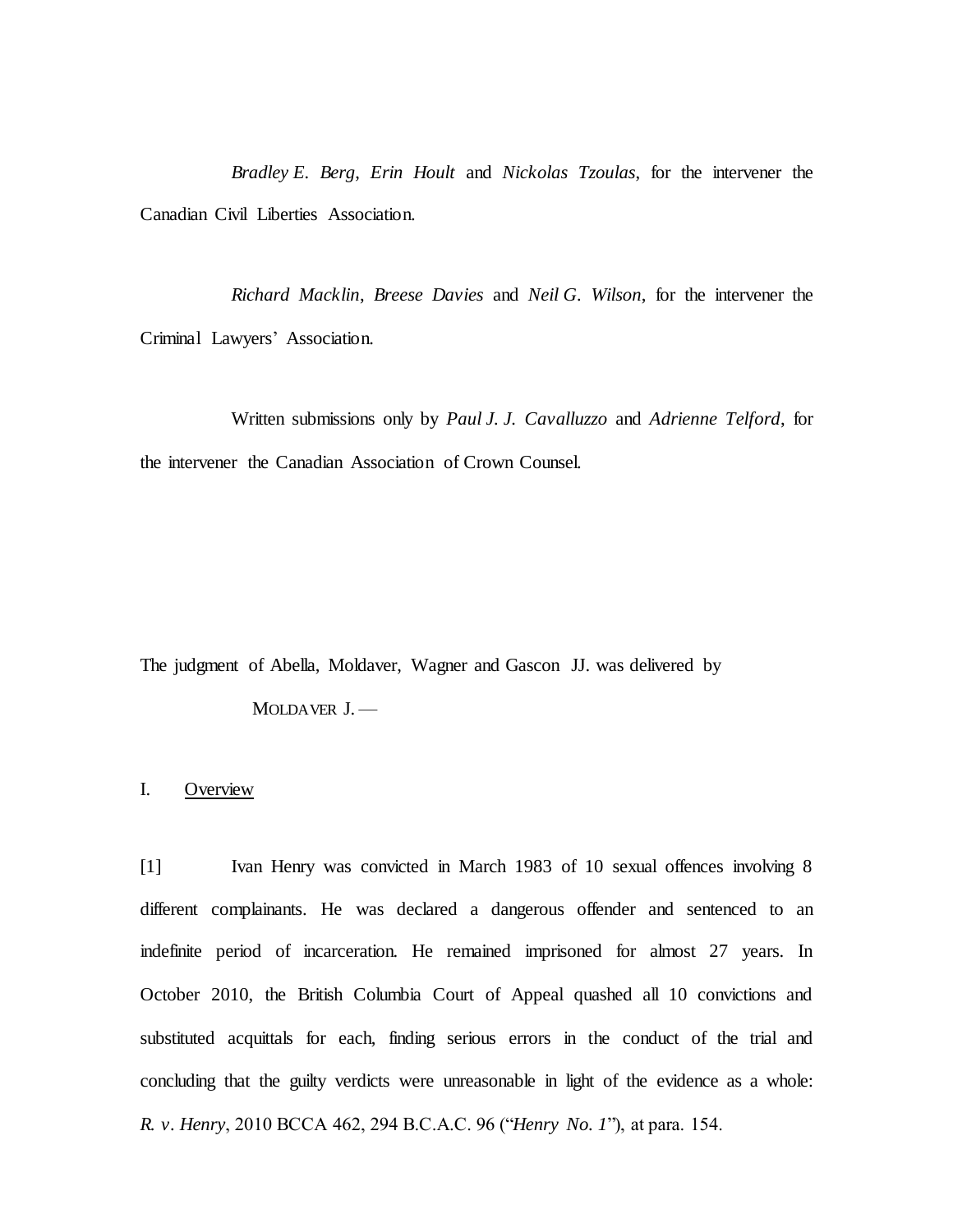[2] Mr. Henry brought a civil suit against the City of Vancouver ("City"), the Attorney General of British Columbia ("AGBC"), and the Attorney General of Canada ("AGC"), seeking damages for his wrongful convictions and imprisonment. The claims against the City and the AGC are not at issue in this appeal. We are concerned only with the claim against the AGBC for damages under s. 24(1) of the *Canadian Charter of Rights and Freedoms*. Specifically, Mr. Henry alleges that the provincial Crown should be held liable for its failure — before, during, and after his criminal trial — to meet its disclosure obligations under the *Charter*. The sole question before us is the level of fault that Mr. Henry must establish to sustain a cause of action against the AGBC in these circumstances.

#### II. Factual Background

[3] This appeal arises from proposed amendments to the pleadings in Mr. Henry's civil case. Because this case is at the pleadings stage, the allegations of prosecutorial misconduct made by Mr. Henry — including those recited in this factual background — must be accepted as true.

#### A. *Mr. Henry's 1983 Convictions*

[4] From November 1980 to June 1982, a series of sexual assaults occurred in Vancouver. The perpetrator of each assault used a similar *modus operandi*: he targeted female victims who were alone at night in certain neighbourhoods, threatening them with a knife and covering their heads with a pillow or pillowcase. In many of the cases, the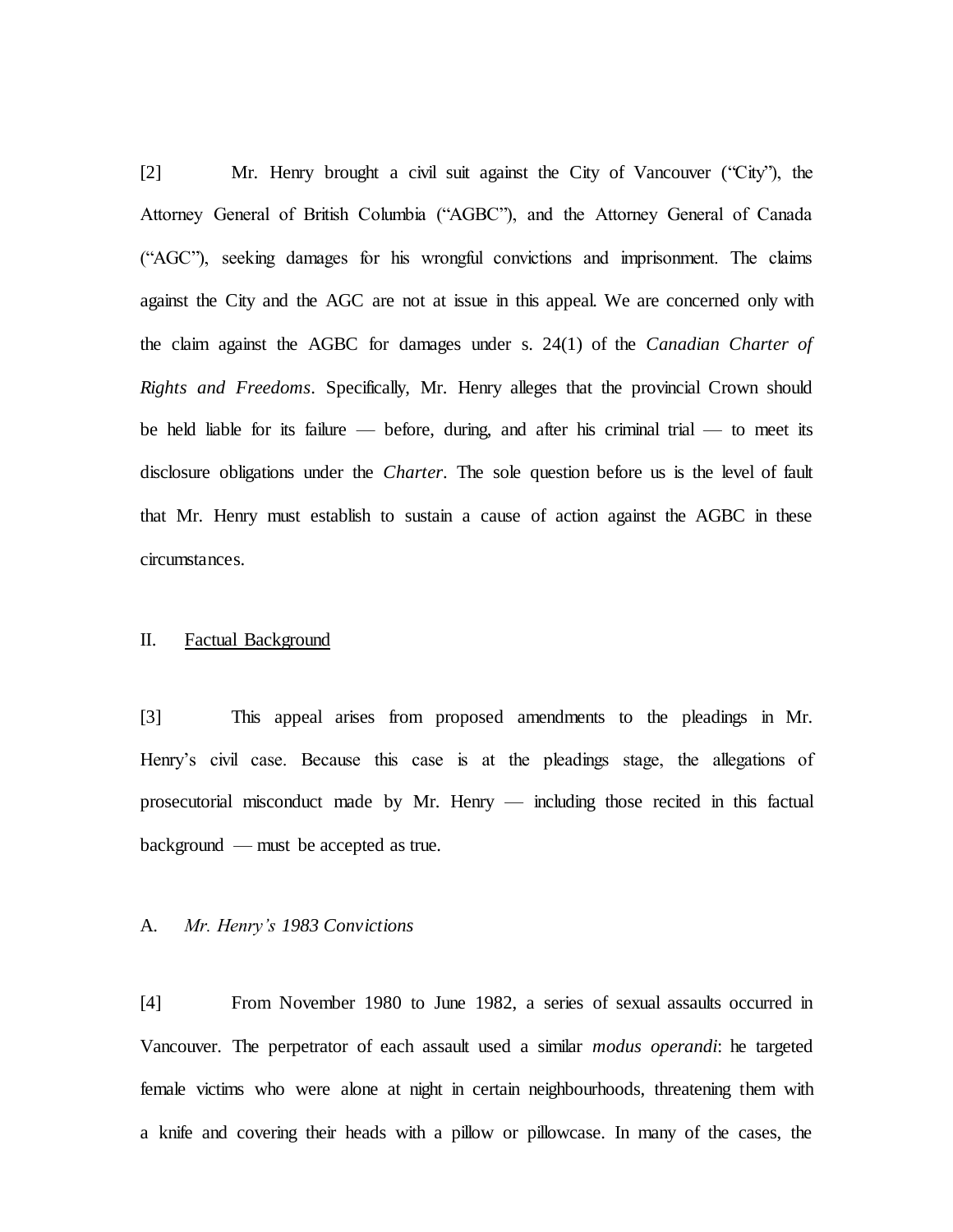perpetrator told the victim that he had been "ripped off" and was owed money by someone who supposedly lived at the victim's residence: *Henry No. 1*, at para. 11. After investigation, Vancouver Police concluded that a single perpetrator was responsible for the attacks.

[5] Donald McRae lived in Mount Pleasant, one of the Vancouver neighbourhoods in which the assaults took place. In the spring of 1981, Mr. McRae was placed under police surveillance as a suspect, but was not arrested in connection with the attacks. In March 1982, Mr. Henry moved to a house in the same city block as Mr. McRae.

[6] Police came to regard Mr. Henry as a suspect, and he was arrested in May 1982. He was taken to the police station and forced to participate against his will in an identification line-up. When Mr. Henry refused to cooperate, an officer held him in a headlock to keep his head up so it could be seen by the complainants viewing the line-up. Some of the victims identified Mr. Henry as the perpetrator, but others did not, and the police decided to release him after these inconclusive results.

[7] Five days after Mr. Henry's arrest and release, Mr. McRae was arrested and charged with trespass by night for prowling outside a residence several blocks away from the locations of two of the previous assaults. Two months later, Mr. McRae was again arrested and charged with breaking and entering and theft at a residence six blocks away from one of the previous sexual assaults.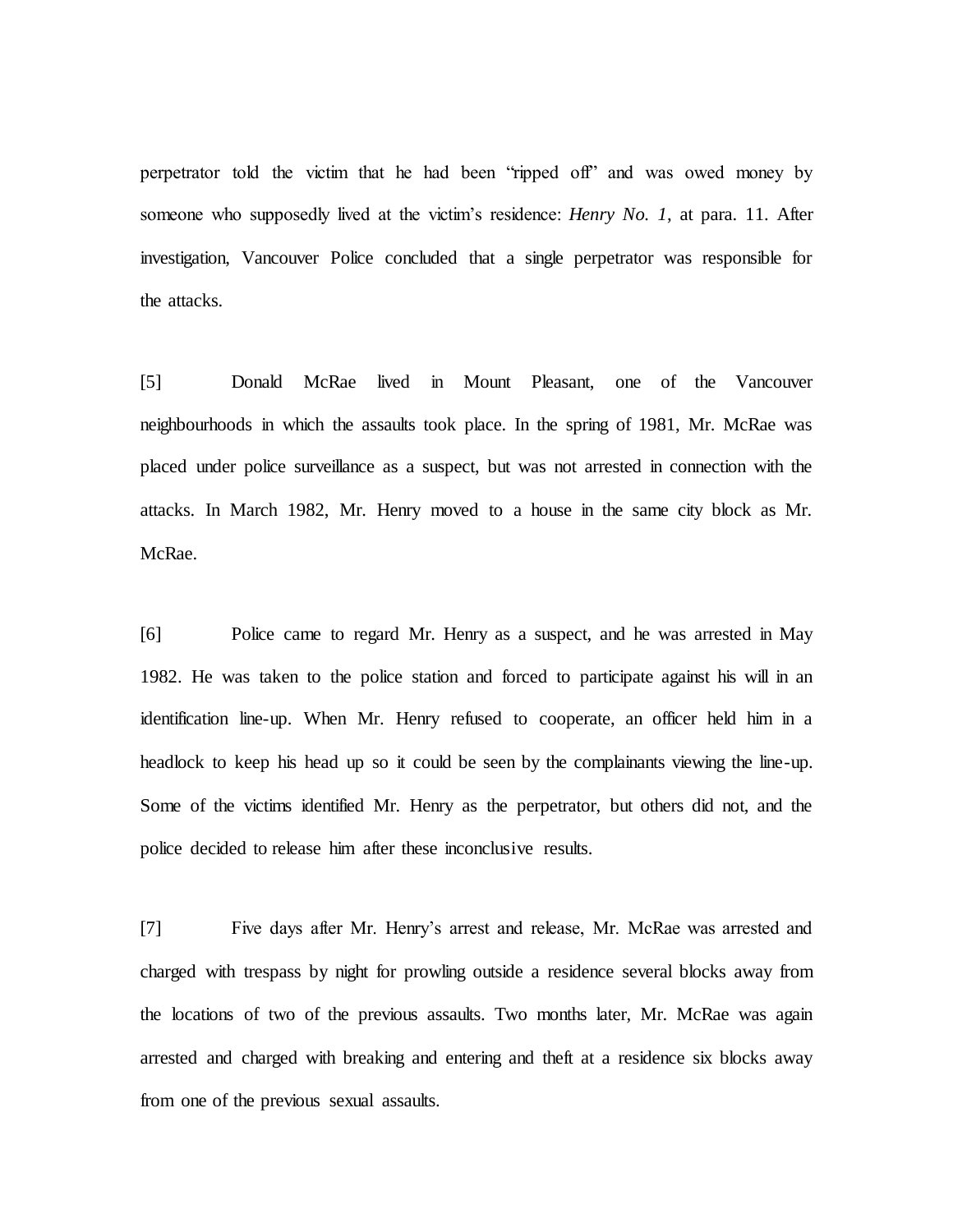[8] Mr. Henry was re-arrested in July 1982, after the victim of a June attack made an identification from an array of photographs shown to her by the police. The photograph of Mr. Henry pictured him standing in front of a jail cell, with the arm of a uniformed officer visible in front of him. None of the six "foils" were photographed in this manner, and all six differed significantly from Mr. Henry in terms of age, hair style, and facial hair.

[9] Mr. Henry was charged with 17 offences, although only 10 of these ultimately proceeded to trial. He initially had legal representation, and made numerous requests for disclosure of all victim statements as well as medical and forensic reports. Despite these requests, the Crown did not disclose any of the requested material before the commencement of trial.

[10] Mr. Henry represented himself at trial. There was no reliable out-of-court identification suggesting he was the perpetrator, no evidence linking him to any of the victims, and no physical evidence placing him at any of the crime scenes. The Crown's entire case rested on in-court identifications of Mr. Henry by the complainants.

[11] At the outset of his trial, Mr. Henry again requested disclosure of all victim statements. The Crown provided him with 11 statements made by the 8 trial complainants. However, approximately 30 additional statements made by the complainants were not disclosed, including those contained in the notes of the original crime scene investigators. These statements revealed inconsistencies that could have been used to attack the already-suspect identification evidence put forward by the Crown.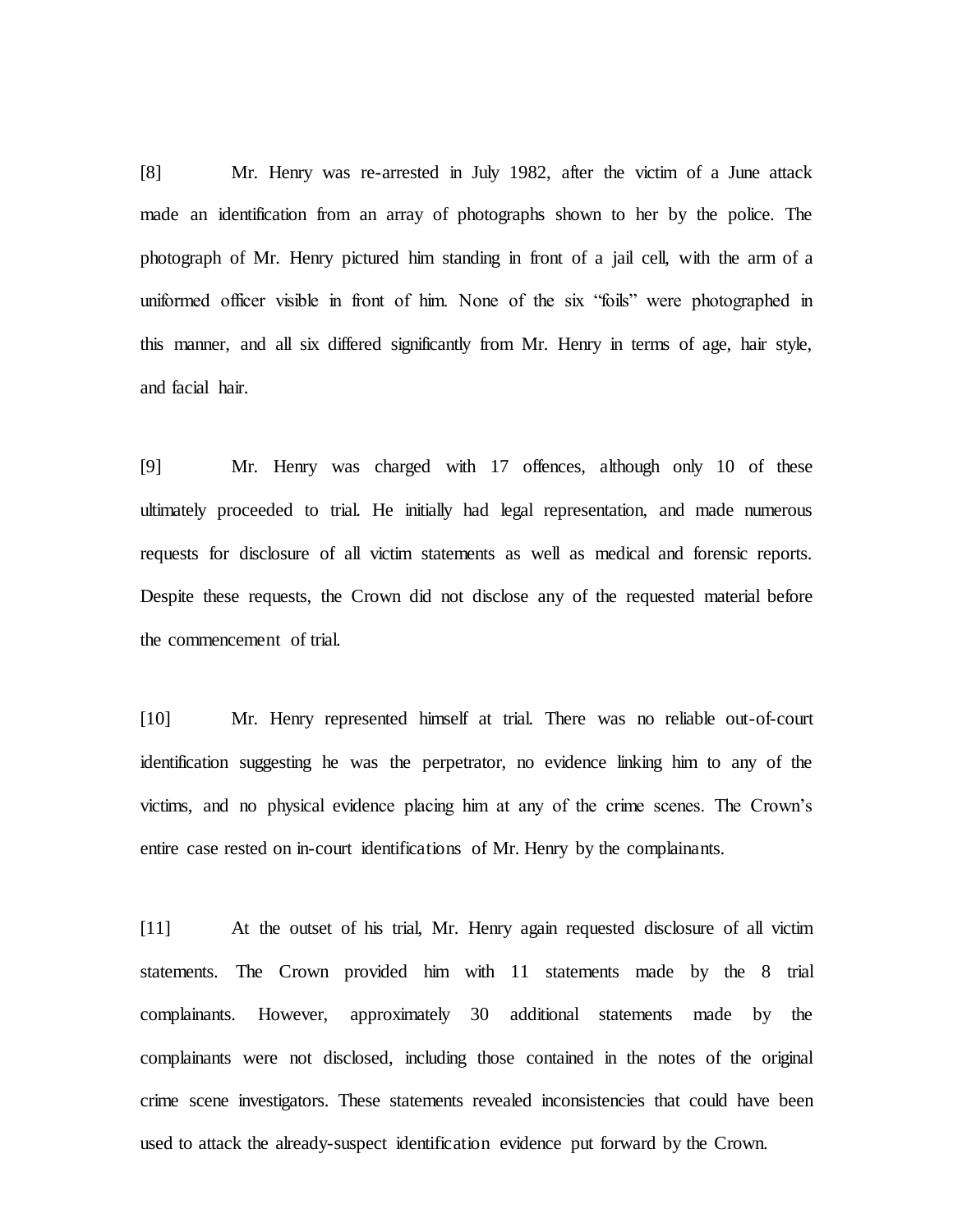[12] Furthermore, key forensic evidence was not disclosed. Investigators had recovered sperm from several of the crime scenes that could have been used to include or exclude a suspect based on blood type, yet this evidence was never brought to Mr. Henry's attention. The Crown also failed to disclose that Mr. McRae had been considered a suspect, and had been arrested twice in the vicinity of the attacks.

[13] At the conclusion of his trial, a jury convicted Mr. Henry on all 10 charges. He was declared a dangerous offender and sentenced to an indefinite period of incarceration.

### B. *Mr. Henry's Initial Appeal Efforts*

[14] Mr. Henry's initial appeal to the British Columbia Court of Appeal was dismissed for want of prosecution because of his failure to file trial transcripts and appeal books. His application for leave to appeal to this Court was denied, [1984] 1 S.C.R. viii, as were several subsequent *habeas corpus* applications and a 1997 application to appoint counsel and reopen his appeal.

[15] In total, between 1984 and 2006, Mr. Henry filed more than 50 applications in different courts and with the federal Crown seeking to have his convictions reviewed, while continuing to seek disclosure relating to his case.

C. *Project Smallman and the Unsolved Sexual Assaults*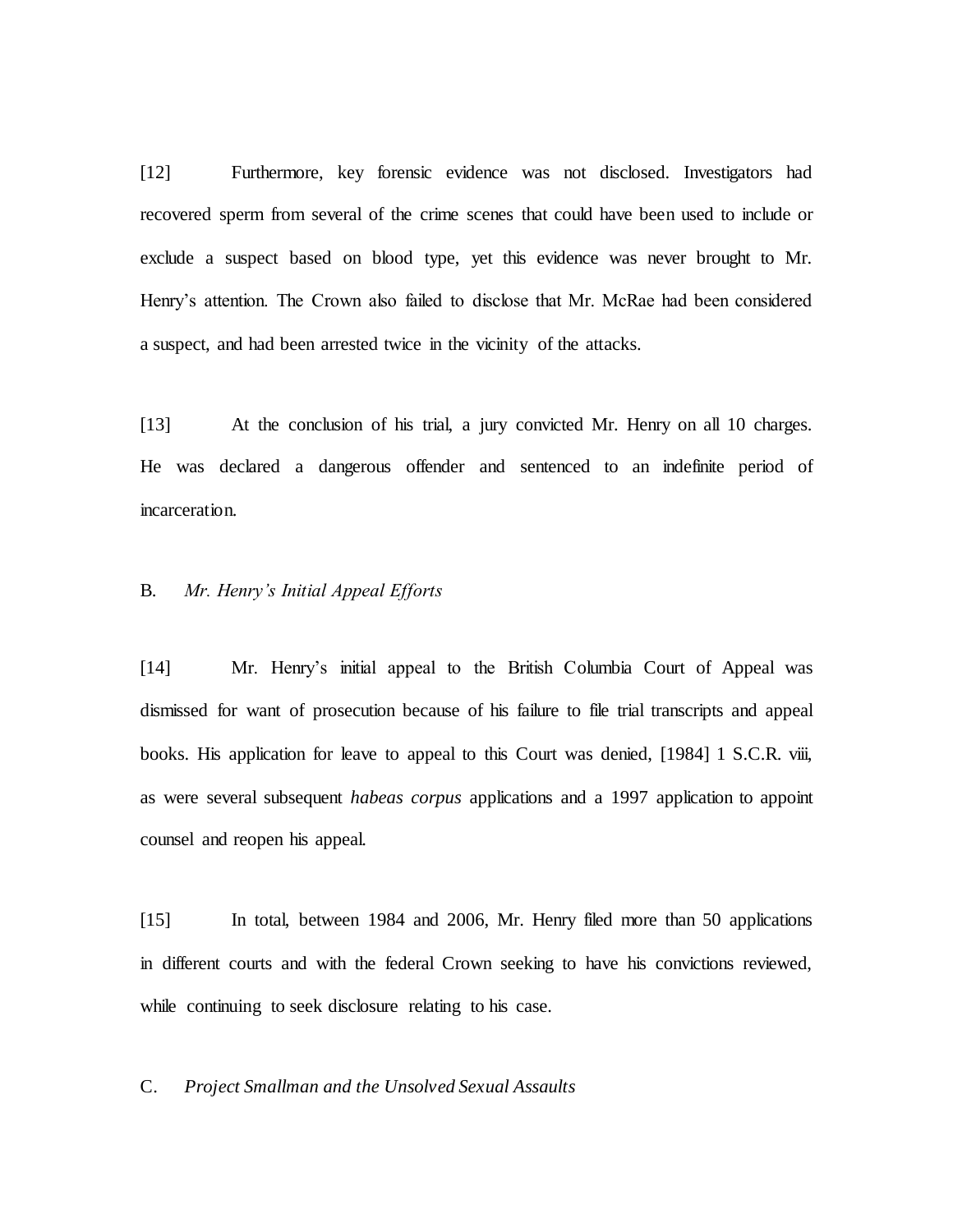[16] Between November 1982 and July 1988, more than 25 sexual assaults occurred in close geographic proximity to the assaults for which Mr. Henry was convicted. These additional assaults bore similar hallmarks to those attributed to Mr. Henry. However, he could not have been the perpetrator, as he was in custody during this period. These ongoing assaults were not disclosed to him.

[17] In 2002, as part of an effort designated "Project Smallman", Vancouver Police reopened investigations into a number of unsolved sexual assaults committed between 1983 and 1988 that they believed were carried out by a single perpetrator. DNA evidence linked Mr. McRae to three of the assaults, and he pleaded guilty to these offences in May 2005.

[18] The similarity in both geography and *modus operandi* between these subsequent assaults and the assaults for which Mr. Henry was convicted led the provincial Crown to appoint an independent investigator to review Mr. Henry's convictions. On the recommendation of this investigator, the provincial Crown provided full disclosure to Mr. Henry, including information gathered during the initial police investigation that should have been disclosed at trial and information subsequently discovered during Project Smallman. Mr. Henry successfully applied to reopen his appeal and was released on bail pending a hearing on the merits. The application was unopposed by the Crown, based on the recommendation of the independent investigator.

#### D. *Mr. Henry's Appeal and Acquittals*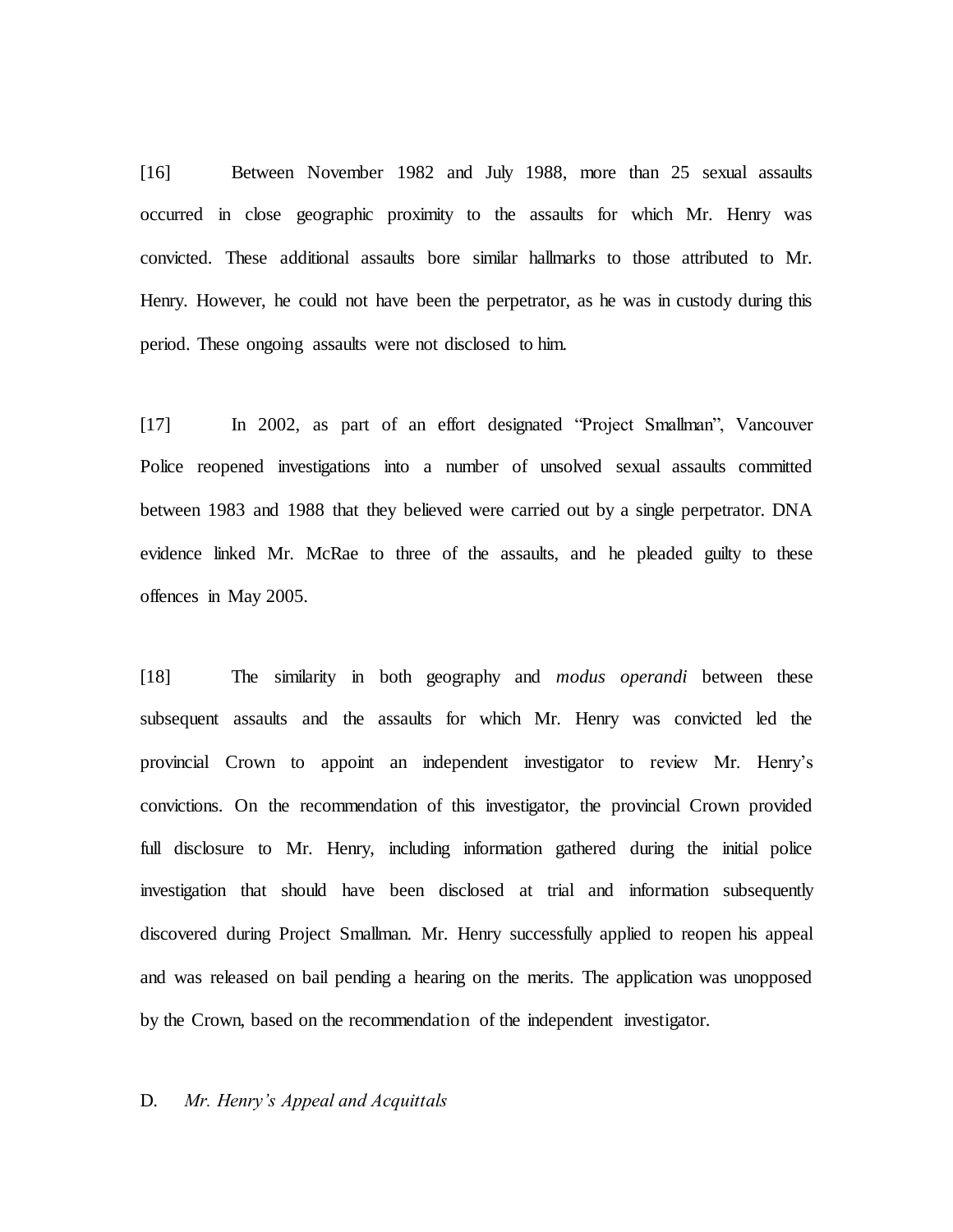[19] In *Henry No. 1*, the British Columbia Court of Appeal considered Mr. Henry's appeal on the merits for the first time. In October 2010, Low J.A., for a unanimous court, found significant errors in the trial judge's jury instructions. He also found that the charges should have been severed, and a mistrial declared, after the Crown abandoned its submission that the evidence on each count should be treated as similar fact evidence. These errors would have been sufficient for Low J.A. to order a new trial. However, he also held that the evidence as a whole was incapable of proving identification, and the verdicts were therefore unreasonable. As a result, he substituted acquittals for each of Mr. Henry's 10 convictions.

#### E. *Mr. Henry's Civil Claims*

[20] Mr. Henry filed a civil action in June 2011, seeking damages against the City, the AGBC, and the AGC for harm suffered as a consequence of his wrongful convictions and incarceration. His claim against the City relates to the investigation of the crimes for which he was convicted, and the failure of the Vancouver Police to inform Crown counsel of the subsequent offences that were later re-investigated as part of Project Smallman. His claim against the AGC relates to the denial of his various applications for review of his convictions. As indicated, these claims are not at issue in this appeal.

[21] Mr. Henry's claim against the AGBC alleges that the Crown failed to make full disclosure of relevant information before and during his trial, and in subsequent proceedings. In his Notice of Civil Claim, he pleaded various causes of action: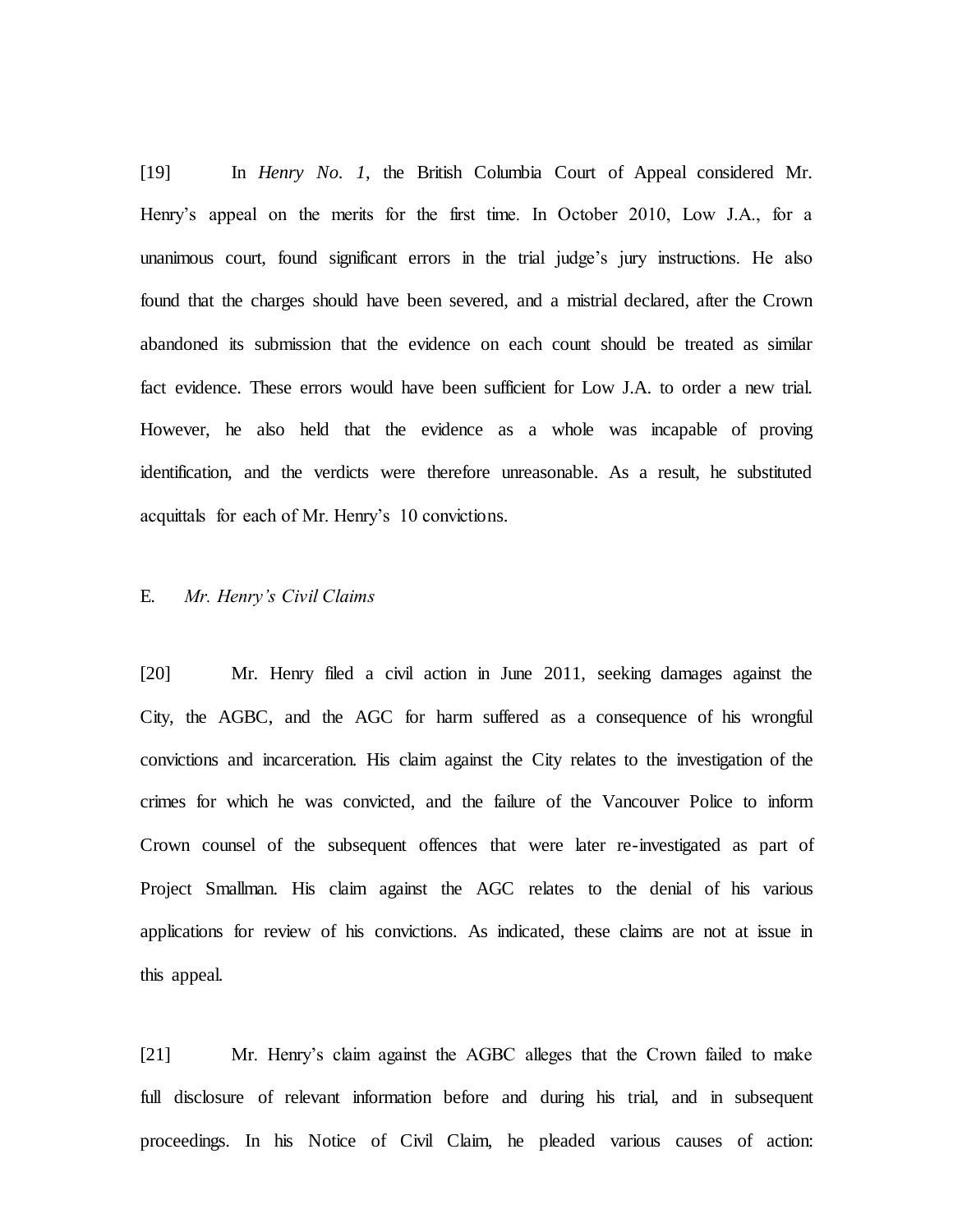negligence, malicious prosecution, misfeasance in public office, abuse of process, and breach of his ss. 7 and 11(*d*) *Charter* rights. The AGBC moved to strike Mr. Henry's causes of action grounded in negligence and the *Charter*. In September 2012, Goepel J. of the British Columbia Supreme Court struck the negligence claim as inconsistent with this Court's holding in *Nelles v. Ontario*, [1989] 2 S.C.R. 170: *Henry v. British Columbia (Attorney General)*, 2012 BCSC 1401 ("*Henry No. 2*"), at paras. 43-60. Goepel J. allowed Mr. Henry's *Charter* claim to proceed since it was founded on allegations of malicious conduct. However, he noted that, if Mr. Henry intended to pursue a *Charter* damages claim against the AGBC for conduct falling short of malice, he would have to seek leave to amend his pleadings (paras. 61-72).

#### III. Judgments Below

### A. *British Columbia Supreme Court, 2013 BCSC 665, 47 B.C.L.R. (5th) 335 (Goepel J.)*

[22] Following the decision in *Henry No. 2*, Mr. Henry applied to amend his pleadings to claim *Charter* damages against the AGBC for non-malicious conduct. The AGBC opposed this application, arguing that a claim for *Charter* damages grounded in alleged prosecutorial misconduct requires proof of malice. The application judge rejected this submission.

[23] Goepel J. held that the case law on malicious prosecution is not dispositive of the required threshold. Relying on this Court's seminal decision on *Charter* damages in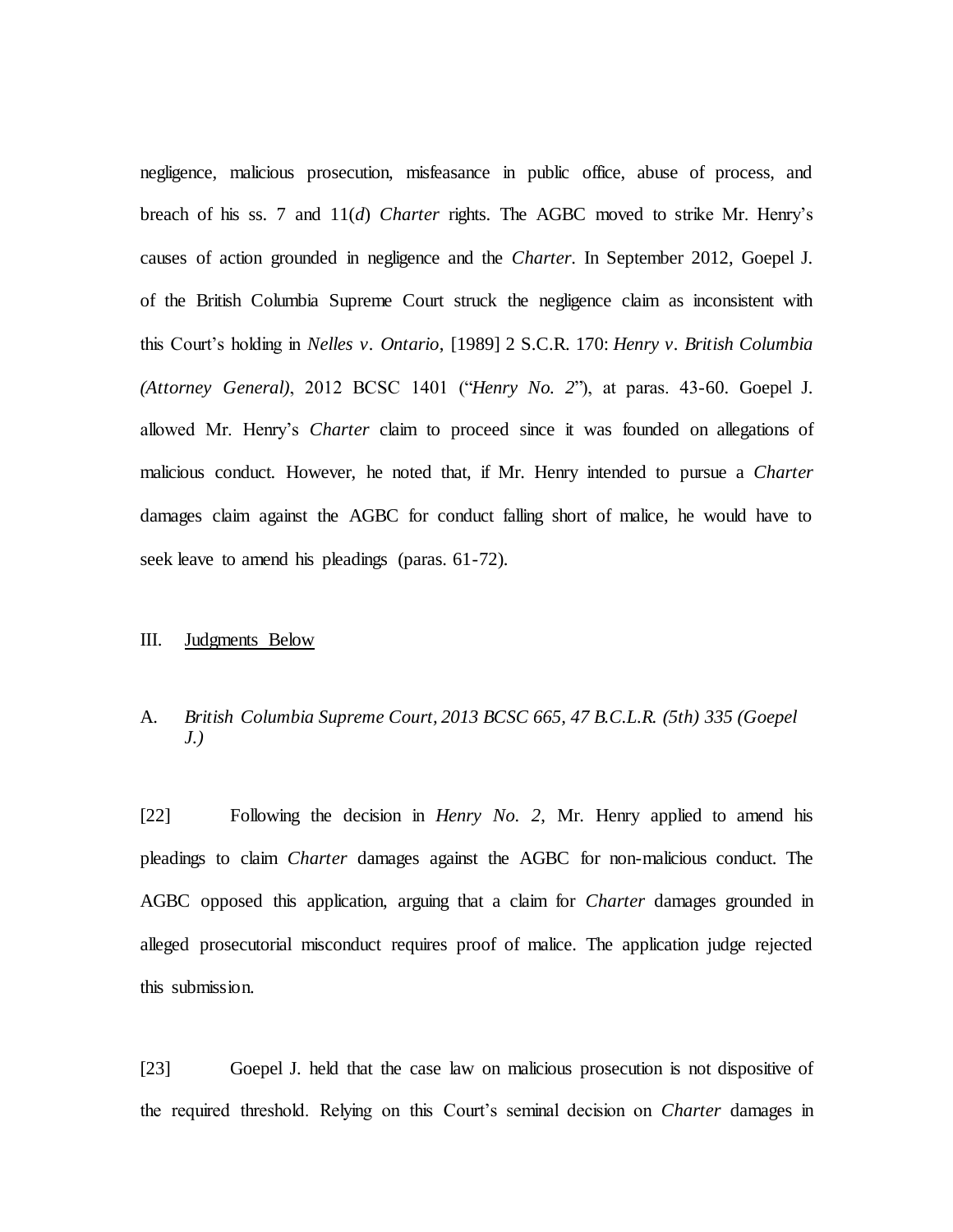*Vancouver (City) v. Ward*, 2010 SCC 27, [2010] 2 S.C.R. 28, he observed that s. 24(1) affords courts a broad discretion to craft appropriate remedies, and that this discretion should not be limited "by casting it in a strait-jacket of judicially prescribed conditions" (para. 28, quoting *Ward*, at para. 18). However, he recognized that it may be necessary, as a matter of policy, for courts to mandate a minimum threshold of liability for a successful *Charter* damages claim.

[24] In Mr. Henry's case, Goepel J. found that there were competing policy considerations that must be weighed in arriving at the appropriate threshold. He determined that a threshold lower than malice should apply — namely, the standard for awarding costs in criminal proceedings for *Charter* breaches. Referring to this Court's decision in *R. v. 974649 Ontario Inc.*, 2001 SCC 81, [2001] 3 S.C.R. 575 ("*Dunedin*"), he noted that costs awards made under s. 24(1) in criminal proceedings are only justified in limited circumstances where the Crown's conduct represents a marked and unacceptable departure from the reasonable standards expected of prosecutors. Goepel J. thus permitted Mr. Henry to amend his Notice of Civil Claim in accordance with this threshold.

## B. *British Columbia Court of Appeal, 2014 BCCA 15, 53 B.C.L.R. (5th) 262 (Hall J.A., MacKenzie and Stromberg-Stein JJ.A., Concurring)*

[25] The Court of Appeal unanimously allowed the AGBC's appeal, concluding that Mr. Henry was not entitled to seek *Charter* damages for the non-malicious acts and omissions of Crown counsel.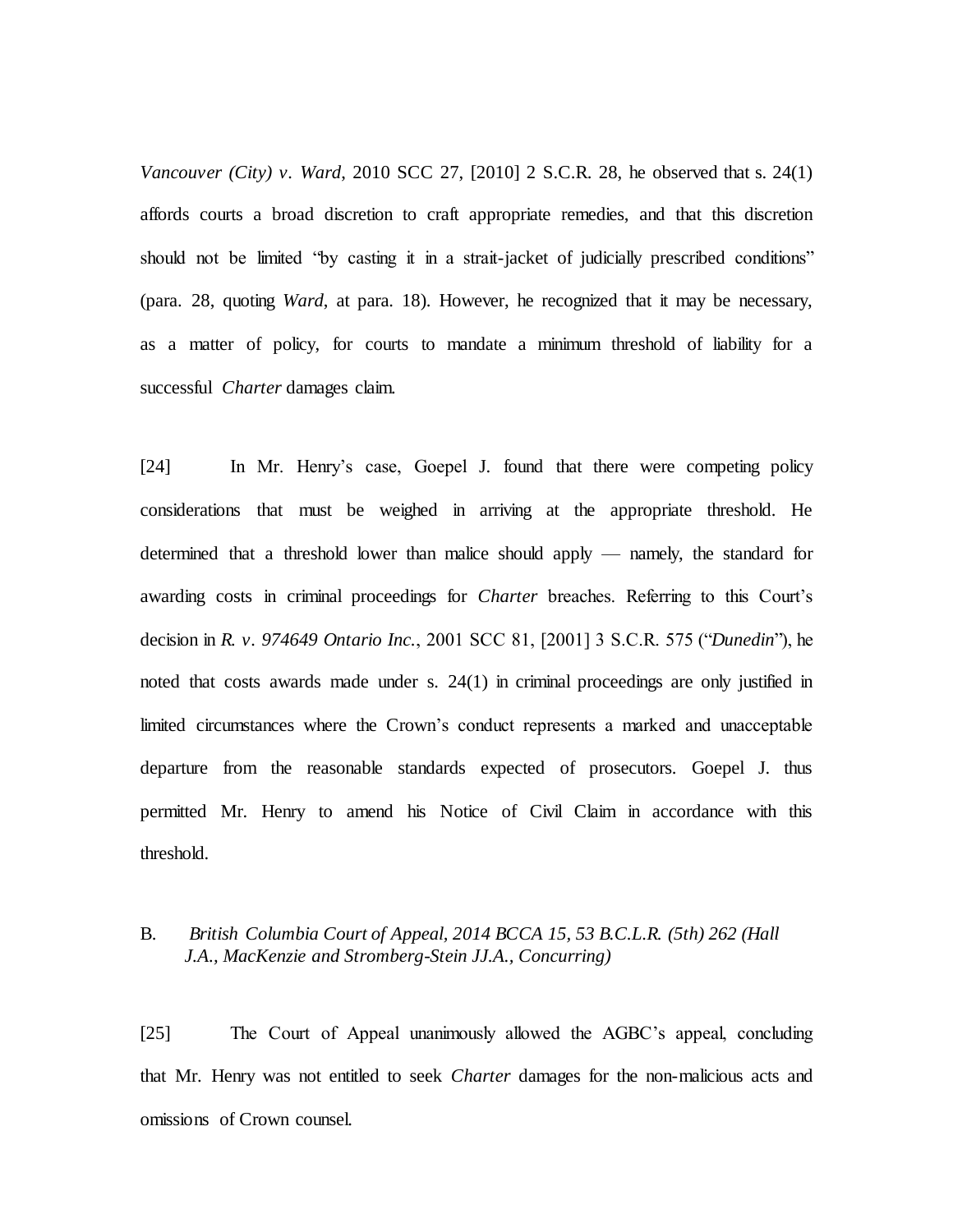[26] Speaking for the court, Hall J.A. relied heavily on this Court's "trilogy" of malicious prosecution cases — *Nelles*, *Proulx v. Quebec (Attorney General)*, 2001 SCC 66, [2001] 3 S.C.R. 9, and *Miazga v. Kvello Estate*, 2009 SCC 51, [2009] 3 S.C.R. 339. He noted that, in *Nelles*, this Court rejected an absolute immunity for Crown counsel, and preserved a right to pursue civil damages against a prosecutor who acts intentionally to subvert justice. Referring to *Proulx*, he observed that "malicious prosecution can be an efficacious remedy to one harmed by prosecutorial misconduct" (para. 23).

[27] In the same vein, Hall J.A. determined that making *Charter* damages available to compensate for malicious acts and omissions of prosecutors would offer plaintiffs an effective recourse for *Charter* violations, but he was not prepared to go further. In his view, the application judge erred in adopting the lower standard of fault developed in criminal cases where costs were awarded. That standard — a marked and unacceptable departure from the reasonable standards expected of Crown counsel — was akin to gross negligence and would result in "a new head of liability against prosecutors" (para. 20).

[28] Hall J.A. rejected the view that *Ward* altered the parameters of civil liability for prosecutors. He underscored the fact that, in *Ward*, this Court recognized that good governance considerations can militate against *Charter* damages awards, and that existing causes of action in private law may provide the appropriate liability threshold in a particular context.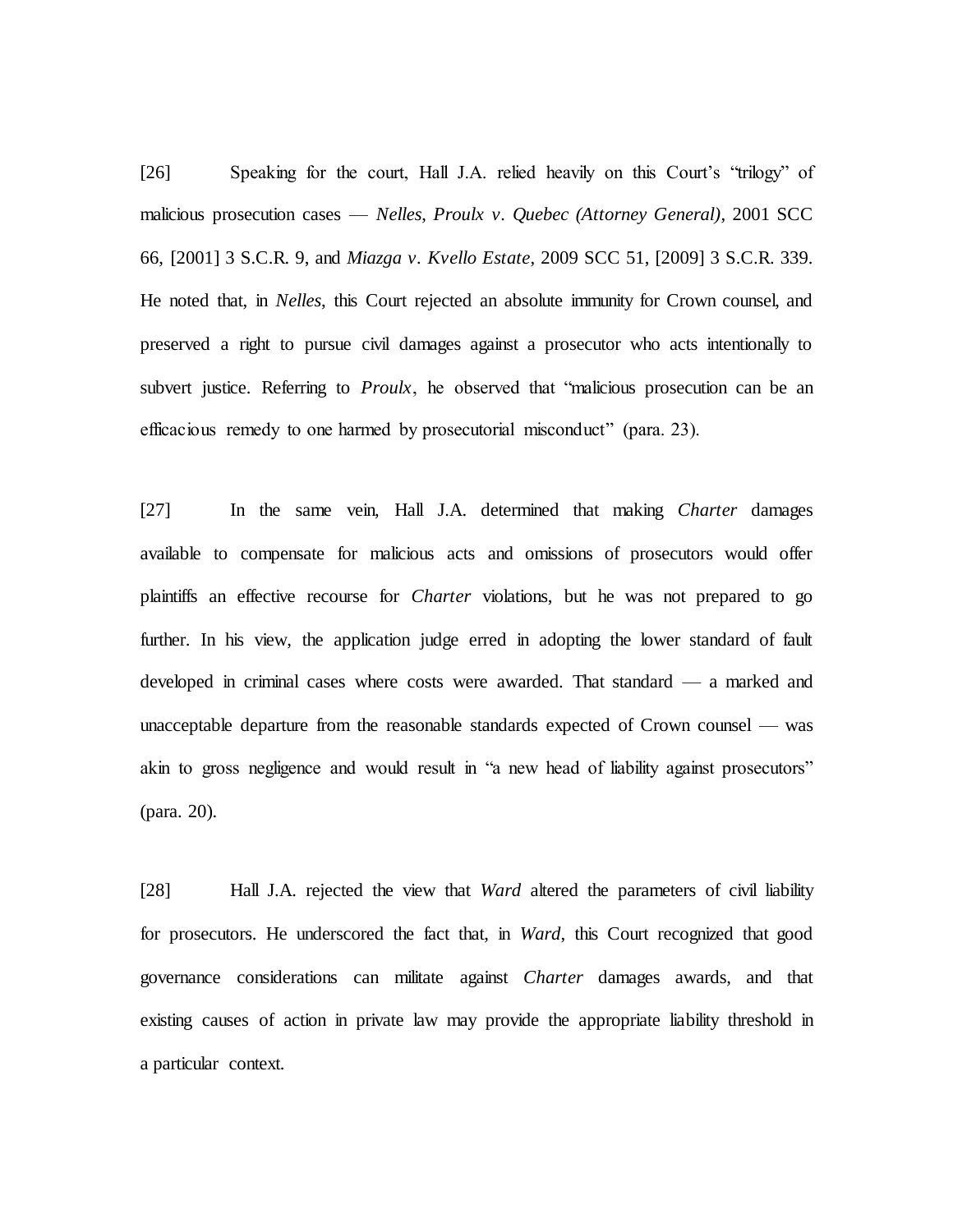[29] Hall J.A. concluded that he was bound by this Court's jurisprudence on the scope of civil liability for prosecutors, and therefore the malice threshold was applicable. In his view, "it would be an unwarranted extension of the language in *Ward* to find that the Supreme Court of Canada was altering the principles set forth in *Nelles* and *Miazga*" (para. 29). To the extent that prosecutorial liability ought to be expanded to include claims of negligence, it should be done by the legislature or a court of last resort. Accordingly, Hall J.A. allowed the appeal and dismissed Mr. Henry's application to amend his pleadings.

IV. Analysis

## A. *Overview of the Charter Damages Threshold for Wrongful Non-disclosure by Prosecutors*

[30] A constitutional question is posed in this case:

Does s. 24(1) of the *Canadian Charter of Rights and Freedoms* authorize a court of competent jurisdiction to award damages against the Crown for prosecutorial misconduct absent proof of malice?

[31] In the context of Mr. Henry's claims, I would answer this question in the affirmative. Where a claimant seeks *Charter* damages based on allegations that the Crown's failure to disclose violated his or her *Charter* rights, proof of malice is not required. Instead, a cause of action will lie where the Crown, in breach of its constitutional obligations, causes harm to the accused by intentionally withholding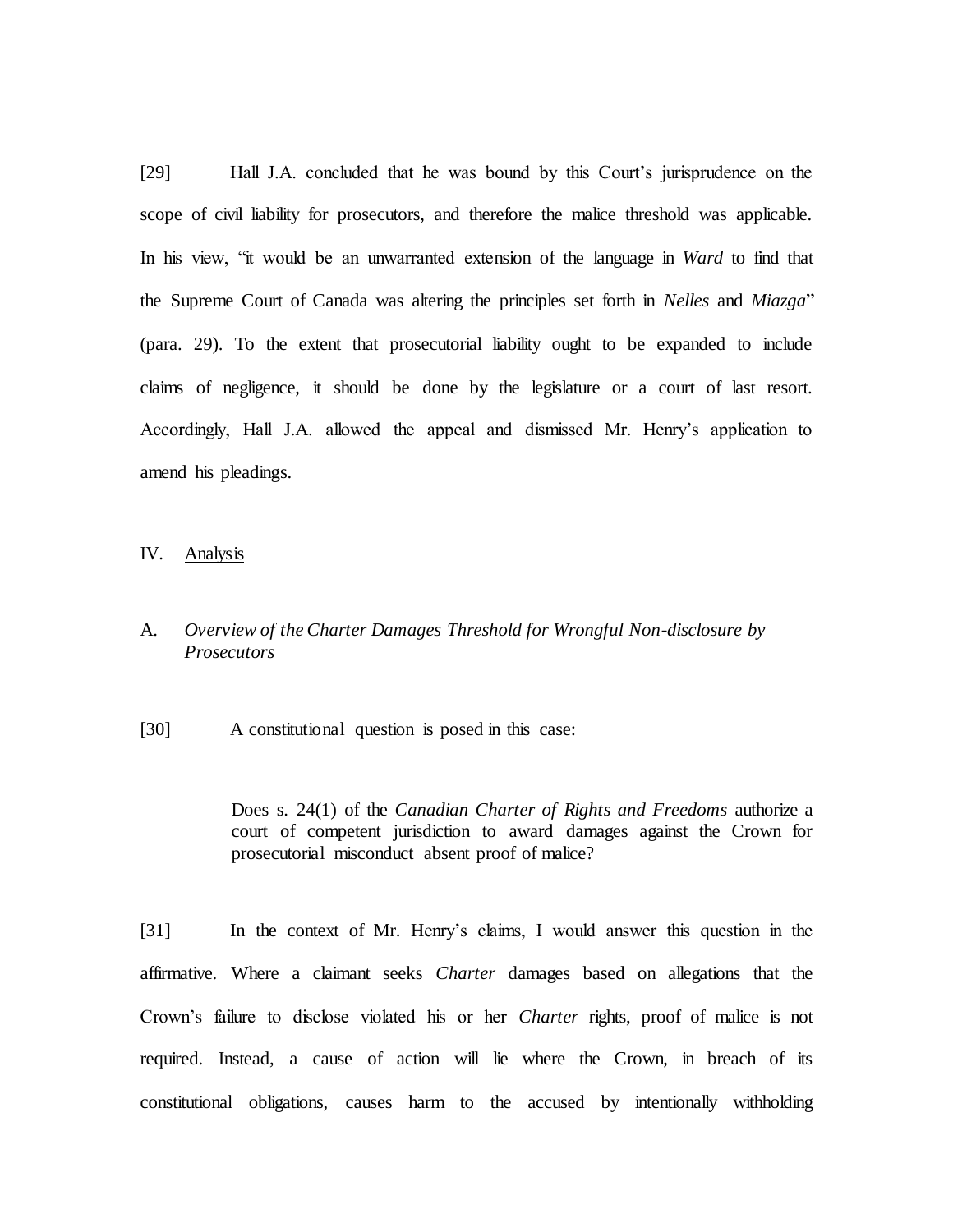information when it knows, or would reasonably be expected to know, that the information is material to the defence and that the failure to disclose will likely impinge on the accused's ability to make full answer and defence. This represents a high threshold for a successful *Charter* damages claim, albeit one that is lower than malice.

[32] I will discuss the legal basis and precise scope of this threshold in greater detail below. Briefly, it recognizes that while malice does not provide a useful or workable framework for dealing with allegations of wrongful non-disclosure by prosecutors, the policy underpinnings of this Court's malicious prosecution jurisprudence inform the proper scope of Crown liability for *Charter* damages in this context.

[33] I emphasize "this context" because, in my view, it is neither prudent nor necessary to decide whether a similar threshold would apply in circumstances not involving wrongful non-disclosure. Mr. Henry's claim against the AGBC is rooted in allegations that Crown counsel failed to disclose certain relevant information. It would be unwise to speculate about other types of prosecutorial misconduct that might violate the *Charter*, or to fix a blanket threshold that governs all such claims against the Crown. The threshold established in this case may well offer guidance in setting the applicable threshold for other types of misconduct, but the prudent course of action is to address new situations in future cases as they arise, with the benefit of a factual record and submissions.

#### B. *Ward Provides the Governing Legal Framework*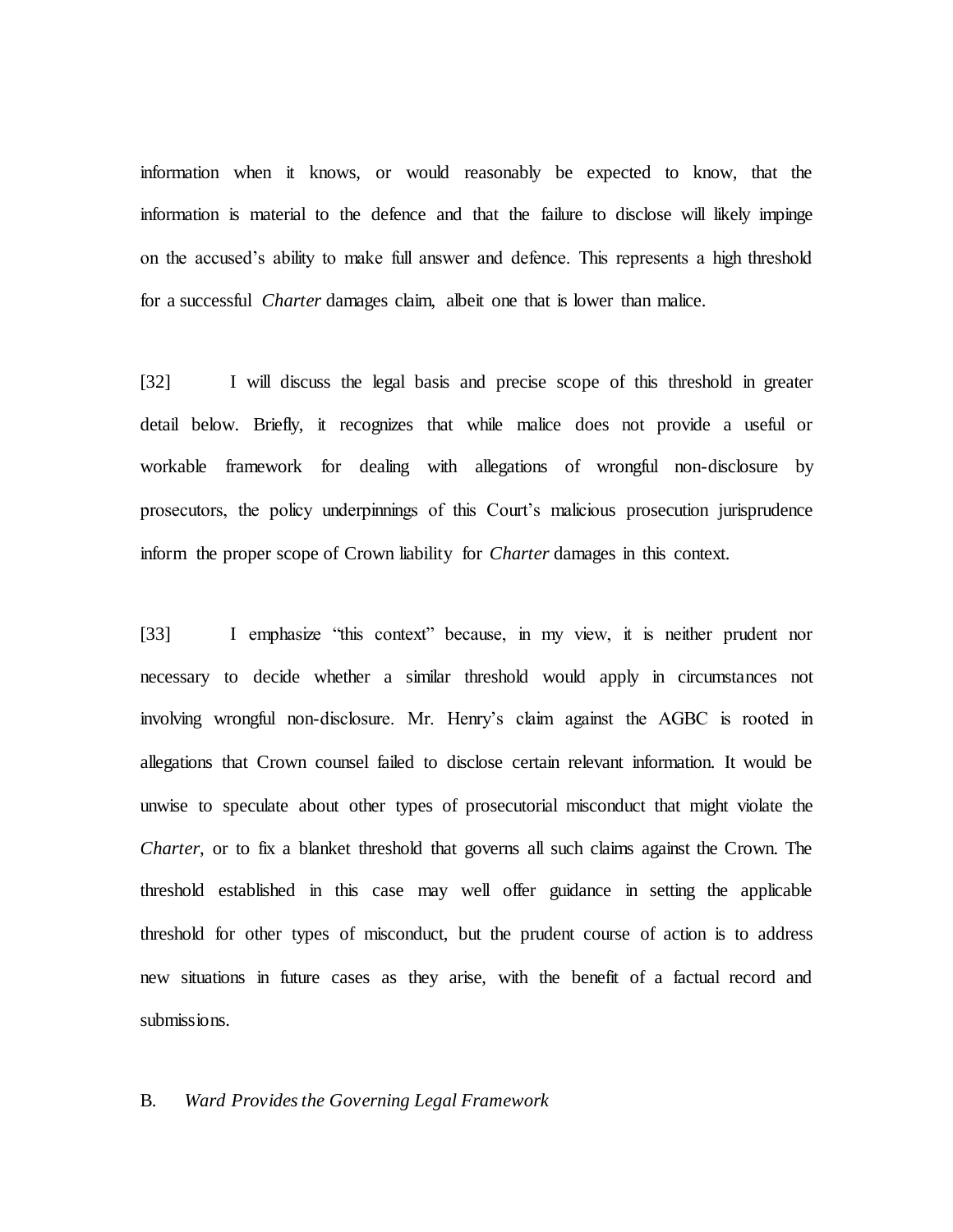#### [34] Under s. 24(1) of the *Charter*,

[a]nyone whose rights or freedoms . . . have been infringed or denied may apply to a court of competent jurisdiction to obtain such remedy as the court considers appropriate and just in the circumstances.

In *Ward*, this Court recognized that the language of s. 24(1) is broad enough to encompass damage claims for *Charter* breaches. Such claims are brought by an individual as a public law action directed against the state for violations of the claimant's constitutional rights.

[35] *Charter* damages are a powerful tool that can provide a meaningful response to rights violations. They also represent an evolving area of the law that must be allowed to "develop incrementally": *Ward*, at para. 21. When defining the circumstances in which a *Charter* damages award would be appropriate and just, courts must therefore be careful not to stifle the emergence and development of this important remedy.

[36] However, *Charter* damages are not a silver bullet. They are just one of many remedies that may be available to individuals whose *Charter* rights have been breached, and their availability is not without limit. In *Ward*, the Chief Justice outlined a four-step framework to determine the state's liability for *Charter* damages:

> The first step in the inquiry is to establish that a *Charter* right has been breached. The second step is to show why damages are a just and appropriate remedy, having regard to whether they would fulfill one or more of the related functions of compensation, vindication of the right, and/or deterrence of future breaches. At the third step, the state has the opportunity to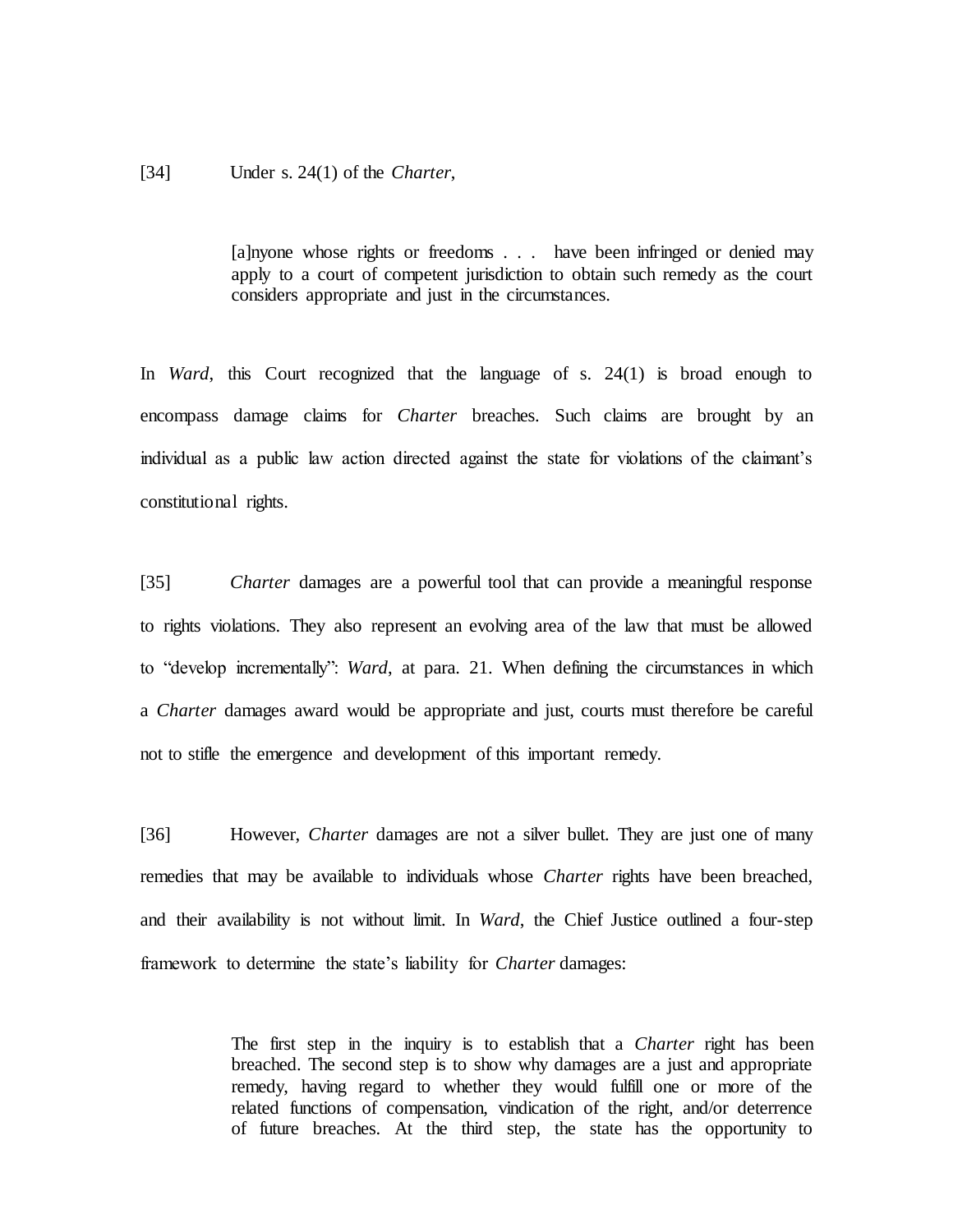demonstrate, if it can, that countervailing factors defeat the functional considerations that support a damage award and render damages inappropriate or unjust. The final step is to assess the quantum of the damages. [para. 4]

[37] Under this framework, the claimant bears the initial burden of making out a *prima facie* case. The claimant must demonstrate that the state has breached one of his or her *Charter* rights and that an award of damages would serve a compensation, vindication, or deterrence function. Once that burden is met, the onus shifts to the state to rebut the claimant's case based on countervailing considerations. The Chief Justice identified two important countervailing considerations, while maintaining that a "complete catalogue" of such considerations would be elaborated over time (*Ward*, at para. 33).

[38] The first countervailing consideration is the existence of alternative remedies. Section 24(1) is a broad remedial provision that provides a range of responses to *Charter*  violations beyond a monetary award. In addition, there may be substantial overlap between private law and s. 24(1) actions against the government. Where the state can show that another remedy is available to effectively address a *Charter* breach — whether under the *Charter* or in private law — a damages claim may be defeated at the third step of *Ward*. For instance, if a declaration of a *Charter* breach would adequately achieve the objectives that would otherwise be served by a damages award, then granting damages as well as a declaration would be superfluous, and therefore inappropriate and unjust in the circumstances: *Ward*, at para. 37.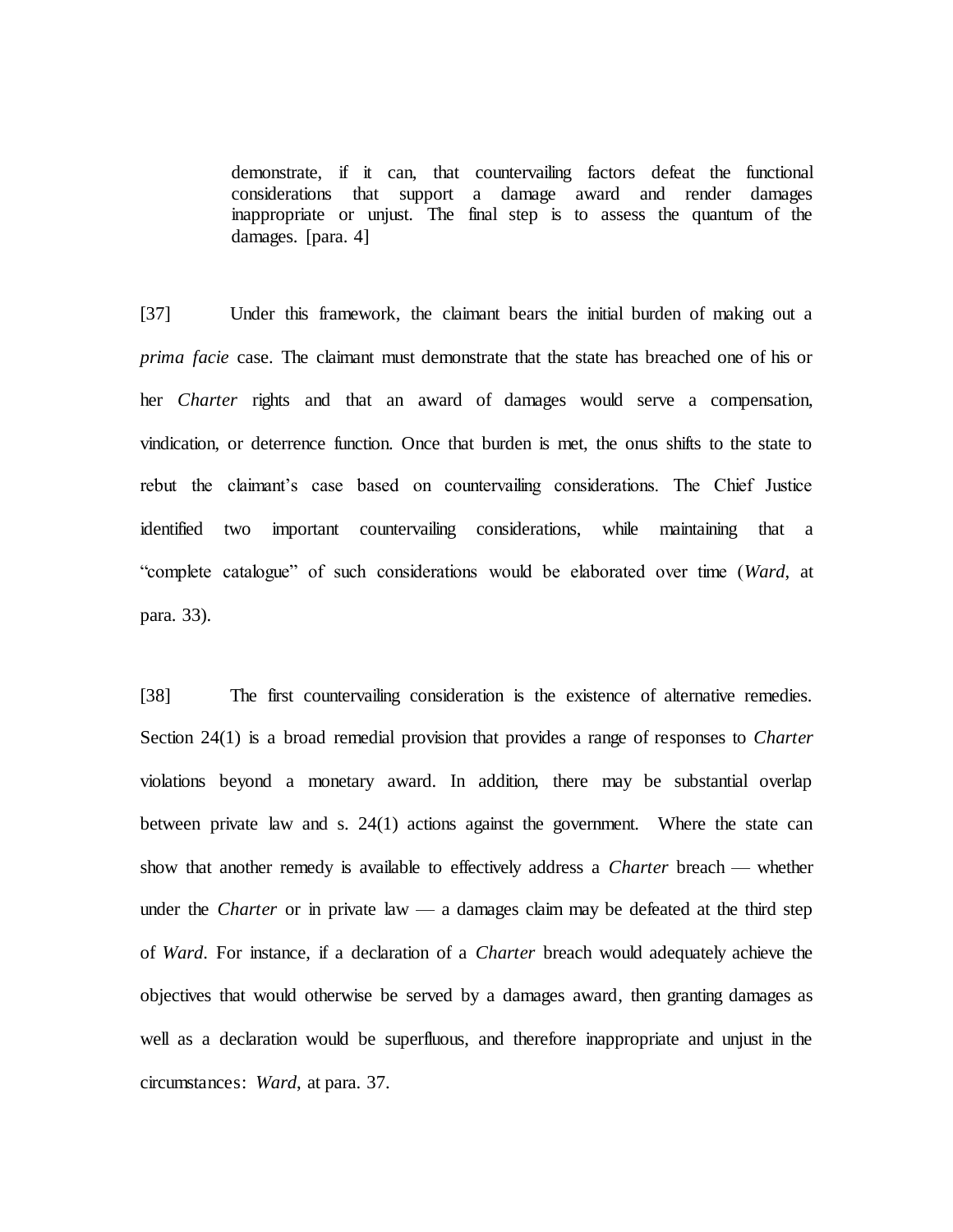[39] The second countervailing consideration — and the one at issue in this case — relates to concerns over good governance. *Ward* does not define the phrase "[g]ood governance concerns" (para. 38), but it serves as a compendious term for the policy factors that will justify restricting the state's exposure to civil liability. As the Chief Justice observed:

> In some situations, . . . the state may establish that an award of *Charter*  damages would interfere with good governance such that damages should not be awarded unless the state conduct meets a minimum threshold of gravity. [Emphasis added; para. 39.]

This is precisely what the AGBC, the AGC, and the numerous intervening Attorneys General argue in this case. There is a common theme driving their submissions: if the threshold of gravity is set too low for a *Charter* damages claim alleging Crown misconduct, the ability of prosecutors to discharge their important public duties will be undermined, with adverse consequences for the administration of justice.

[40] This theme finds expression in a number of specific policy concerns. For example, the Attorneys General argue that the spectre of liability may influence the decision-making of prosecutors and make them more "defensive" in their approach. The public interest is not well served when Crown counsel are motivated by fear of civil liability, rather than their sworn duty to fairly and effectively prosecute crime. By the same token, the Attorneys General suggest that a low threshold would open up the floodgates of civil liability and force prosecutors to spend undue amounts of time and energy defending their conduct in court instead of performing their duties.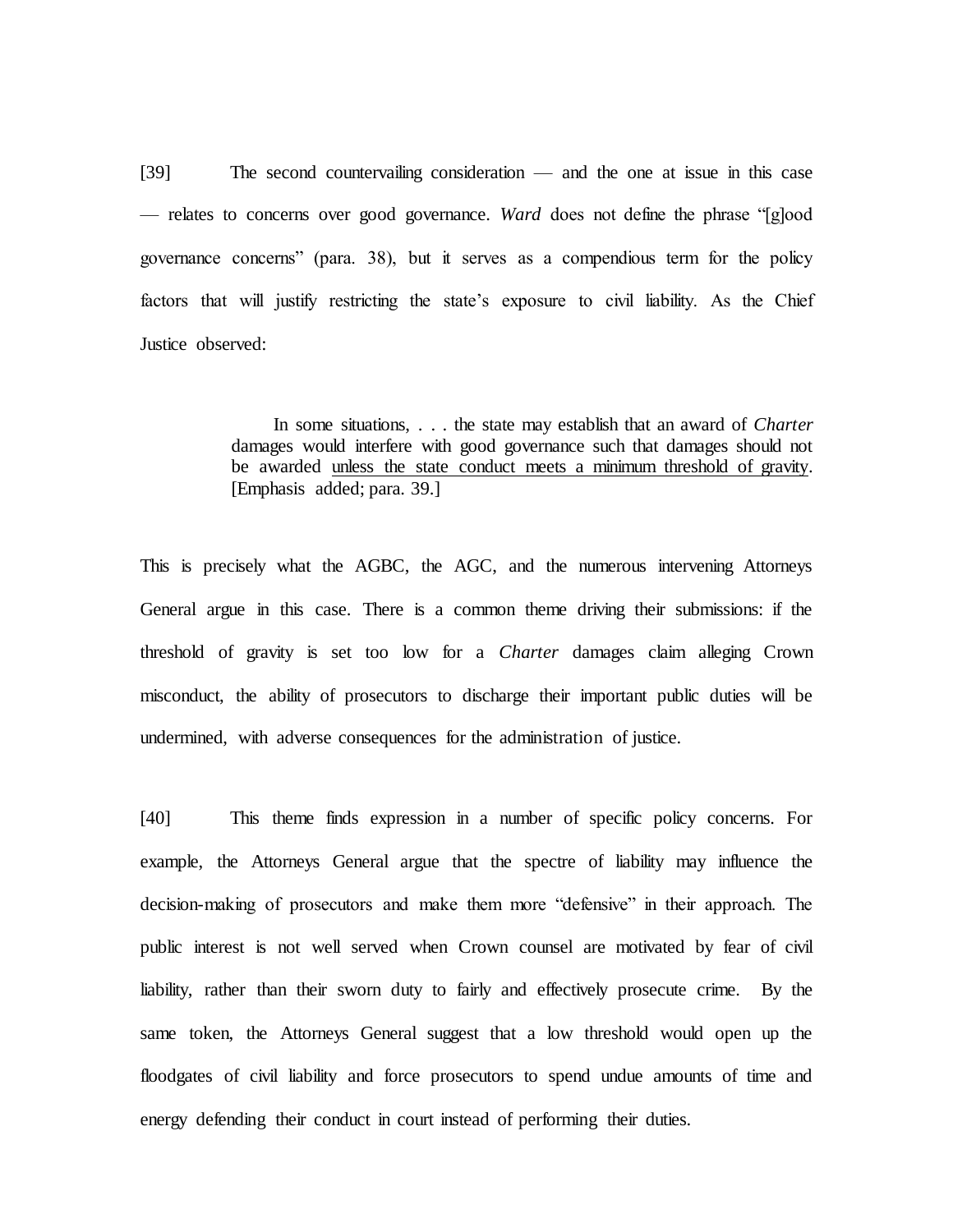[41] As I will explain, these concerns are very real, and they provide compelling reasons why the availability of *Charter* damages should be circumscribed through the establishment of a high threshold.

[42] *Ward* provides an example of a prior case where a heightened *per se* liability threshold was justified by policy reasons. In *Mackin v. New Brunswick (Minister of Finance)*, 2002 SCC 13, [2002] 1 S.C.R. 405, this Court held that *Charter* damages were unavailable for state action taken pursuant to a law, considered valid at the time but later declared invalid, unless the state action was "clearly wrong, in bad faith or an abuse of power" (para. 78). In other words, state actors were afforded a limited immunity for actions taken in good faith under a law they believed to be valid. Citing *Mackin*, the Chief Justice in *Ward* noted that, "absent threshold misconduct", no cause of action for *Charter* damages will lie in these circumstances (para. 39).

[43] When a heightened *per se* liability threshold has been imposed, this will have consequences at the pleadings stage. To survive a motion to strike, a claimant must plead sufficient facts to disclose a reasonable cause of action: see *R. v. Imperial Tobacco Canada Ltd.*, 2011 SCC 42, [2011] 3 S.C.R. 45. If the alleged *Charter* violation occurs in a context where courts have imposed a heightened *per se* liability threshold, the claimant must particularize facts that, if proven, would be sufficient to establish that the state conduct met the required threshold of gravity. The failure to do so will be fatal to the claim. With these principles in mind, I turn to the applicable threshold for wrongful nondisclosure by prosecutors.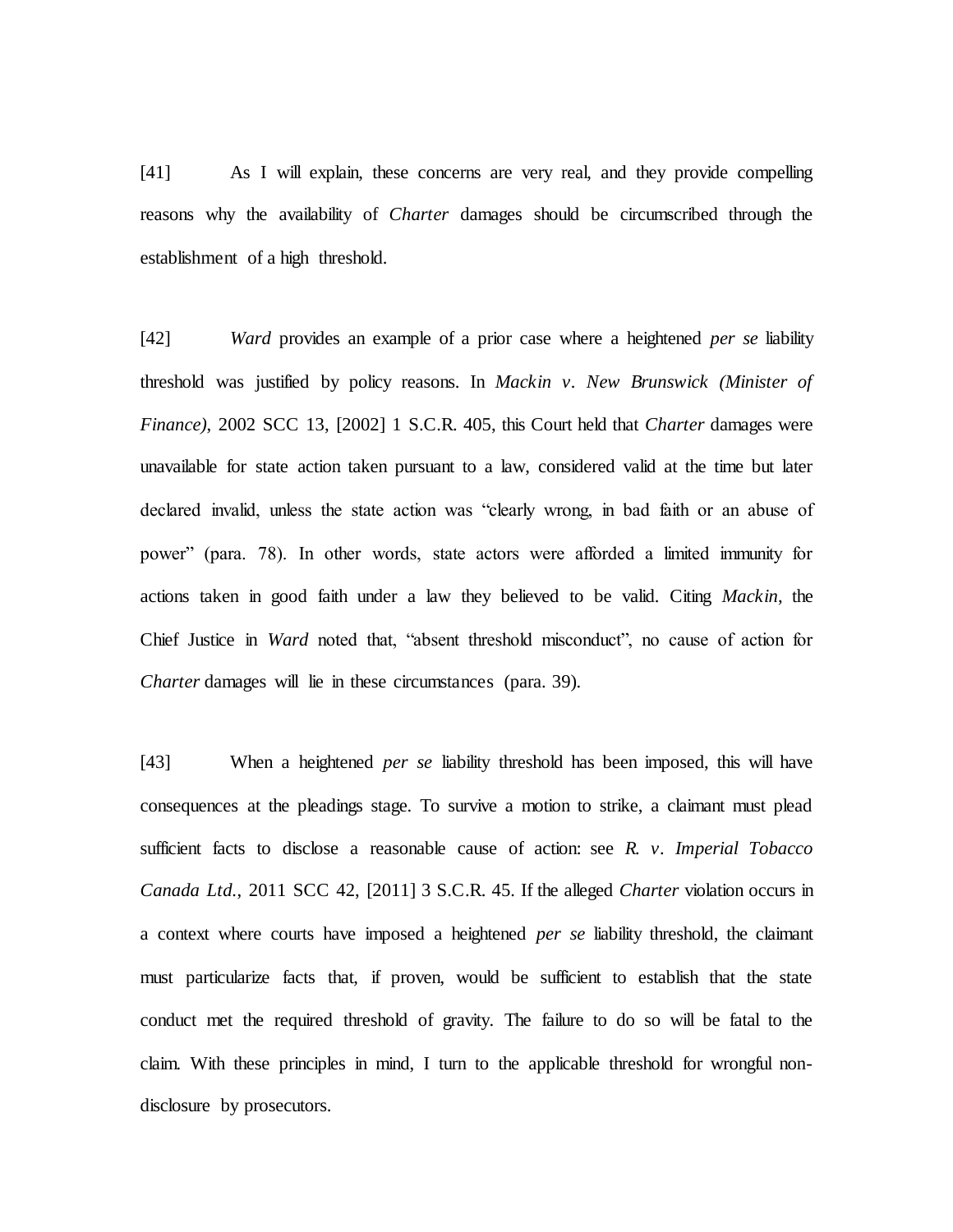### C. *Establishing the Charter Damages Threshold for Wrongful Non-disclosure by Prosecutors*

## (1) "Malice" Does Not Offer a Useful Liability Threshold for Wrongful Nondisclosure by Prosecutors

[44] The AGBC, the AGC, and the intervening Attorneys General unanimously submit that the Crown's conduct must rise to the level of "malice" — as defined in the tort of malicious prosecution — to attract liability for *Charter* damages. I do not agree. As I will explain, the malice standard is ill suited to the task of adjudicating allegations of wrongful non-disclosure.

#### (a) *The Malice Standard Articulated in the Malicious Prosecution Jurisprudence*

[45] The malice standard has been extensively canvassed in this Court's malicious prosecution trilogy — *Nelles*, *Proulx*, and *Miazga*. In *Nelles*, the Court ruled that Crown prosecutors do not enjoy absolute immunity from civil claims. Lamer J. (as he then was) held that policy considerations favour only a qualified immunity, and that Crown prosecutors are not shielded from claims of malicious prosecution. He outlined the four necessary elements of the malicious prosecution tort as follows: (1) legal proceedings "must have been initiated by the defendant"; (2) those proceedings "must have terminated in favour of the plaintiff"; (3) the defendant did not have "reasonable and probable cause" to initiate the proceedings; and (4) the defendant's conduct was characterized by "malice, or a primary purpose other than that of carrying the law into effect" (pp. 192-93).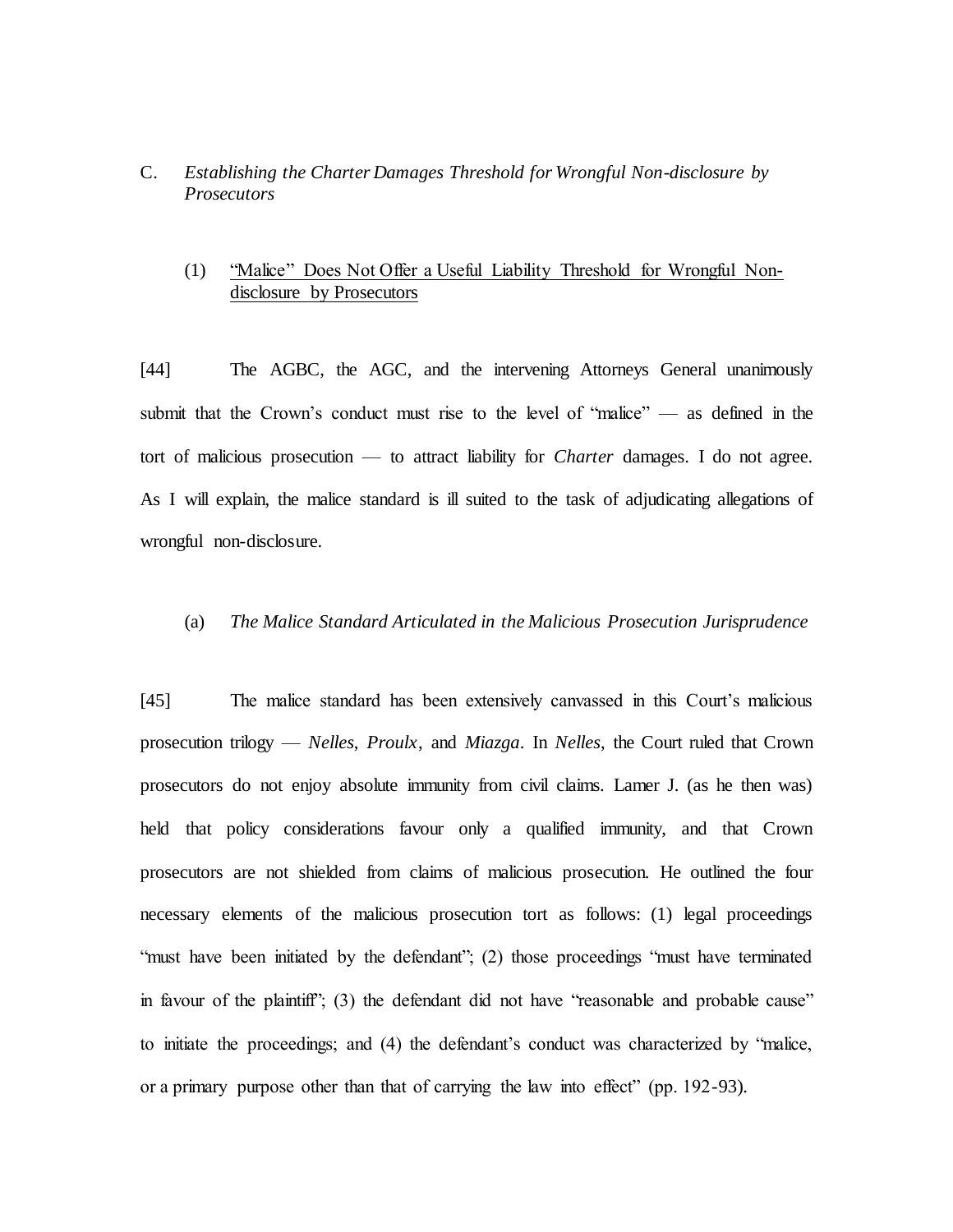[46] This final element was described by Lamer J. in the following terms:

The required element of malice is for all intents, the equivalent of "improper purpose". It has . . . a "wider meaning than spite, ill-will, or a spirit of vengeance, and includes any other improper purpose, such as to gain a private collateral advantage". . . . To succeed in an action for malicious prosecution against the Attorney General or Crown Attorney, the plaintiff would have to prove both the absence of reasonable and probable cause in commencing the prosecution, and malice in the form of a deliberate and improper use of the office of the Attorney General or Crown Attorney, a use inconsistent with the status of "minister of justice". In my view this burden on the plaintiff amounts to a requirement that the Attorney General or Crown Attorney perpetrated a fraud on the process of criminal justice and in doing so has perverted or abused his office and the process of criminal justice. [Emphasis in original; citation omitted.]

(*Nelles*, at pp. 193-94)

[47] In *Proulx*, the Court applied this standard in the Quebec civil law context. Iacobucci and Binnie JJ. affirmed that malice requires "more than recklessness or gross negligence" (para. 35). Rather, the plaintiff must demonstrate "a willful and intentional effort on the Crown's part to abuse or distort its proper role within the criminal justice system" (*ibid.*). *Proulx* was a case where the plaintiff was successful in proving malice on "highly exceptional" facts (para. 44). Iacobucci and Binnie JJ. found that the Crown made "an active effort to obtain a conviction at any price" by misleading the court, and thus stepped out of its proper role as minister of justice (paras. 41 and 45). Furthermore, the prosecutor's actions were motivated by an improper purpose since he allowed his office to be used to the ends of a private individual. Given these circumstances, his conduct amounted to "an abuse of prosecutorial power" that crossed the boundary set out in *Nelles* (paras. 44-45).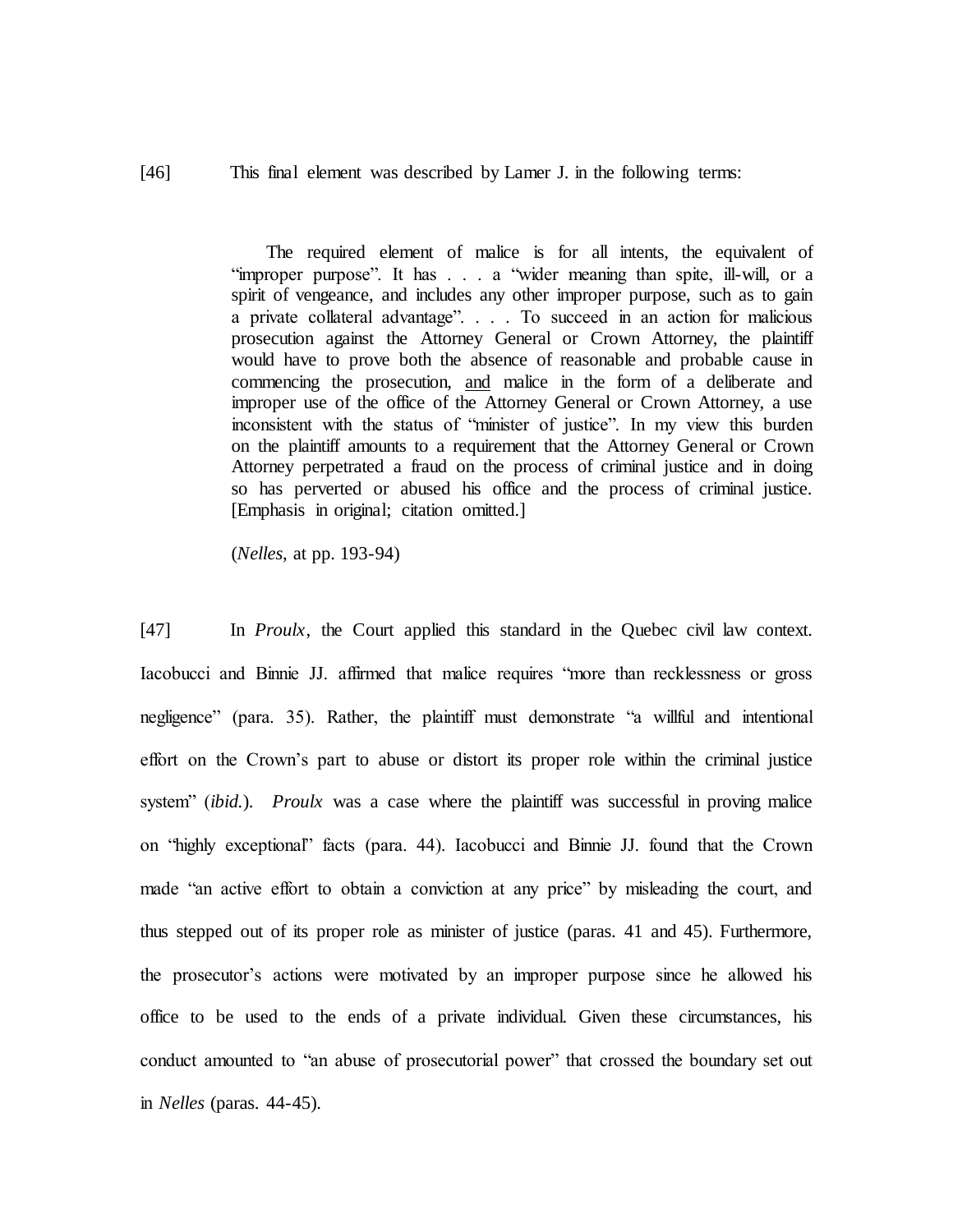[48] *Miazga* is this Court's most recent decision involving the tort of malicious prosecution, in which Charron J. reiterated that "malice in the form of improper purpose is the key to proving malicious prosecution" (para. 8). This high standard was, in her view, justified by the need to give prosecutors a sphere of independence from judicial scrutiny:

> It is readily apparent from its constituent elements that the tort of malicious prosecution targets the decision to initiate or continue with a criminal prosecution. When taken by a Crown prosecutor, this decision is one of the "core elements" of prosecutorial discretion, thus lying "beyond the legitimate reach of the court" under the constitutionally entrenched principle of independence. . . . [Citation omitted; para. 6.]

[49] It is a bedrock principle that the exercise of core prosecutorial discretion is immune from judicial review, subject only to the doctrine of abuse of process: see *R. v. Anderson*, 2014 SCC 41, [2014] 2 S.C.R. 167, at para. 48; *Krieger v. Law Society of Alberta*, 2002 SCC 65, [2002] 3 S.C.R. 372, at para. 32. Abuse of process may be found where the Crown's conduct "shocks the community's conscience" or "offends its sense of fair play and decency": *R. v. Babos*, 2014 SCC 16, [2014] 1 S.C.R. 309, at para. 41. The presence of bad faith and improper motives may indicate this type of conduct: see *R. v. Nixon*, 2011 SCC 34, [2011] 2 S.C.R. 566, at para. 68; *Anderson*, at para. 49.

[50] Seen in this light, the malice standard under the tort of malicious prosecution generally operates as an analogue in private law to the doctrine of abuse of process. The link between these two standards was made clear in *Miazga*: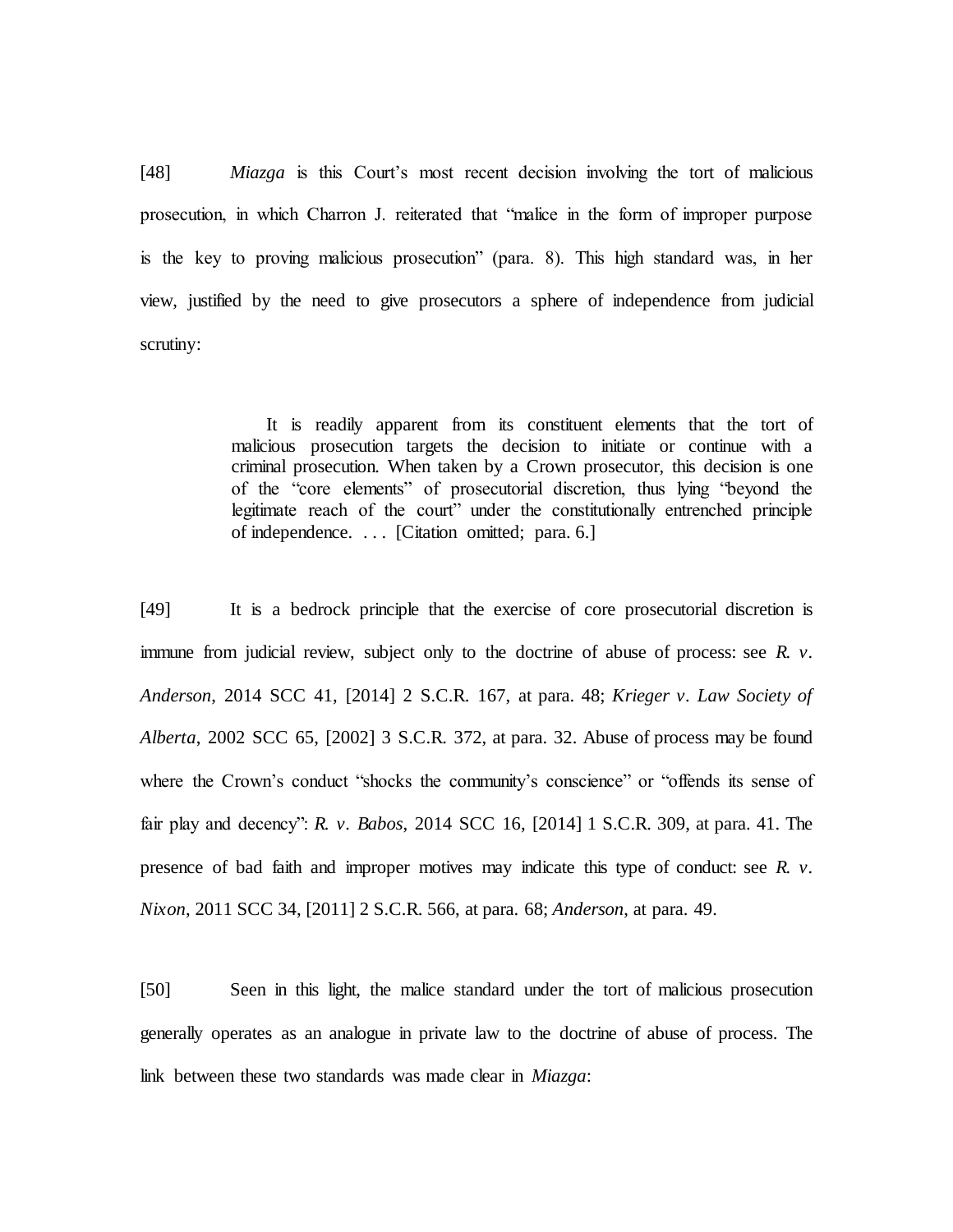Where an accused is wrongly prosecuted as a result of the prosecutor's abusive actions, he or she may bring an action in malicious prosecution. Like the test for abuse of process, however, there is a stringent standard that must be met before a finding of liability will be made, in order to ensure that courts do not simply engage in the second-guessing of decisions made pursuant to a Crown's prosecutorial discretion. [Emphasis added; para. 49.]

In highlighting this link, I should be clear that malice and abuse of process are distinct standards that have their respective areas of application in private and public law. That said, they have a similar purpose: they are high standards *deliberately designed* to capture only very serious conduct that undermines the integrity of the judicial process. By preserving this high bar for judicial intervention, the exercise of prosecutorial discretion can be properly protected.

[51] It is evident that the malice standard will only be met in exceptional cases where the plaintiff can prove, on a balance of probabilities, that a prosecutor's decision to initiate or continue a prosecution was driven by an improper purpose or motive. To be improper, that purpose or motive must be wholly inconsistent with Crown counsel's role as minister of justice. *Miazga* makes this point abundantly clear. As Charron J. observed, "[m]alice requires a plaintiff to prove that the prosecutor *wilfully* perverted or abused the office of the Attorney General or the process of criminal justice" (para. 80; emphasis in original). She went on to emphasize that conduct merely reflecting "incompetence, inexperience, poor judgment, lack of professionalism, laziness, recklessness, honest mistake, negligence, or even gross negligence" will necessarily fall short (para. 81; emphasis added).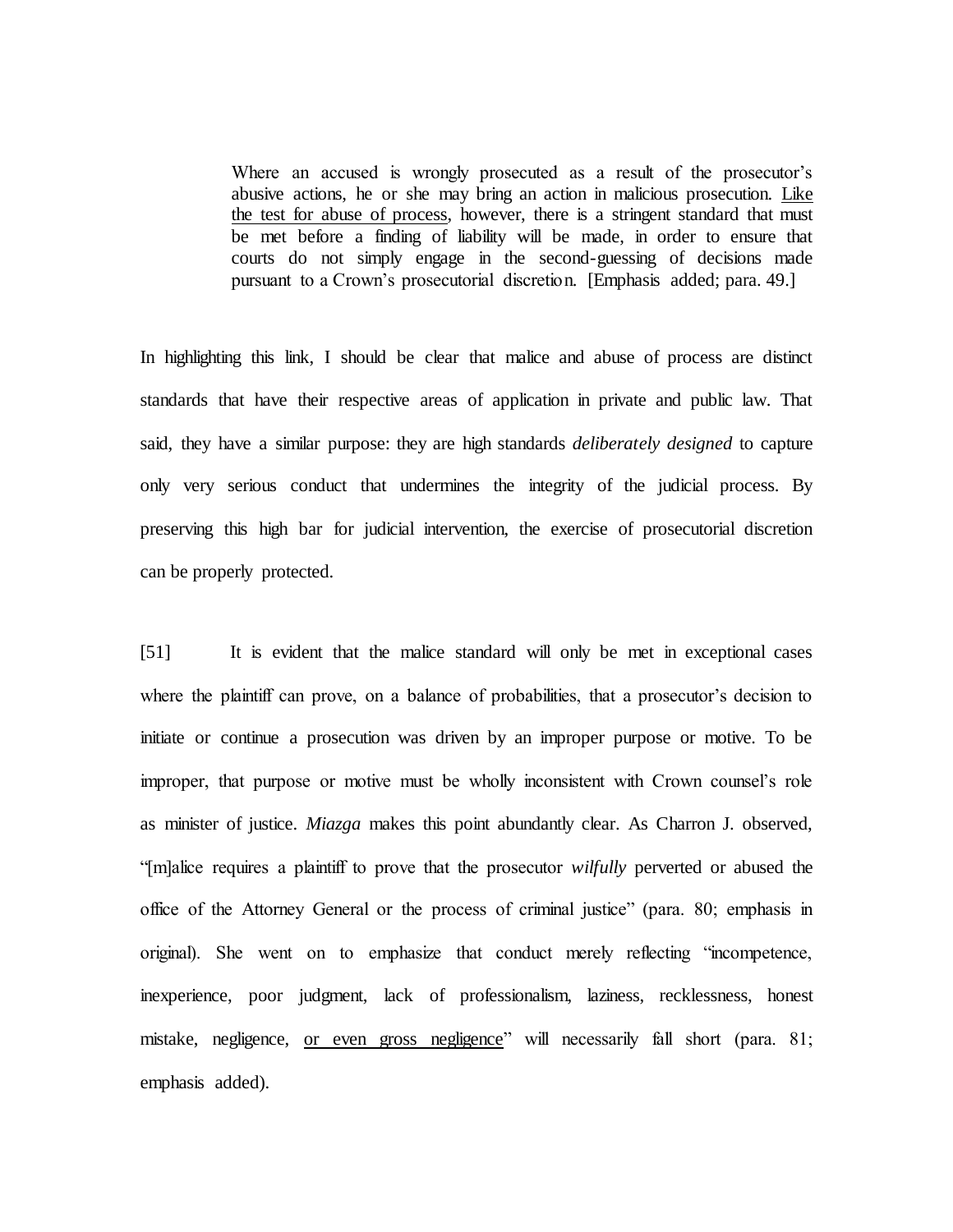# (b) *The Malice Standard is Not Applicable to Claims for Charter Damages Alleging Wrongful Non-disclosure*

[52] The Attorneys General advance several arguments in favour of imposing malice as the liability threshold necessary to sustain a *Charter* damages award in this case. These arguments effectively boil down to a single core submission: the balancing of policy factors in *Nelles* — which led this Court to establish a qualified immunity shielding prosecutors from tort liability absent a showing of malice — is also dispositive here. Indeed, the heart of the AGBC's submission is that "the specific cause of action alleged is immaterial to the policy rationale which underlies the immunity" (R.F., at para. 38). In other words, it is irrelevant that the claim at issue is brought under s. 24(1) of the *Charter*. If the qualified immunity in *Nelles* is to be effective, it must be treated as a general principle of law that applies equally to a claim for *Charter* damages as it does to an action in tort (*ibid.*, at paras. 69-71).

[53] The AGBC makes a number of points in support of this submission. First, it argues that *Nelles* "assumed that an immunity rule would equally apply to a claim for *Charter* damages", and that "this was one of the considerations that led the Court to reject absolute immunity" in favour of a qualified immunity based on malice (R.F., at para. 60). In support of this assertion, it cites the following passage from *Nelles*:

> Granting an absolute immunity to prosecutors is akin to granting a license to subvert individual rights. Not only does absolute immunity negate a private right of action, but in addition, it seems to me, it may be that it would effectively bar the seeking of a remedy pursuant to s. 24(1) of the *Charter*. [p. 195]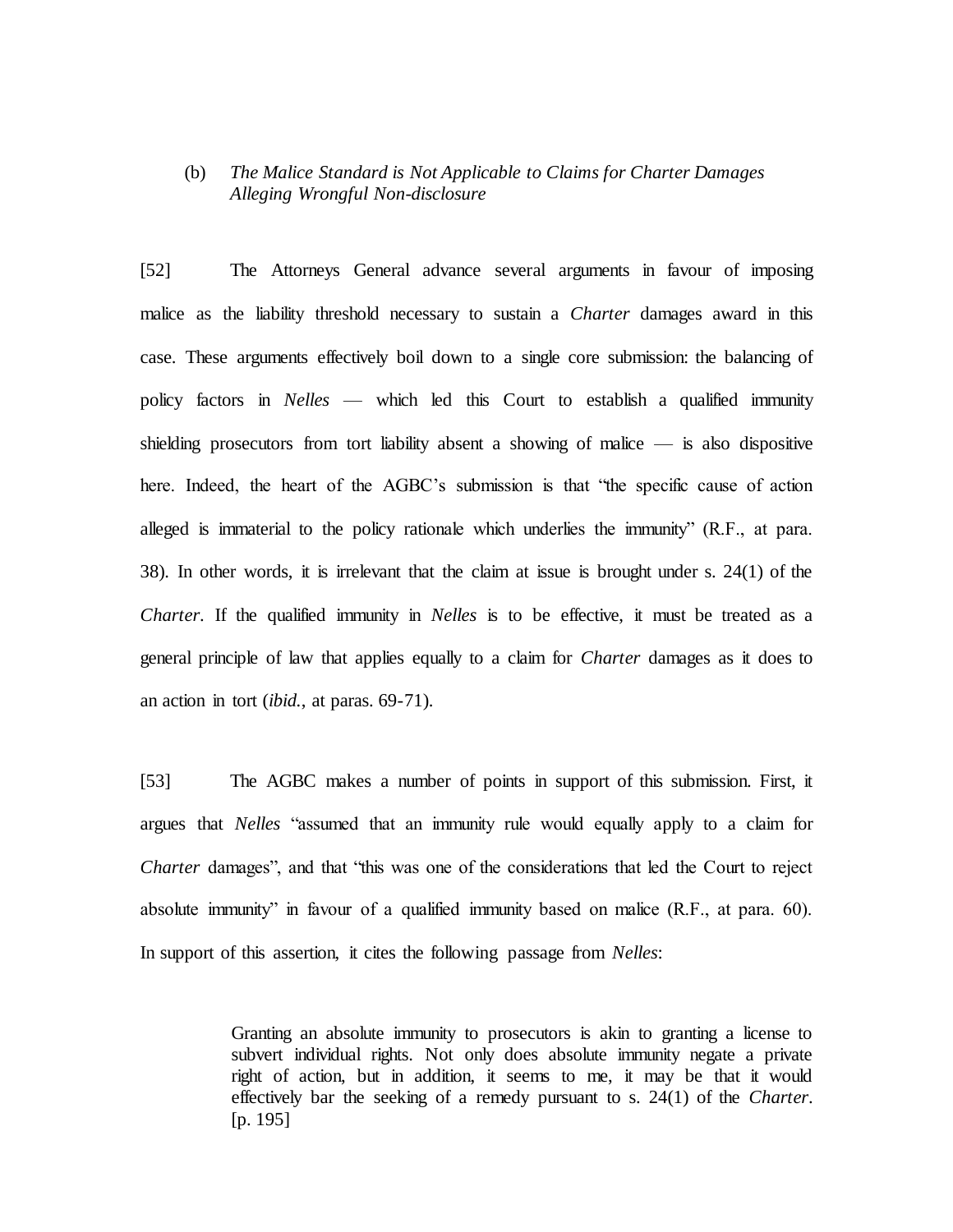According to the AGBC, the choice of a qualified rather than absolute immunity was meant to preserve the availability of damages in tort *and* under the *Charter*, and it is therefore implicit in *Nelles* that the liability threshold required in relation to tort actions would necessarily extend to s. 24(1) claims.

[54] Second, the AGBC emphasizes that *Ward* expressly connected the availability of *Charter* damages for prosecutorial misconduct to the tort of malicious prosecution:

> Different situations may call for different thresholds, as is the case at private law. Malicious prosecution, for example, requires that "malice" be proven because of the highly discretionary and quasi-judicial role of prosecutors . . . . When appropriate, private law thresholds and defences may offer guidance in determining whether s. 24(1) damages would be "appropriate and just". While the threshold for liability under the *Charter* must be distinct and autonomous from that developed under private law, the existing causes of action against state actors embody a certain amount of "practical wisdom" concerning the type of situation in which it is or is not appropriate to make an award of damages against the state.

(*Ward,* at para. 43)

The AGBC argues that the malice standard established in *Nelles* and elaborated in *Proulx*  and *Miazga* has withstood the test of time, and is a sound and workable standard for civil claims against prosecutors. It embodies "practical wisdom" and represents a "careful balance" of competing concerns — on the one hand, "the need to ensure that the common law is responsive to claims of wrongful prosecution", and on the other, the "the powerful policy considerations that support the existence of a qualified immunity" (R.F., at para. 72). In the AGBC's view, there is no reason to depart from this careful balance when a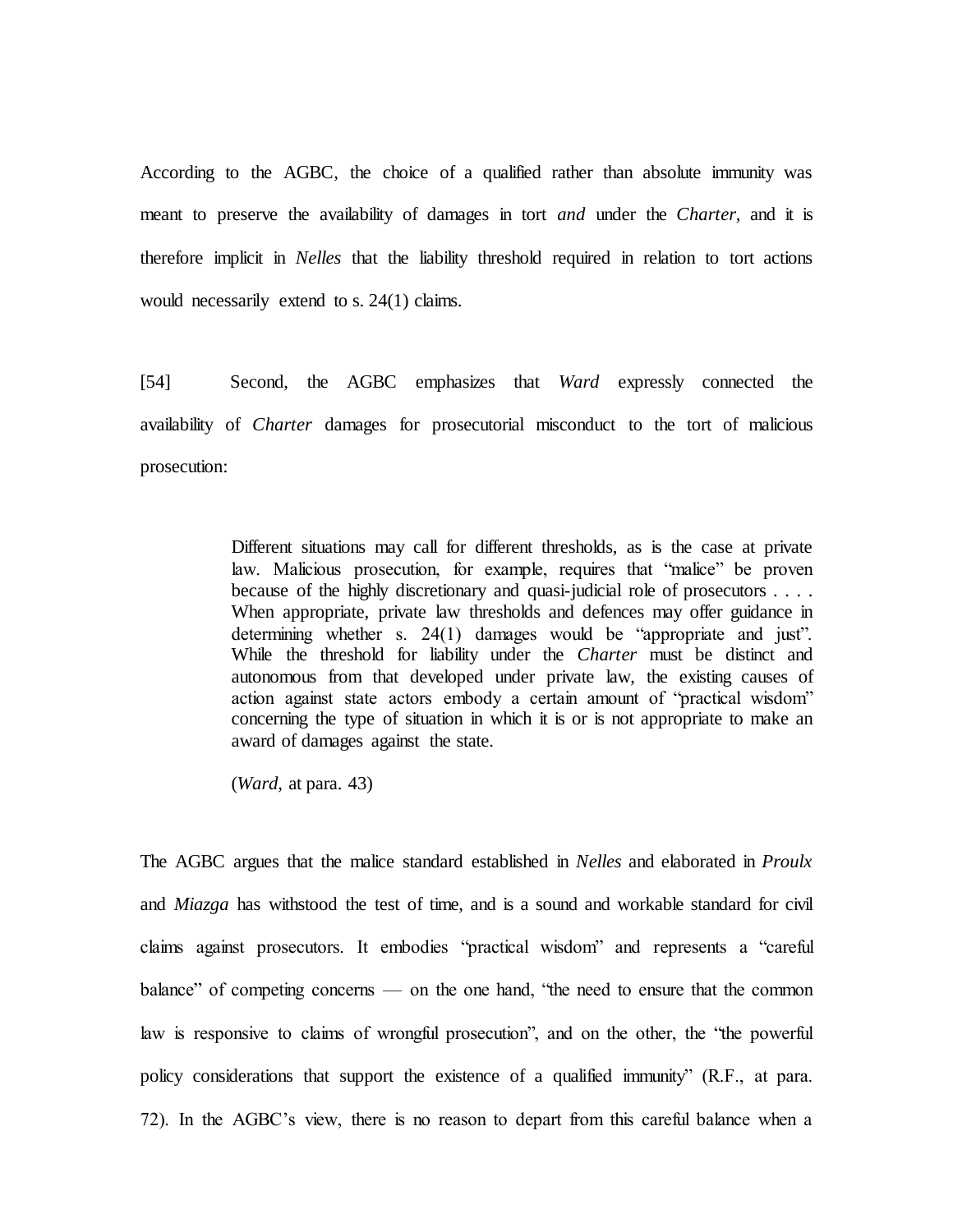claim alleging prosecutorial misconduct is framed as a claim for *Charter* damages under s. 24(1). While liability thresholds developed under the *Charter* are intended to be distinct from those in private law, it does not follow that common law immunities should simply be abandoned in the face of a *Charter* damages claim.

[55] Third, the AGBC argues that exempting s. 24(1) claims from the malice standard would have adverse consequences. If a claimant can prevail on a lower liability threshold in a *Charter* damages claim than under a related common law tort, the qualified immunity will lose much of its force and the careful balance of policy factors struck in *Nelles* will be destabilized.

[56] With respect, I do not find these points persuasive. In my view, *Nelles* and its progeny are not dispositive in this case, and malice does not provide a useful liability threshold for *Charter* damages claims alleging wrongful non-disclosure by prosecutors. I come to this conclusion for several reasons.

[57] First, the malice standard is firmly rooted in the tort of malicious prosecution, which has a distinctive history and purpose. The tort is a judicial creation of the 18th century, when prosecutions were carried out by private litigants: *Miagza*, at para. 42. This historical peculiarity should give us pause when we are called upon to transplant elements of this tort into new contexts far beyond those envisioned at the time of its creation. As Charron J. warned in *Miazga*: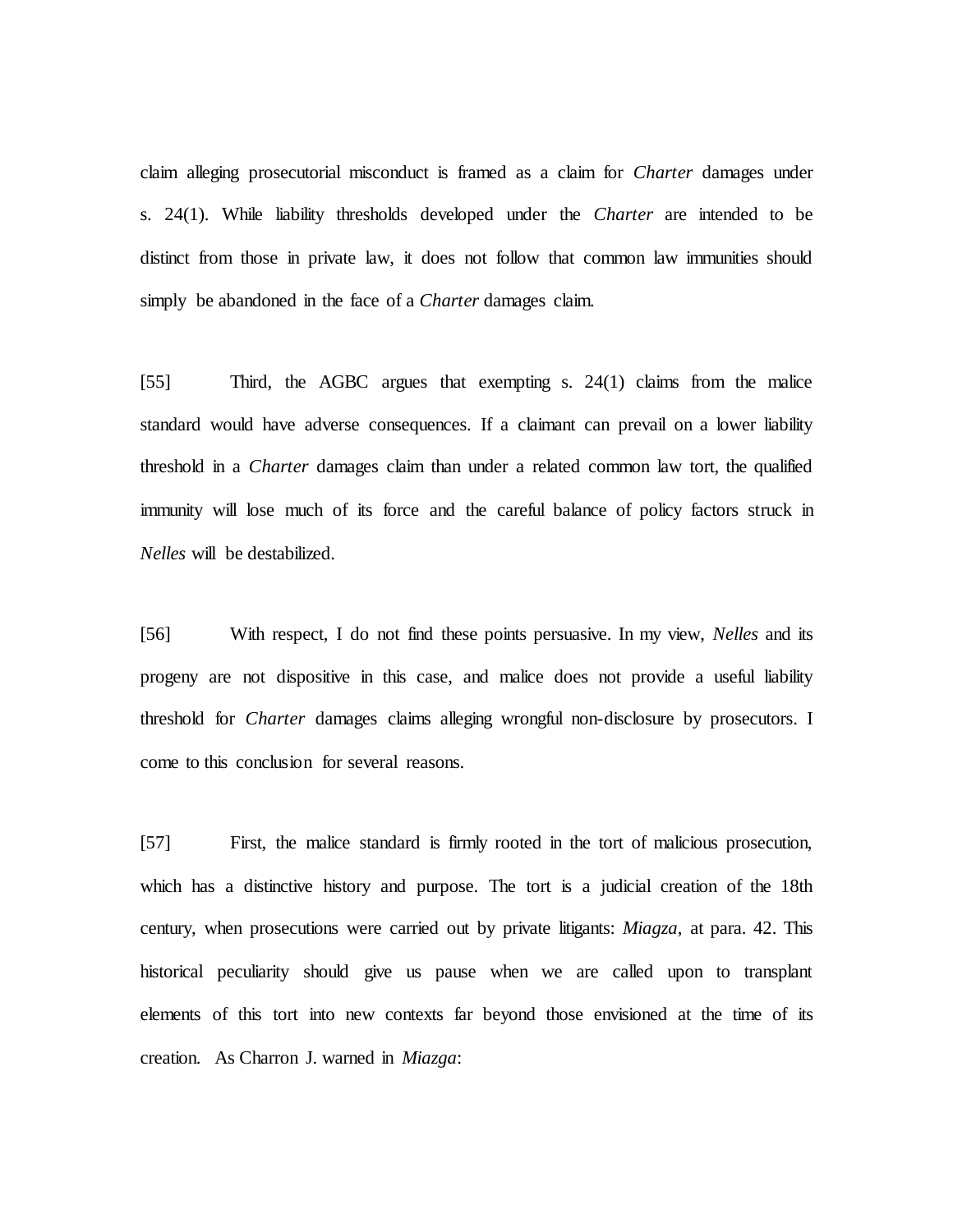Given that the tort of malicious prosecution predates the development of our contemporary system of public prosecutions, courts must take care not to simply transpose the principles established in suits between private parties to cases involving Crown defendants without necessary modification. [para. 44]

[58] Second, the purpose of the malicious prosecution tort must be kept in mind in determining whether to expand the reach of the malice standard. Recall that the wrongdoing targeted by this tort is the decision to initiate or continue an improperly motivated prosecution. In contrast, the alleged wrongdoing at issue in this case is markedly different — the Crown's failure to discharge its constitutional obligations to disclose relevant information to Mr. Henry.

[59] The malice standard translates awkwardly into cases where the alleged misconduct is wrongful non-disclosure. Malice requires a showing of improper purpose on the part of the prosecutor. This "improper purpose" inquiry is apt when the impugned conduct is a highly discretionary decision such as the decision to initiate or continue a prosecution, because discretionary decision-making can best be evaluated by reference to the decision-maker's motives. Unlike the decision to initiate or continue a prosecution, the decision to disclose relevant information is not discretionary. Rather, disclosure is a constitutional obligation which must be properly discharged by the Crown in accordance with an accused's right to make full answer and defence, as guaranteed under ss. 7 and 11(*d*) of the *Charter*: see *R. v. Stinchcombe*, [1991] 3 S.C.R. 326, at p. 336; *R. v. Mills*, [1999] 3 S.C.R. 668, at para. 5.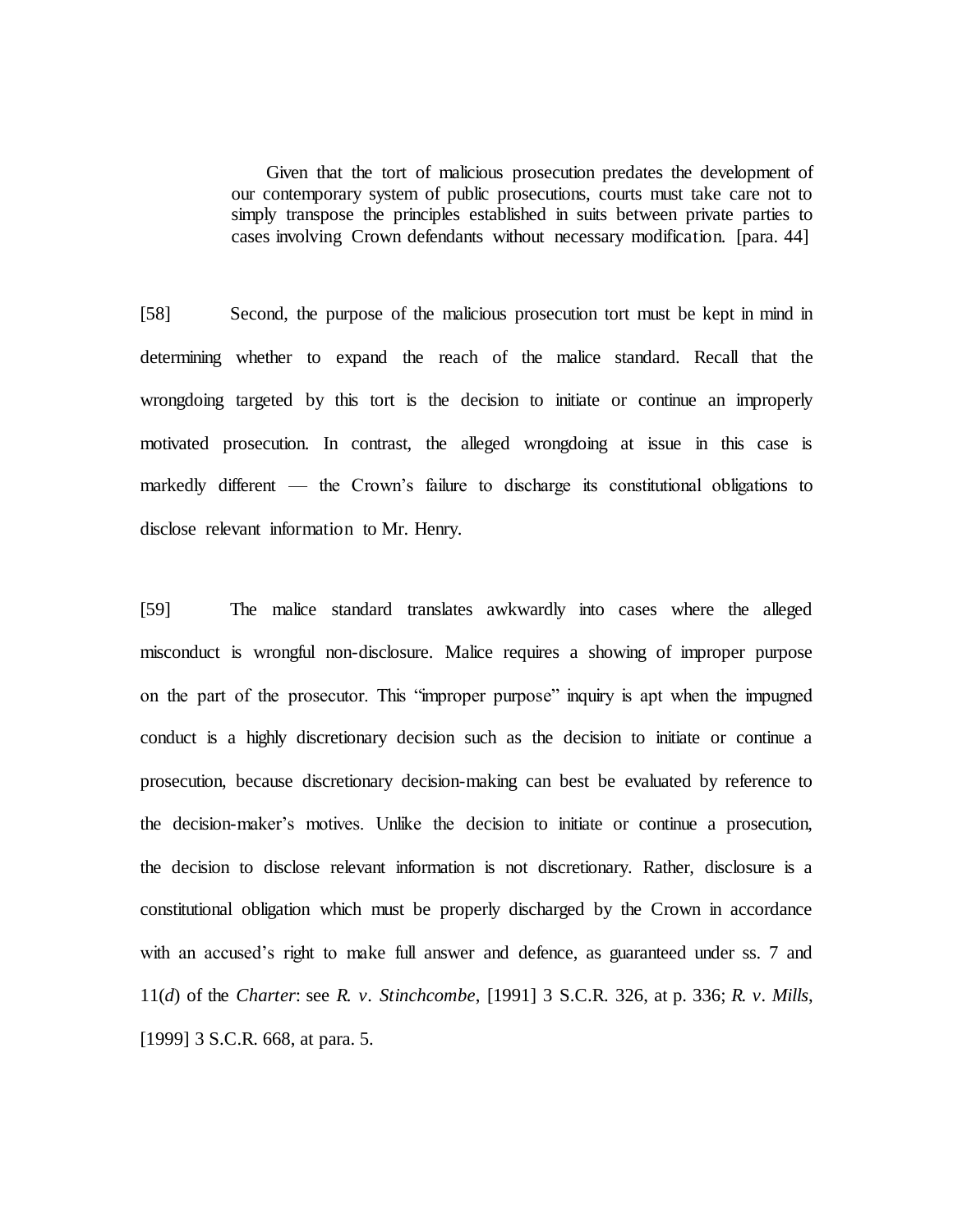[60] I readily acknowledge that disclosure decisions often involve difficult judgment calls. As the intervener Attorney General of Ontario observes, disclosure decisions may require consideration of numerous factors, such as whether the information is subject to special protections for sexual assault complainants, special considerations concerning highly sensitive material, or one of the various privileges that attach to information obtained in the course of a criminal prosecution. Even the basic question of relevance may be difficult to assess before the Crown is made aware of the defence theory of the case, and where disclosure requests are not explained or particularized. Furthermore, disclosure obligations are ongoing, which requires prosecutors to continuously evaluate the information in their possession.

[61] However, while I recognize that disclosure decisions pose challenges for prosecutors, they do not implicate the high degree of discretion involved in the decision to initiate or continue a prosecution. As described in Crown policy manuals throughout the country, the decision to lay charges is governed by two primary factors: first, whether there is a reasonable prospect of conviction and second, whether the prosecution would be in the public interest. Manifestly, the "public interest" factor puts substantial discretion in the hands of Crown counsel. That discretion gives prosecutors such a high degree of latitude that the only plausible way to contest it is to assess the underlying motives. No such discretion exists in the disclosure context, and it is therefore unhelpful to require proof of an improper purpose in an action alleging wrongful non-disclosure. Given that disclosure decisions are not a matter of discretion, the motives of the prosecutor in withholding certain information from the accused are immaterial.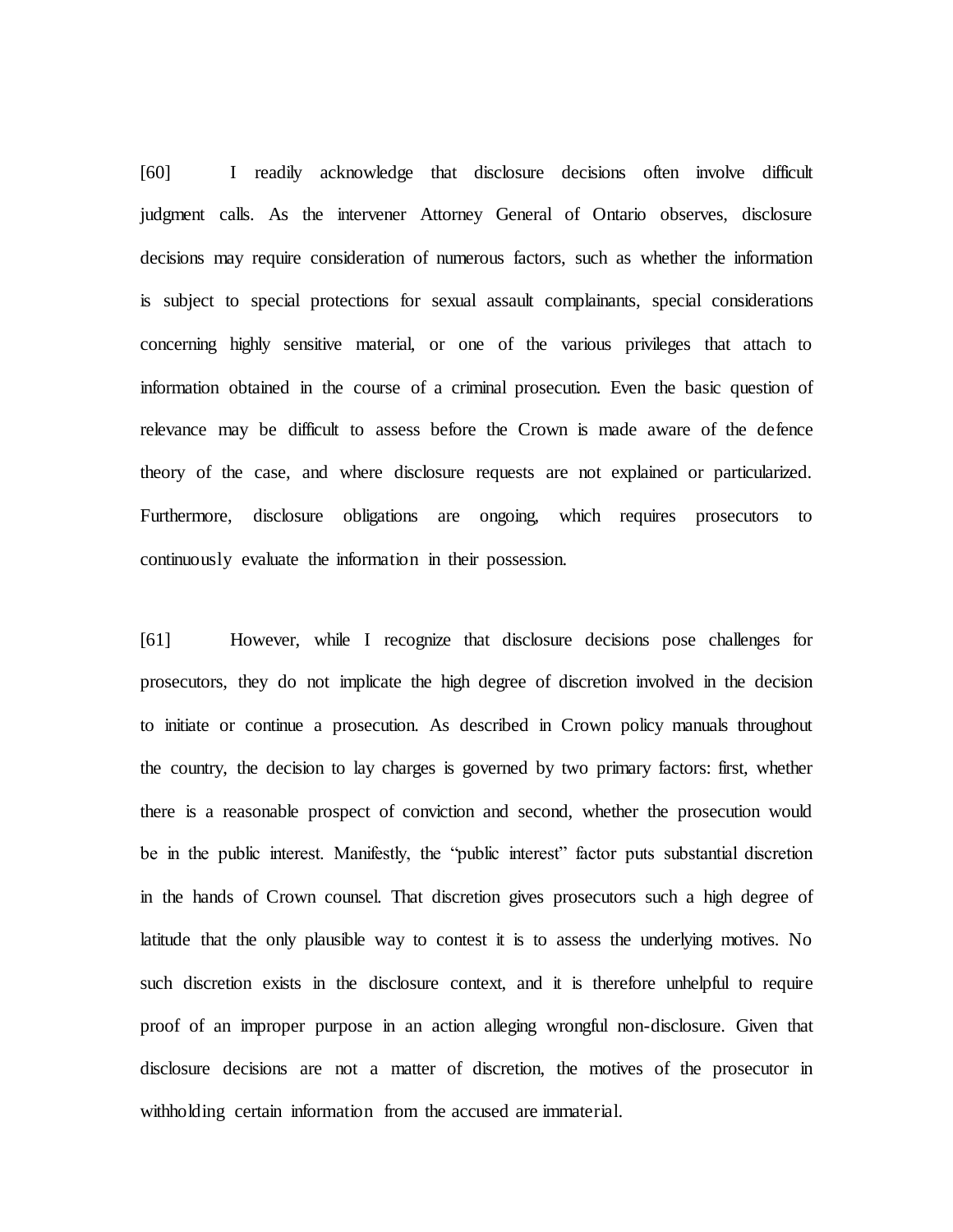[62] Third, the decision to initiate or continue a prosecution falls within the core of prosecutorial discretion, whereas disclosure decisions do not. Whether in private or public law, the threshold to intrude upon that core discretion must be onerous, since it squarely implicates the independence of prosecutors. As this Court held in *Krieger*:

> Prosecutorial discretion refers to the use of those powers that constitute the core of the Attorney General's office and which are protected from the influence of improper political and other vitiating factors by the principle of independence.

> > . . .

. . . [T]hese powers emanate from the office holder's role as legal advisor of and officer to the Crown. In our theory of government, it is the sovereign who holds the power to prosecute his or her subjects. A decision of the Attorney General, or of his or her agents, within the authority delegated to him or her by the sovereign is not subject to interference by other arms of government. An exercise of prosecutorial discretion will, therefore, be treated with deference by the courts  $\dots$  [paras. 43 and 45]

Both malice and abuse of process therefore represent very high thresholds deliberately chosen to insulate core prosecutorial functions from judicial scrutiny. In contrast, disclosure decisions are not part of core prosecutorial discretion:

> In *Stinchcombe*, . . . the Court held that the Crown has an obligation to disclose all relevant information to the defence. While the Crown Attorney retains the discretion not to disclose irrelevant information, disclosure of relevant evidence is not . . . a matter of prosecutorial discretion but, rather, is a prosecutorial duty. [*ibid.*, at para. 54]

[63] In *Anderson*, this Court held that "the Crown possesses no discretion to breach the *Charter* rights of an accused", and that "prosecutorial discretion provides no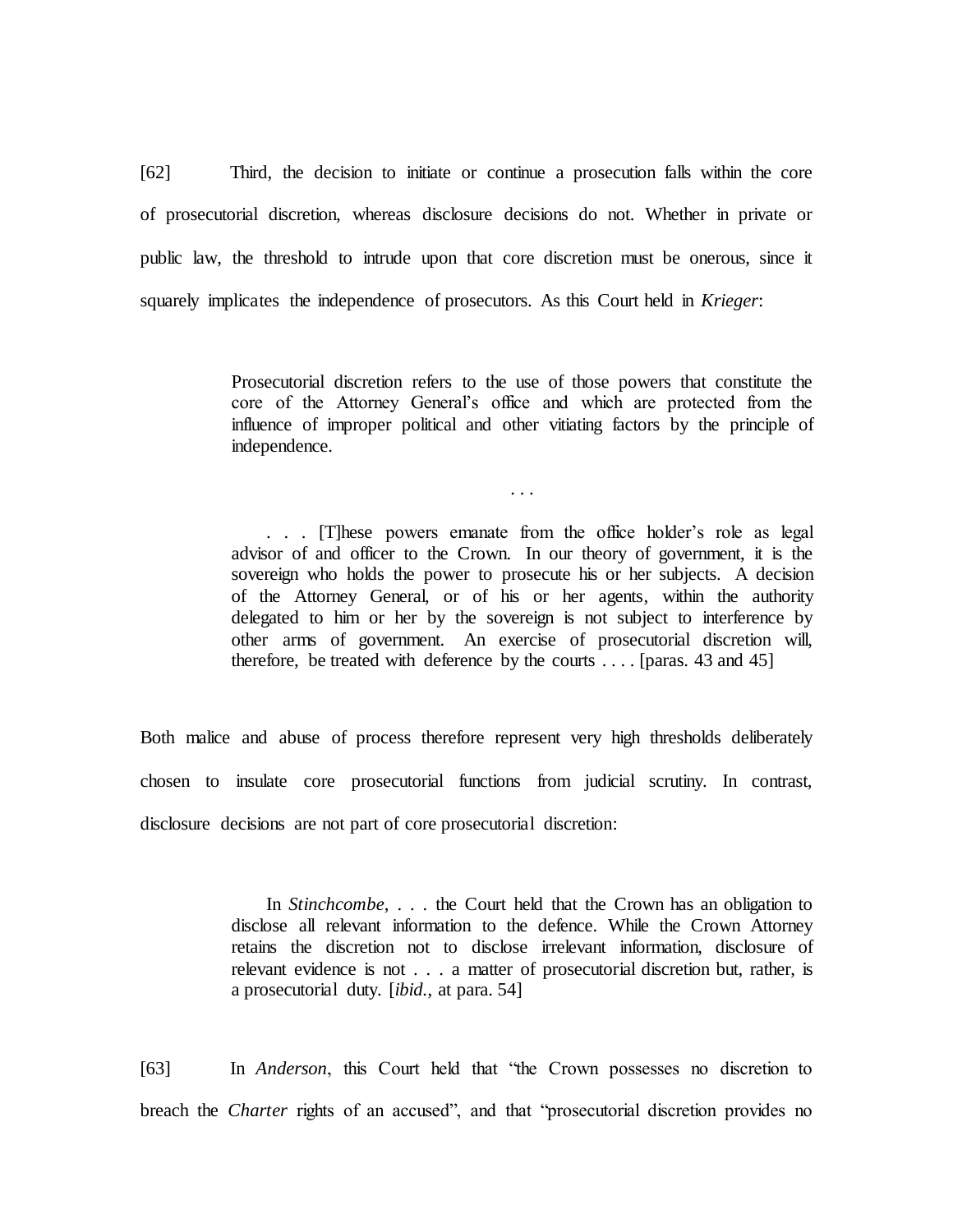shield to a Crown prosecutor who has failed to fulfill his or her constitutional obligations, such as the duty to provide proper disclosure to the defence" (para. 45). This suggests that disclosure decisions will not necessarily warrant the same level of protection from judicial scrutiny as the decision to initiate or continue a prosecution. Indeed, in the course of criminal trials, disclosure is routinely subject to judicial review. This review is not predicated on a showing of abuse of process. Likewise, in an action for *Charter*  damages, a threshold lower than malice is justified when a court is asked to determine whether the Crown is liable for wrongful non-disclosure.

[64] Finally, a purposive approach to s. 24(1) militates against the malice standard. As this Court held in *Dunedin*, "s. 24(1), like all *Charter* provisions, commands a broad and purposive interpretation" and "must be construed generously, in a manner that best ensures the attainment of its objects" (para. 18). Section  $24(1)$  guarantees that rights are upheld by granting "effective remedies" to claimants, and is crucial to the overall structure of the *Charter* because "a right, no matter how expansive in theory, is only as meaningful as the remedy provided for its breach" (*ibid.*, at paras. 19-20).

[65] In *Doucet-Boudreau v. Nova Scotia (Minister of Education)*, 2003 SCC 62, [2003] 3 S.C.R. 3, Iacobucci and Arbour JJ. stressed the importance of a purposive approach to remedies under s. 24(1):

> A purposive approach to remedies in a *Charter* context gives modern vitality to the ancient maxim *ubi jus, ibi remedium*: where there is a right, there must be a remedy. More specifically, a purposive approach to remedies requires at least two things. First, the purpose of the right being protected must be promoted: courts must craft responsive remedies. Second, the purpose of the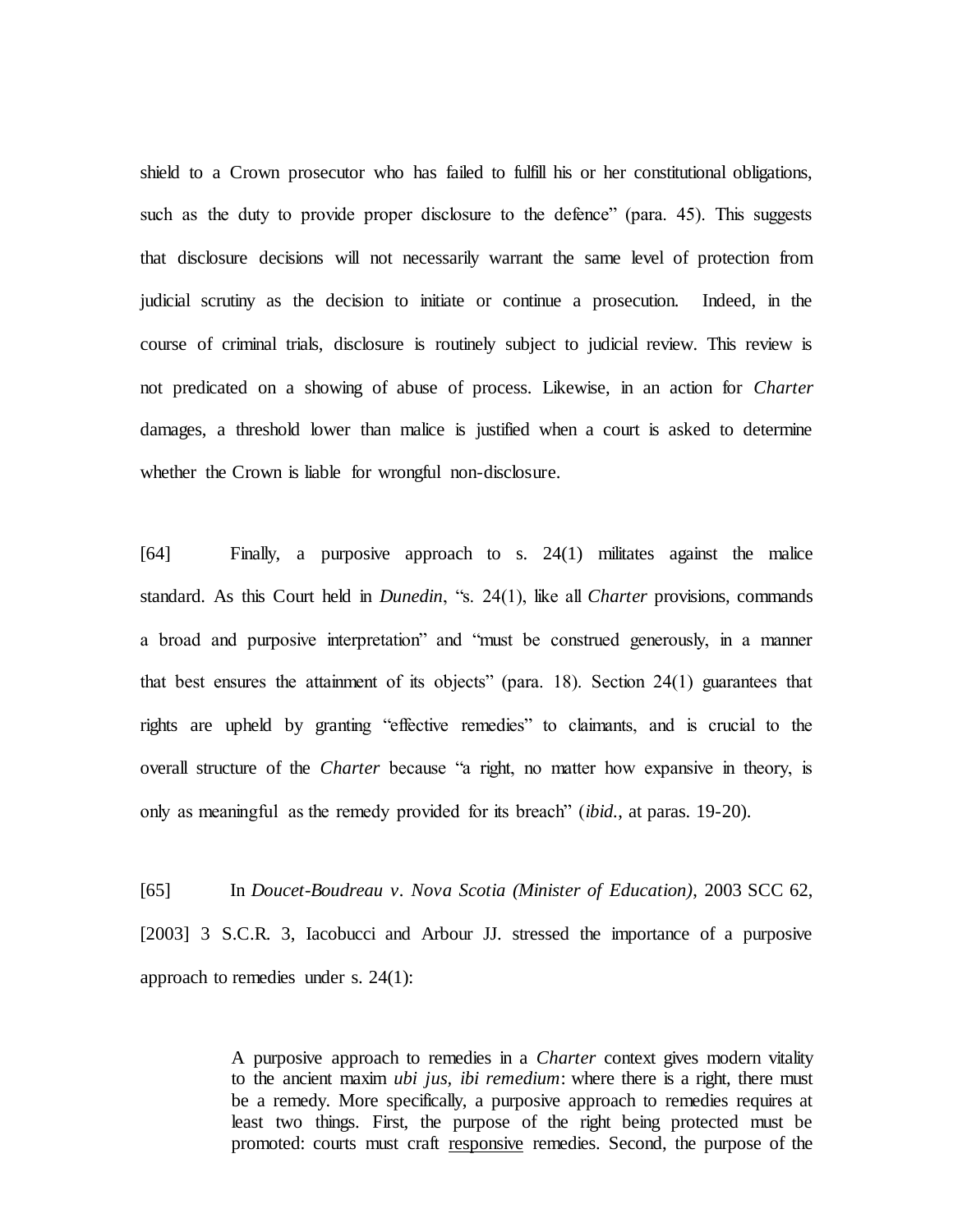remedies provision must be promoted: courts must craft effective remedies. [Emphasis in original; para. 25.]

In my view, restricting the availability of *Charter* damages for wrongful non-disclosure to cases where the Crown acted with malice would offer neither a responsive nor effective remedy to claimants. A malice standard grounded in "improper purpose" sets too high a bar, and fails to respond adequately to the state conduct at issue. It is also not well suited to the disclosure context. A threshold specifically tailored to that context is preferable.

[66] For these reasons, I reject the application of the malice standard. In doing so, I do not in any way seek to undercut this Court's malicious prosecution jurisprudence. The qualified immunity established in *Nelles* continues to govern tort actions for malicious prosecution. Furthermore, as I will explain, while the malice standard is not directly applicable, the policy factors outlined in *Nelles* inform the liability threshold in this case.

# (2) Policy Concerns Informing the Liability Threshold for Wrongful Nondisclosure

[67] Disclosure is one of the Crown's fundamental obligations in a criminal prosecution. The Crown is duty-bound to disclose relevant information to the defence, and this obligation is a continuing one. This stringent and, at times, heavy burden on the Crown guarantees an accused's ability to make full answer and defence. Indeed, this was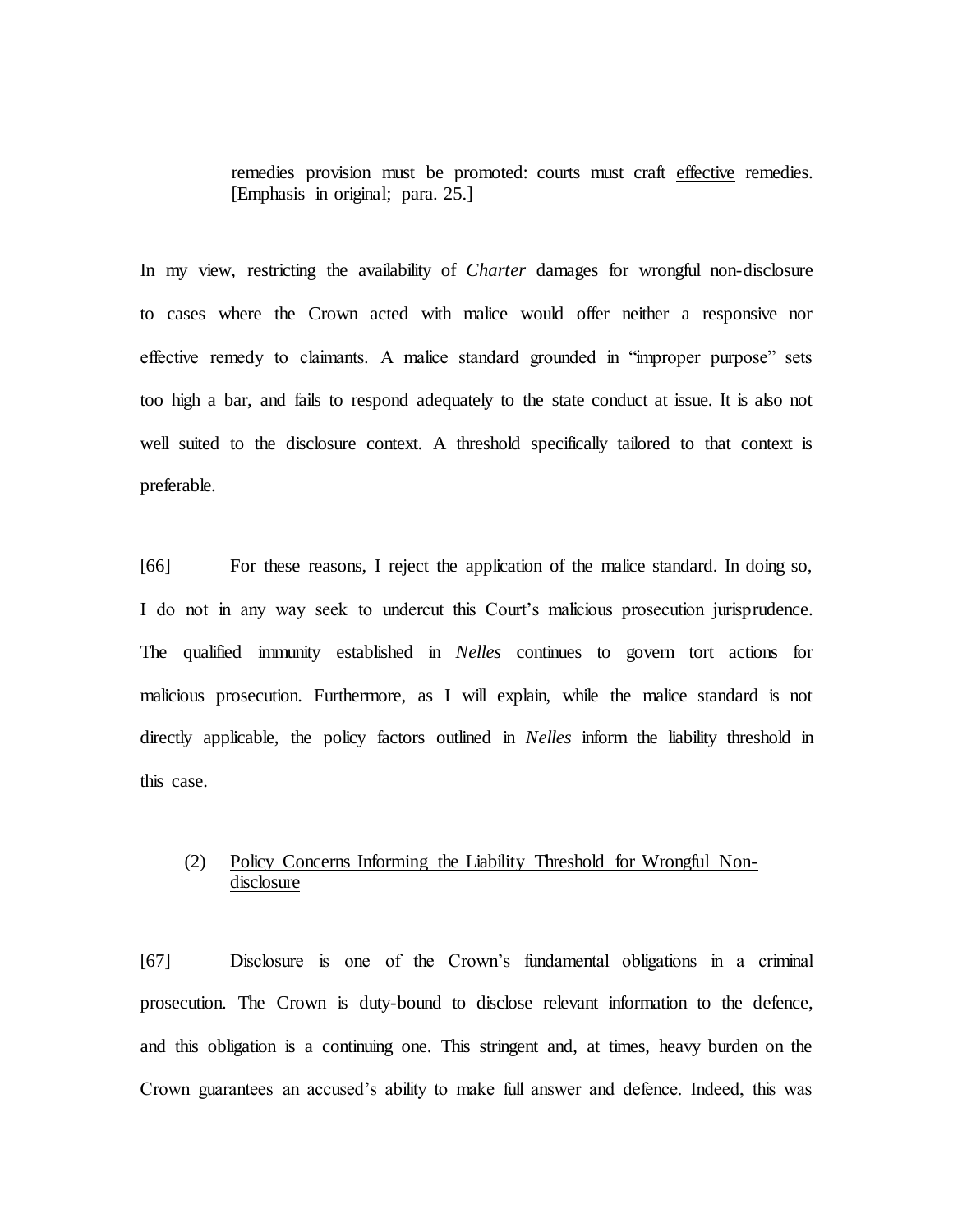precisely the reason that the Court affirmed a *constitutional* right to disclosure more than two decades ago in *Stinchcombe*:

> . . . [t]here is [an] overriding concern that failure to disclose impedes the ability of the accused to make full answer and defence. This common law right has acquired new vigour by virtue of its inclusion in s. 7 of the *Canadian Charter of Rights and Freedoms* as one of the principles of fundamental justice. . . . The right to make full answer and defence is one of the pillars of criminal justice on which we heavily depend to ensure that the innocent are not convicted. [Citation omitted; p. 336]

[68] Canadians thus rightly expect that the Crown will fulfill its disclosure obligations with diligence and rigour. By and large, Crown attorneys working on the front lines of our criminal justice system exceed these expectations on a daily basis. I pause here to note that Mr. Henry's allegations of non-disclosure arise, in the main, from events that occurred during the pre-*Stinchcombe* era, when Crown disclosure practices were not as robust as they are today. Nevertheless, our system remains imperfect, and wrongful failure to disclose is not a mere hypothetical — it can, and does, happen, sometimes taking an extraordinary human toll and resulting in serious harm to the administration of justice.

[69] At the same time, all failures to disclose are not made equal. Highly blameworthy conduct, such as the intentional suppression of crucial evidence to obtain a conviction at all costs, sits at one end of the spectrum. At the other, one finds good faith errors in judgment about the relevance of certain tangential information. Both scenarios constitute a breach of an accused's *Charter* rights. Yet, manifestly, these scenarios do not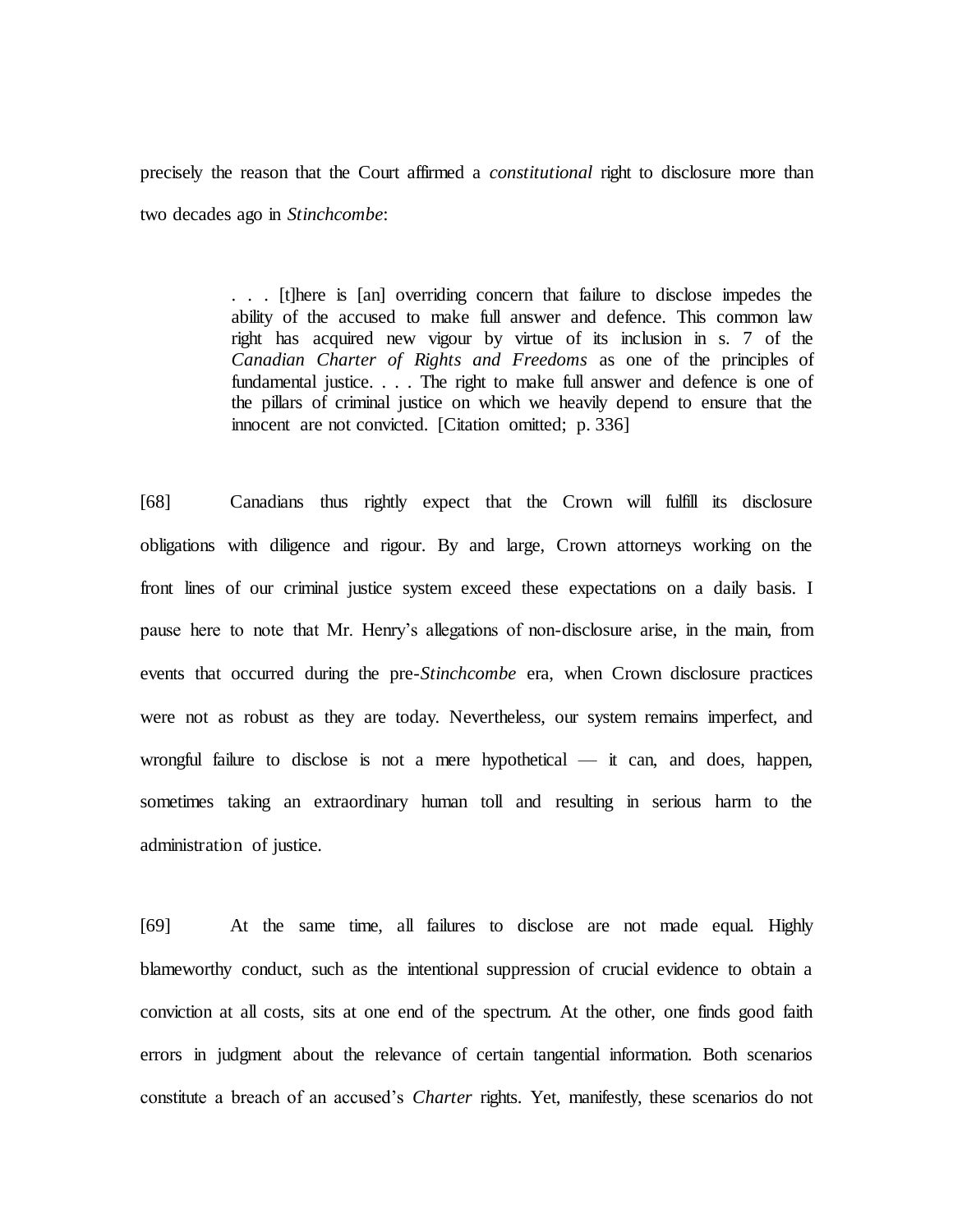possess the same persuasive force in terms of justifying a *Charter* damages award under s. 24(1).

[70] Given the complex nature of many disclosure decisions, courts should be exceedingly wary of setting a liability threshold that would award *Charter* damages for even minor instances of wrongful non-disclosure. Crown counsel will, from time to time, make good faith errors. Exposing prosecutors to potential liability every time such errors are made would, in my view, interfere with the proper execution of prosecutorial functions. Setting the liability threshold too low would also pose a considerable risk that baseless damages claims against the Crown would proliferate.

[71] These compelling good governance concerns — raised in *Nelles* and its progeny — must be taken into account in determining the appropriate liability threshold for cases of wrongful non-disclosure. As the Chief Justice held in *Ward*, "the underlying policy considerations that are engaged when awarding private law damages against state actors may be relevant when awarding public law damages directly against the state" (para. 22). There are two policy considerations from the malicious prosecution trilogy that I wish to emphasize. First, the liability threshold must ensure that Crown counsel will not be diverted from their important public duties by having to defend against a litany of civil claims. Second, the liability threshold must avoid a widespread "chilling effect" on the behaviour of prosecutors.

[72] The first concern — diversion from duties — underscores the need for a high liability threshold. In the disclosure process, mistakes are certainly the exception rather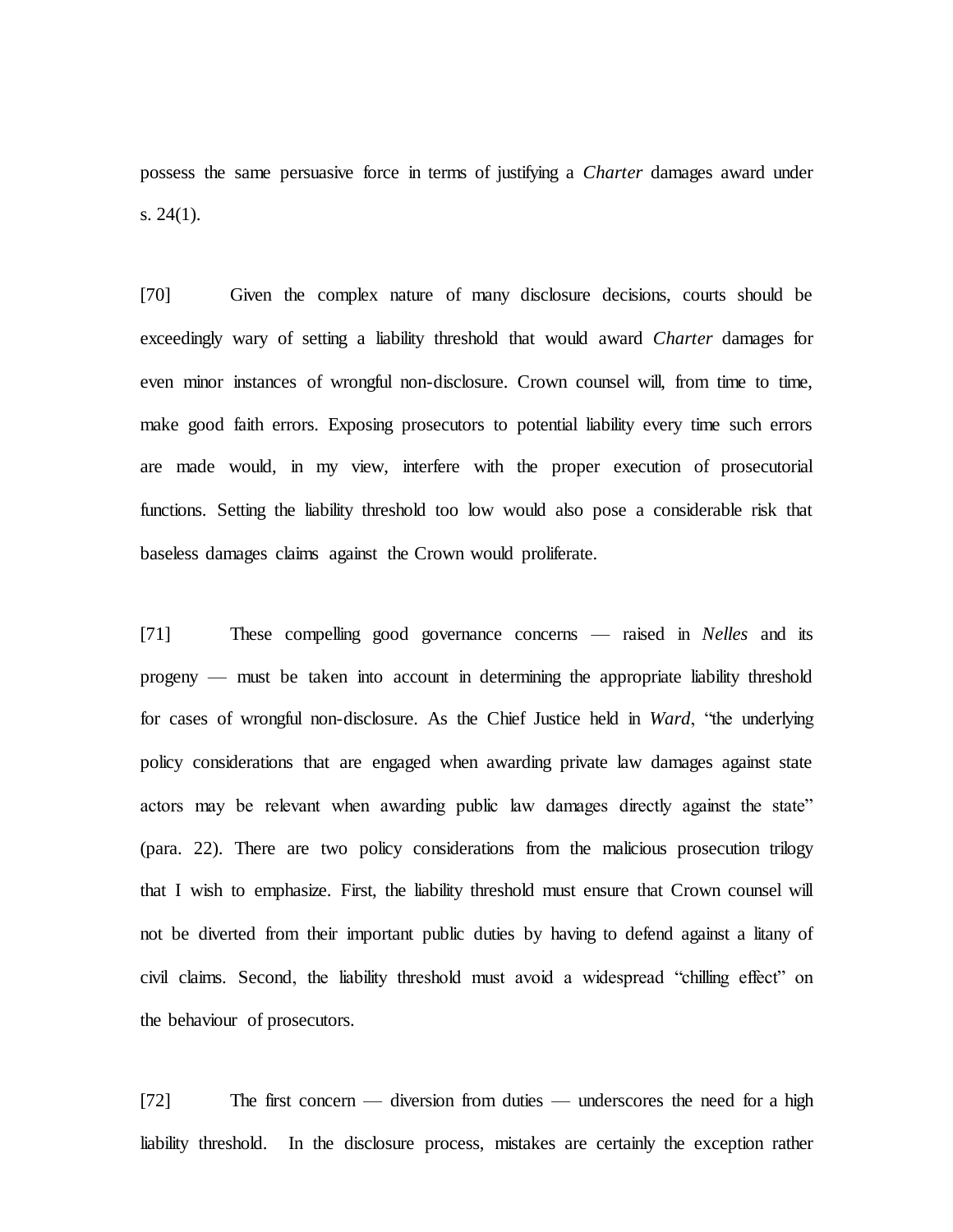than the rule. That said, if every minor instance of wrongful non-disclosure were to expose prosecutors to liability for *Charter* damages, they would find themselves spending much of their limited time and energy responding to lawsuits rather than doing their jobs. They "would be constantly enmeshed in an avalanche of interlocutory civil proceedings and civil trials", an outcome that "bode[s] ill for the efficiency of [Crown prosecutors] and the quality of our criminal justice system": *Elguzouli-Daf v. Commissioner of Police of the Metropolis*, [1995] Q.B. 335 (C.A.), at p. 349. That avalanche would no doubt contain a few strong claims of serious wrongful non-disclosure, but would invariably bring with it scores of meritless claims, each of which would have to be defended at the expense of core Crown functions. The collective interest of Canadians is best served when Crown counsel are able to focus on their primary responsibility — the fair and effective prosecution of crime. In my view, the liability threshold must allow for strong claims to be heard on their merits, while guarding against a proliferation of marginal cases.

[73] The second policy concern — the chilling effect on Crown counsel — also supports a high liability threshold. Fear of civil liability may lead to defensive lawyering by prosecutors. One consequence of this defensive approach would be disclosure decisions motivated less by legal principle than by a calculated effort to ward off the spectre of liability. The public interest is undermined when prosecutorial decisionmaking is influenced by considerations extraneous to the Crown's role as a quasi-judicial officer.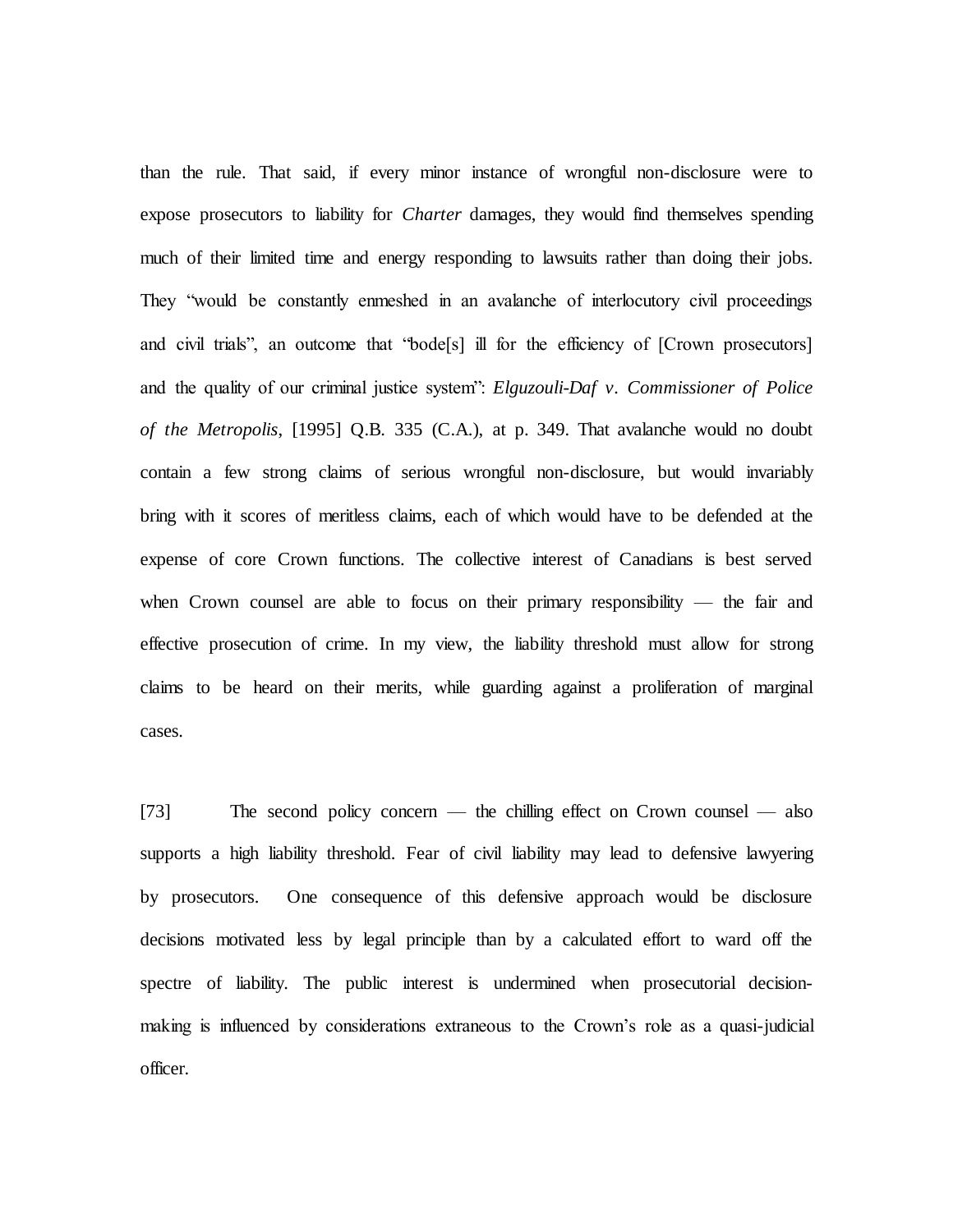[74] For these reasons, I conclude that good governance concerns mandate a threshold that substantially limits the scope of liability for wrongful non-disclosure. In my view, the standard adopted by the application judge, which is akin to gross negligence, does not provide sufficient limits. As I will explain, a negligence-type standard poses considerable problems, and ought to be rejected.

[75] Mr. Henry submits that an even lower threshold — a simple breach of the *Charter* without any additional element of fault — should apply in this context. The Chief Justice and Karakatsanis J. take this approach. Specifically, they adopt the *Ward*  framework without modification and rely on case-by-case policy considerations at step three, rather than a heightened threshold, to limit liability. In my respectful view, this approach fails to address the compelling policy and practical concerns that justify limiting prosecutorial liability.

[76] For more than two decades, this Court has steadfastly affirmed the principle that prosecutorial liability should be carefully circumscribed. My colleagues reject the relevance of *Nelles* and its progeny to this case. In their view, our malicious prosecution jurisprudence has no bearing here, since "[t]he legal duty on the Crown to disclose relevant evidence . . . does not involve prosecutorial discretion in the sense discussed in *Nelles* and *Miazga*" (para. 128). I grant that there are significant distinctions between the Crown's discretionary decision to initiate or continue a prosecution, and its disclosure obligations. However, the policy concerns raised in the malicious prosecution trilogy are not confined to the exercise of core prosecutorial discretion. In my view, those concerns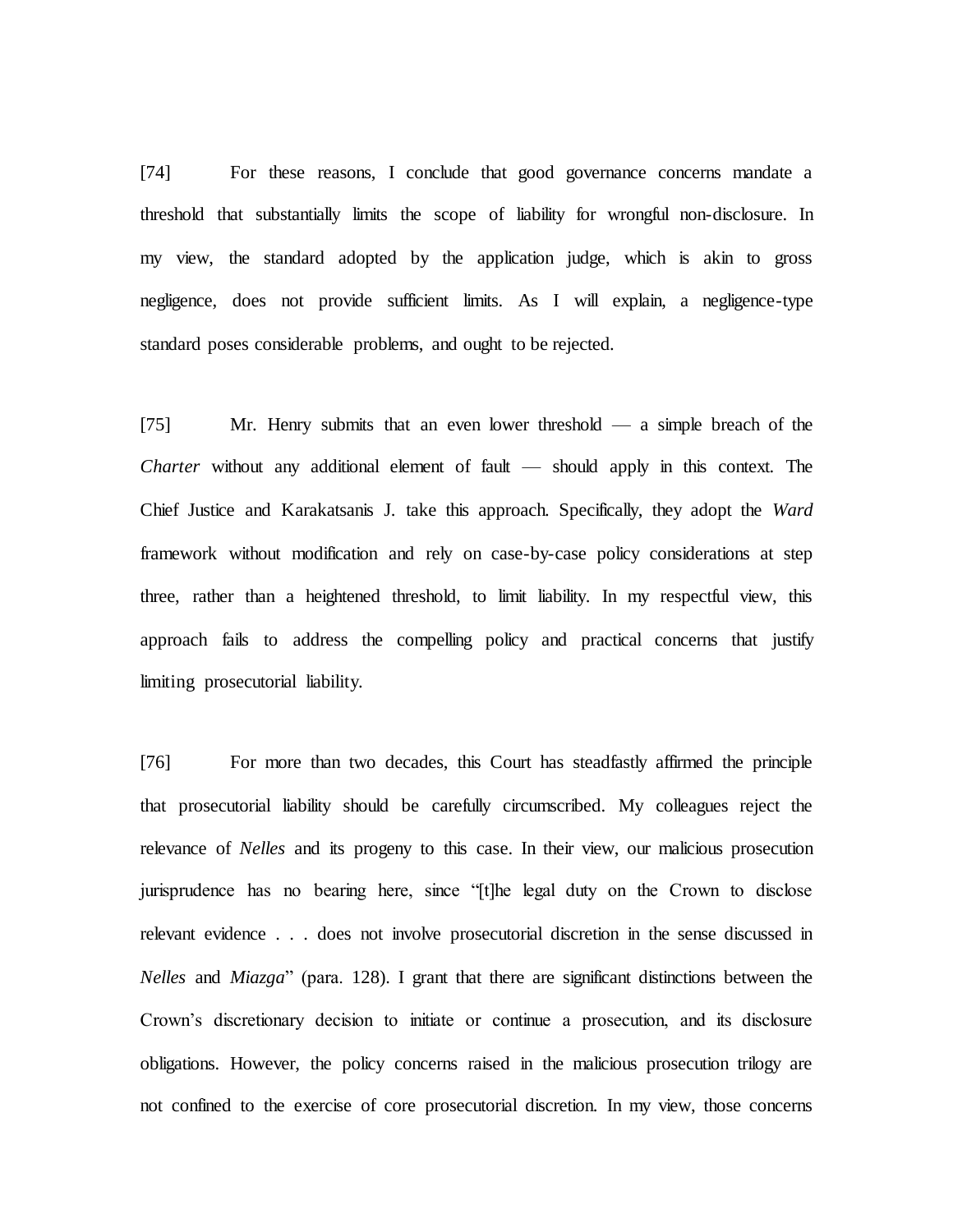have a broader reach and are implicated wherever there is a risk of undue interference with the ability of prosecutors to freely carry out their duties in furtherance of the administration of justice.

[77] My colleagues' proposal would permit claimants to pursue *Charter* damages based on *any* allegation that the Crown breached its disclosure obligations — whether the wrongful non-disclosure was intentional, negligent, or accidental. In my respectful view, this casts too wide a net, exposing prosecutors to an unprecedented scope of liability that would affect the exercise of their vital public function.

[78] No doubt many cases might be thwarted by countervailing considerations invoked at the third step of *Ward* — and in any event would attract a modest quantum of damages at step four, if the claimant were to succeed at trial. However, given the absence of a liability threshold, a claim alleging a relatively minor breach with minimal harm to the claimant might well survive a motion to strike at the pleadings stage, and could lead to an award of damages. With respect, I fear that my colleagues' approach runs the risk of opening the floodgates to scores of marginal claims.

[79] My colleagues suggest that their proposal would not divert Crown counsel from their duties. In their view, since the inquiry would be focused "on the existence and relevance of the [undisclosed] documents, [and] not on the more complex questions of how discretion should have or could have been exercised," the role of the prosecutor in civil proceedings would be limited (para. 132). With respect, I disagree. In my view, a detailed examination of prosecutors' conduct is inevitable. Such an examination would be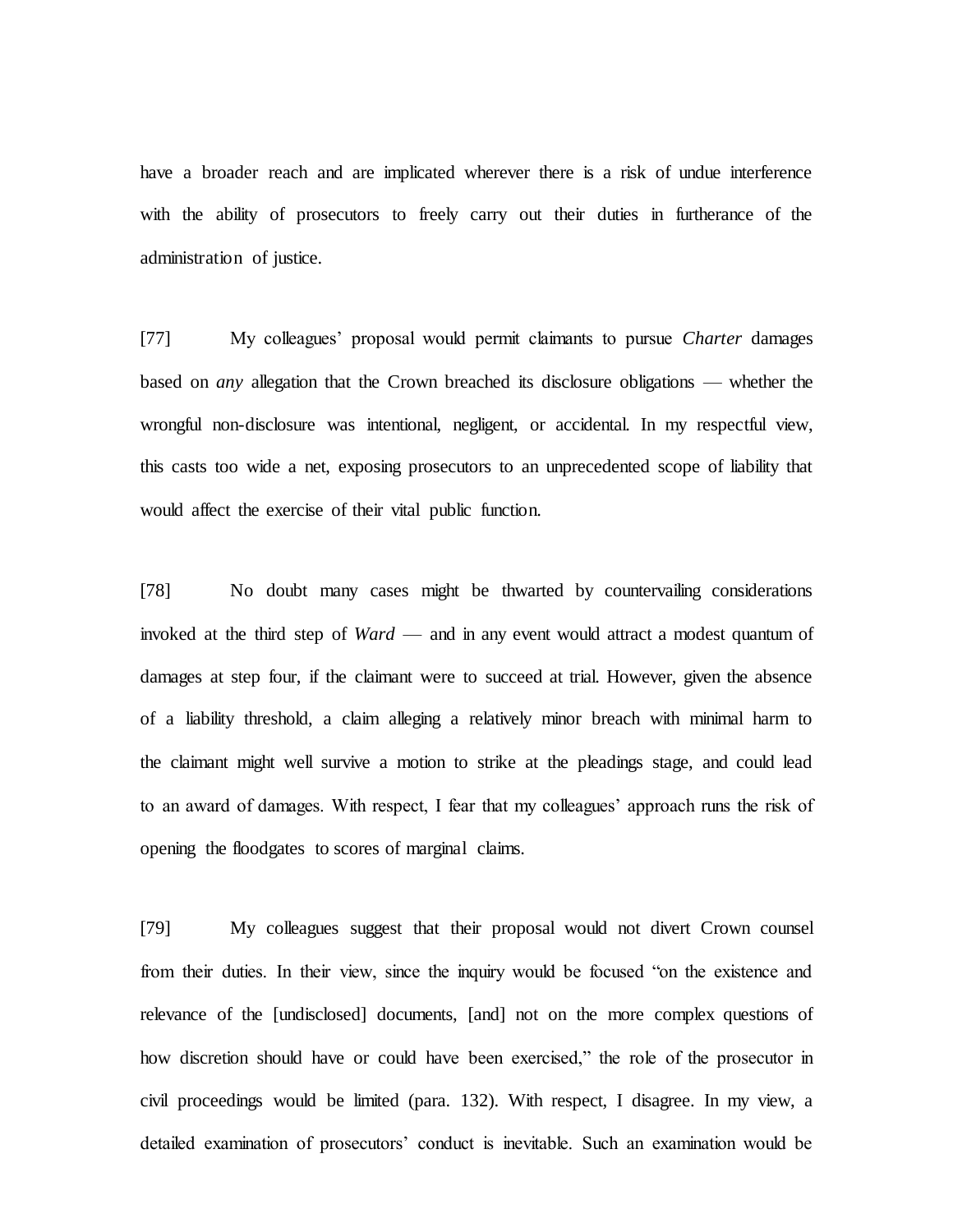necessary, for example, to determine whether case-by-case considerations militate against an award of damages or to set the appropriate quantum of damages for a successful claim.

[80] Similarly, my colleagues imply that their proposal would not have a chilling effect — first, because Crown conduct is already tightly constrained by the obligation to disclose relevant information and second, because "it is the state and not the individual prosecutor who faces liability" (para. 129). With respect, I take a different view. As I have explained, while the obligation to disclose is non-discretionary, there are invariably difficult judgment calls to be made. Those difficult decisions should be motivated by legal principle, not the fear of incurring civil liability. Furthermore, the fact that damages claims lie against the state and not individual prosecutors does not mitigate this concern. Like all lawyers, Crown counsel are professionals who jealously guard their reputations and whose actions are motivated by more than personal financial consequences.

[81] I agree with my colleagues that Mr. Henry alleges very serious instances of wrongful non-disclosure that demonstrate a shocking disregard for his *Charter* rights. His claim as pleaded meets the threshold I would establish. However, we should be wary of using Mr. Henry's exceptional case to justify a substantial expansion of prosecutorial liability. It is only by keeping liability within strict bounds that we can ensure a reasonable balance between remedying serious rights violations and maintaining the efficient operation of our public prosecution system.

# D. *Applying the Charter Damages Threshold for Wrongful Non-disclosure by Prosecutors*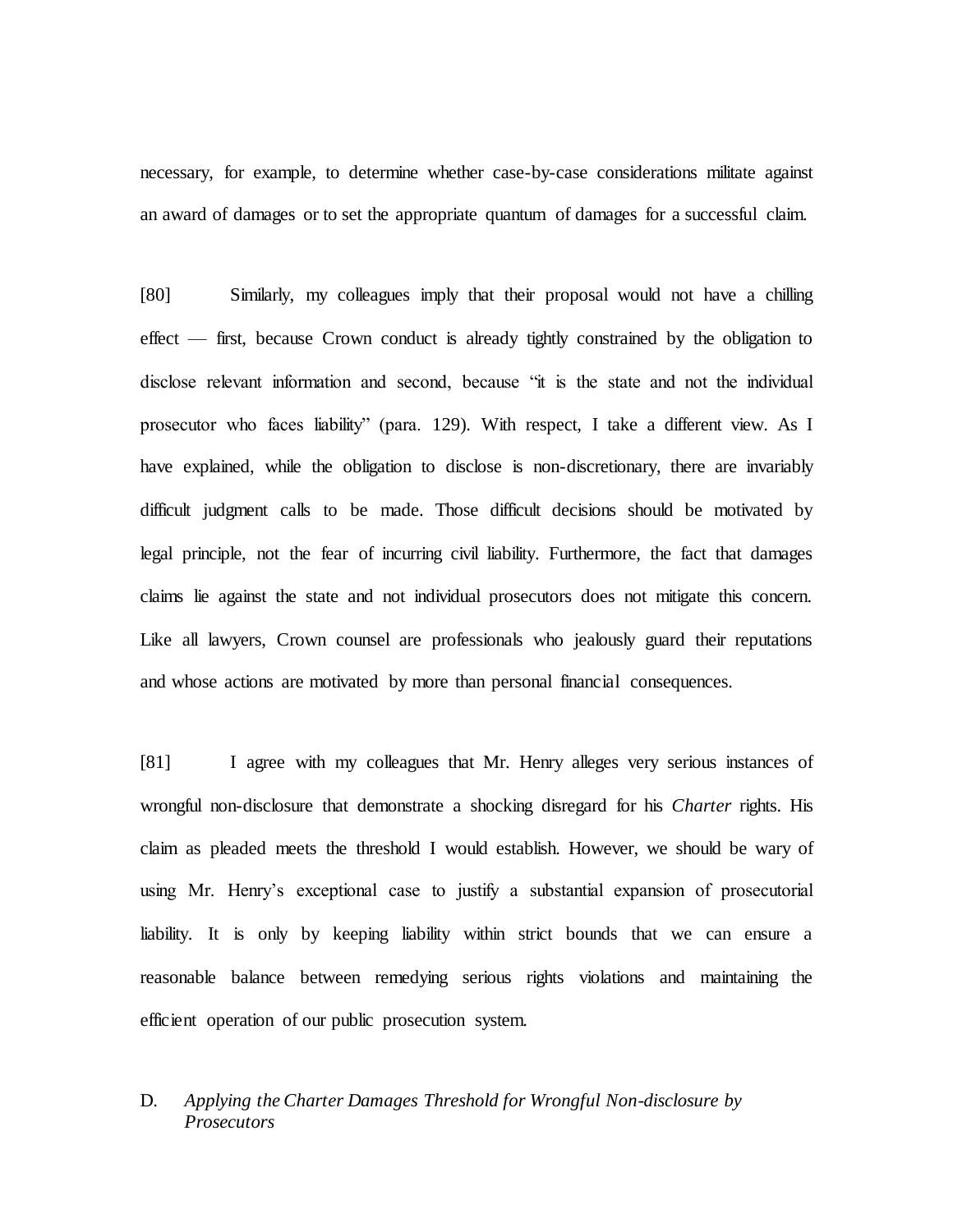[82] As discussed, a cause of action for *Charter* damages will lie where the Crown, in breach of its constitutional obligations, causes harm to the accused by intentionally withholding information when it knows, or would reasonably be expected to know, that the information is material to the defence and that the failure to disclose will likely impinge on the accused's ability to make full answer and defence. I now turn to how this standard will operate in practice.

### (1) Policy Concerns May Still Be Considered on a Case-by-Case Basis

[83] In setting a heightened *per se* threshold, I should not be taken as saying that there are no additional good governance concerns that could negate a claim for *Charter*  damages in the wrongful non-disclosure context. There may be case-specific policy concerns that militate against an award, even if the claimant has made out the heightened *per se* threshold. For example, the claimant may have an adequate alternative remedy under the *Charter* or in private law. Where a case-specific policy concern tips the balance against a *Charter* damages award, this remedy may properly be denied.

# (2) What a Claimant Must Show to Meet the Liability Threshold in Cases of Wrongful Non-disclosure

[84] The liability threshold is tailored to the wrongful non-disclosure context. There is no inquiry into the Crown's motive or purpose, which are concepts better-suited to cases where the exercise of core prosecutorial discretion is challenged. Rather, the focus is on two key elements: the prosecutor's intent, and his or her actual or imputed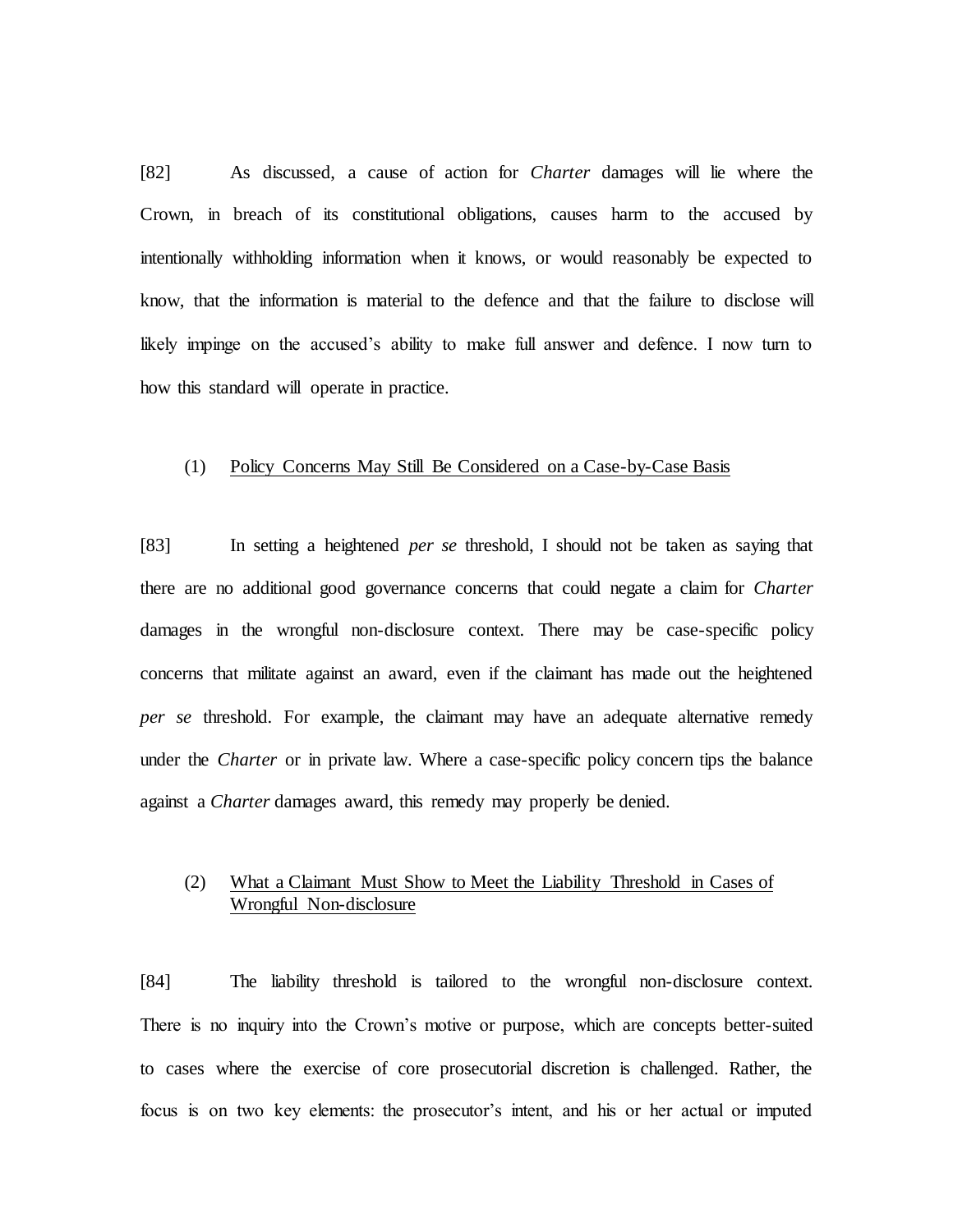knowledge. Specifically, a cause of action will lie against the state — subject to proof of causation — where a prosecutor breaches an accused's *Charter* rights by intentionally withholding information when he or she knows, or would reasonably be expected to know, that the information is material to the defence and that the failure to disclose will likely impinge on the accused's ability to make full answer and defence.

[85] Whether considered at the pleadings stage or at trial, the same formulation of the test applies. At trial, a claimant would have to convince the fact finder on a balance of probabilities that (1) the prosecutor intentionally withheld information; (2) the prosecutor knew or ought reasonably to have known that the information was material to the defence and that the failure to disclose would likely impinge on his or her ability to make full answer and defence; (3) withholding the information violated his or her *Charter* rights; and (4) he or she suffered harm as a result. To withstand a motion to strike, a claimant would only need to plead facts which, taken as true, would be sufficient to support a finding on each of these elements.

[86] Nothing in the formulation of this test alters the methods by which finders of fact assess intent. The common sense inference that individuals intend the natural and probable consequences of their actions applies: *R. v. Walle*, 2012 SCC 41, [2012] 2 S.C.R. 438, at paras. 58-63, citing *R. v. Daley*, 2007 SCC 53, [2007] 3 S.C.R. 523. As a result, the evidentiary burden on the claimant is not a high one. To demonstrate that the Crown intentionally withheld information, a claimant need only prove that prosecutors were actually in possession of the information and failed to disclose it. Alternatively, a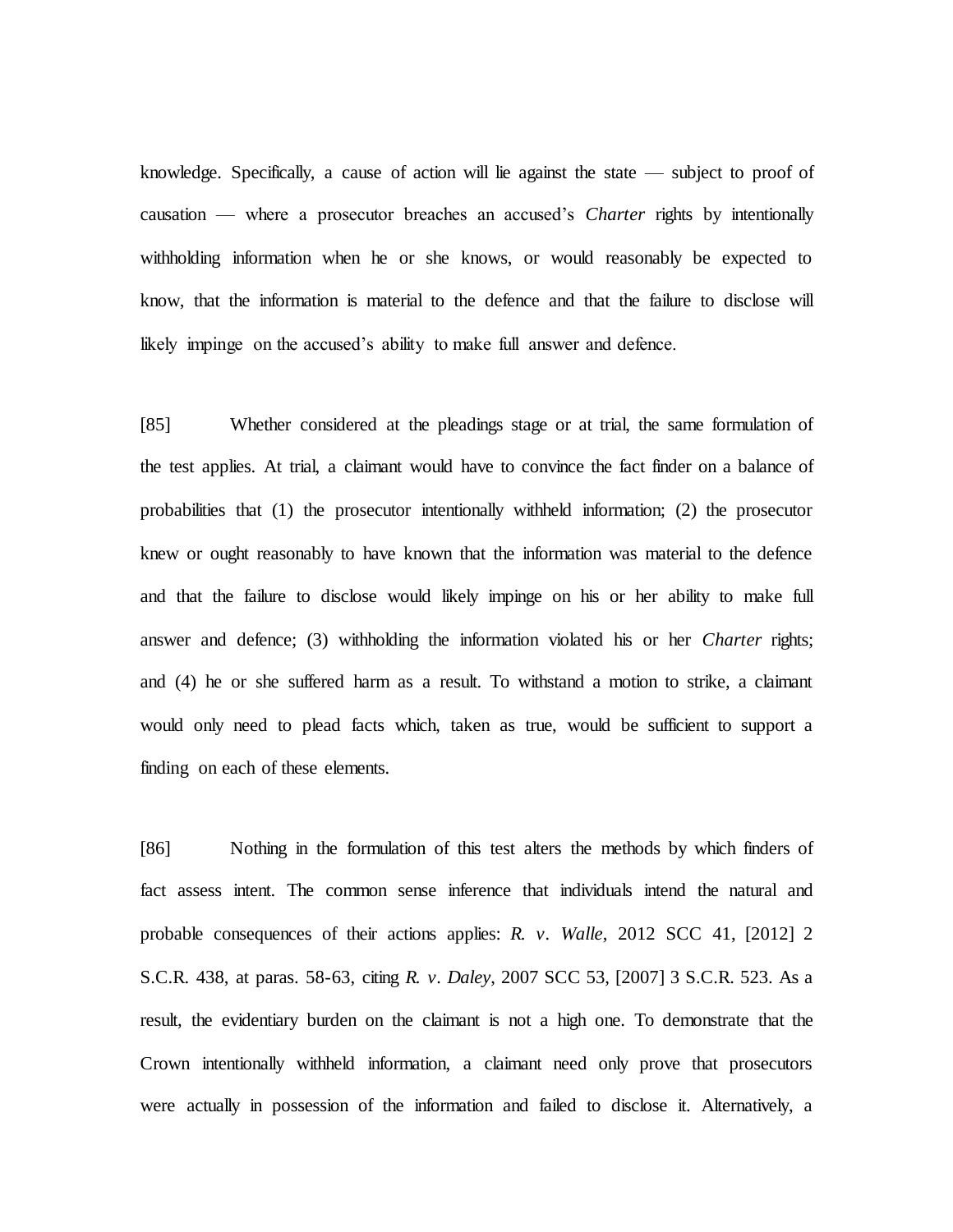claimant could show that prosecutors were put on notice of the existence of the information and failed to obtain possession of it, in contravention of their disclosure obligations: see *R. v. McNeil*, 2009 SCC 3, [2009] 1 S.C.R. 66, at para. 49. In both of these circumstances, the intention to withhold may be inferred. This inference is available to the finder of fact, but is not mandatory. Furthermore, it is always open to the Crown to lead rebuttal evidence to show that the withholding was not intentional.

[87] The next element of the test relates to the Crown's knowledge of the materiality of the information and the consequences of withholding it. Under this element, to be *material*, the information must be relevant and "directed at a matter in issue in the case": *R. v. B.(L.)* (1997), 35 O.R. (3d) 35, at p. 44. That said, the mere fact that information is material to the defence does not necessarily mean that the failure to disclose it will likely impinge on the accused's ability to make full answer and defence. While related, the two concepts are distinct, and each must be established.

[88] Knowledge of the materiality of the information and the consequences of a failure to disclose can be imputed based on what a reasonable prosecutor would know in the circumstances. Once it is found that information was intentionally withheld which any prosecutor, acting reasonably, should have disclosed, I see no reason why an accused who has suffered harm should be denied a cause of action. I stress, however, that by incorporating a reasonableness aspect into the knowledge element, I am not endorsing a negligence-based standard as the applicable liability threshold. Taken together, the two elements I have described — intent, and actual or imputed knowledge — rise above a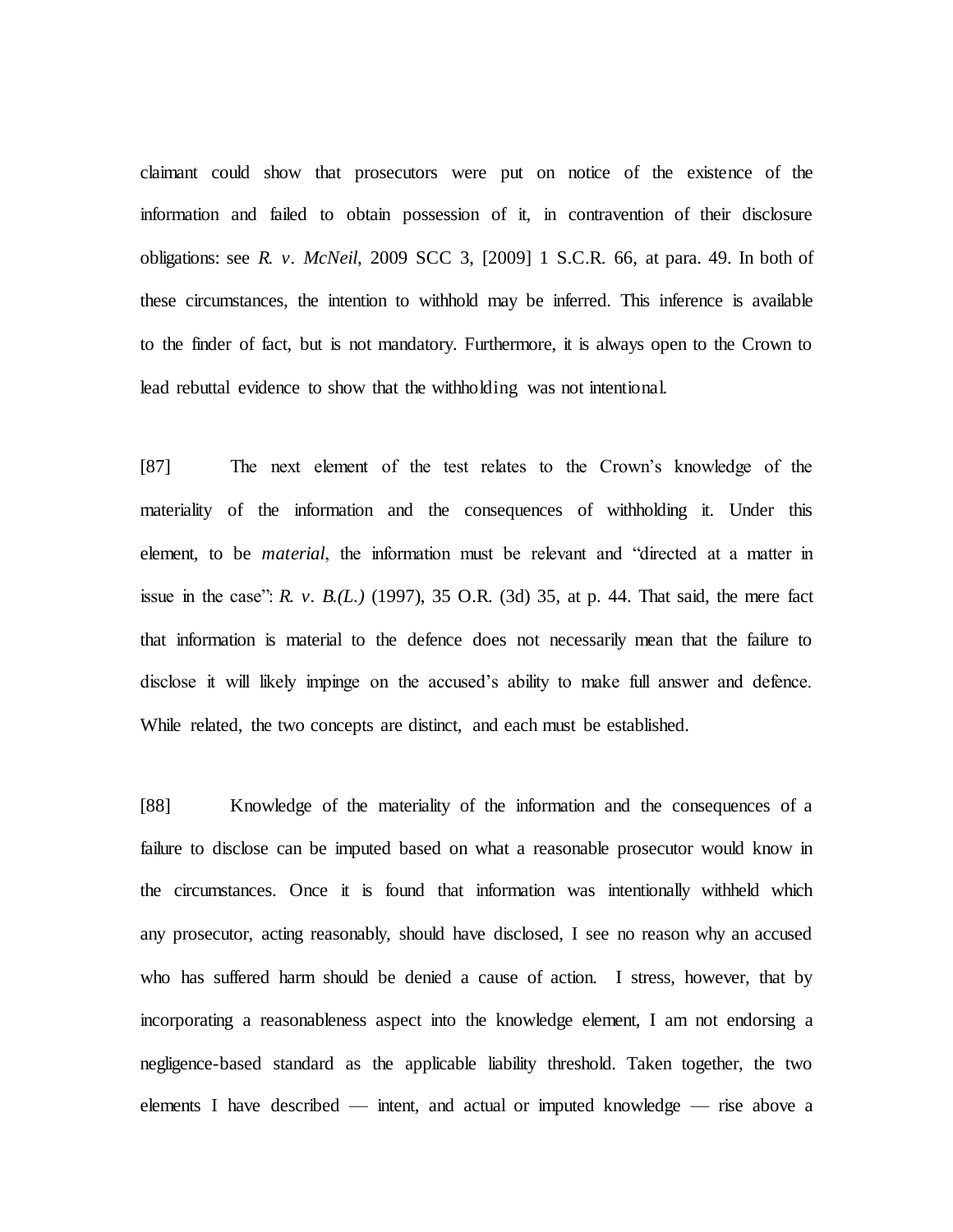purely objective "reasonableness" or "marked departure" standard grounded in a duty of care paradigm.

[89] The purpose of the intent and knowledge elements is not to shield prosecutors from liability by placing an undue burden on claimants to prove subjective mental states. Rather, these elements are designed to set a sufficiently high threshold to address good governance concerns, while preserving a cause of action for serious instances of wrongful non-disclosure. As pleaded, the facts of Mr. Henry's case would meet this threshold.

[90] One final point on the liability threshold bears mentioning. It is not uncommon in the course of a criminal prosecution for disclosure decisions to be challenged, and for a court to determine the lawfulness of the Crown withholding certain information. If a court rules that information sought by the defence need not be disclosed, then the Crown's failure to disclose will have the benefit of a judicial imprimatur. It would not be accurate to say, in these circumstances, that the Crown intentionally "withheld" information from the accused. Even if the judicial determination is later overturned, no liability for *Charter* damages will lie for non-disclosure.

## (3) Policy Implications of the Liability Threshold

[91] It may seem harsh to deny *Charter* damages for cases of wrongful nondisclosure which, while less serious, still result in a violation of an accused's *Charter* rights. However, it is a reality that wrongful non-disclosures will cover a spectrum of blameworthiness, ranging from the good faith error, quickly rectified, to the rare cases of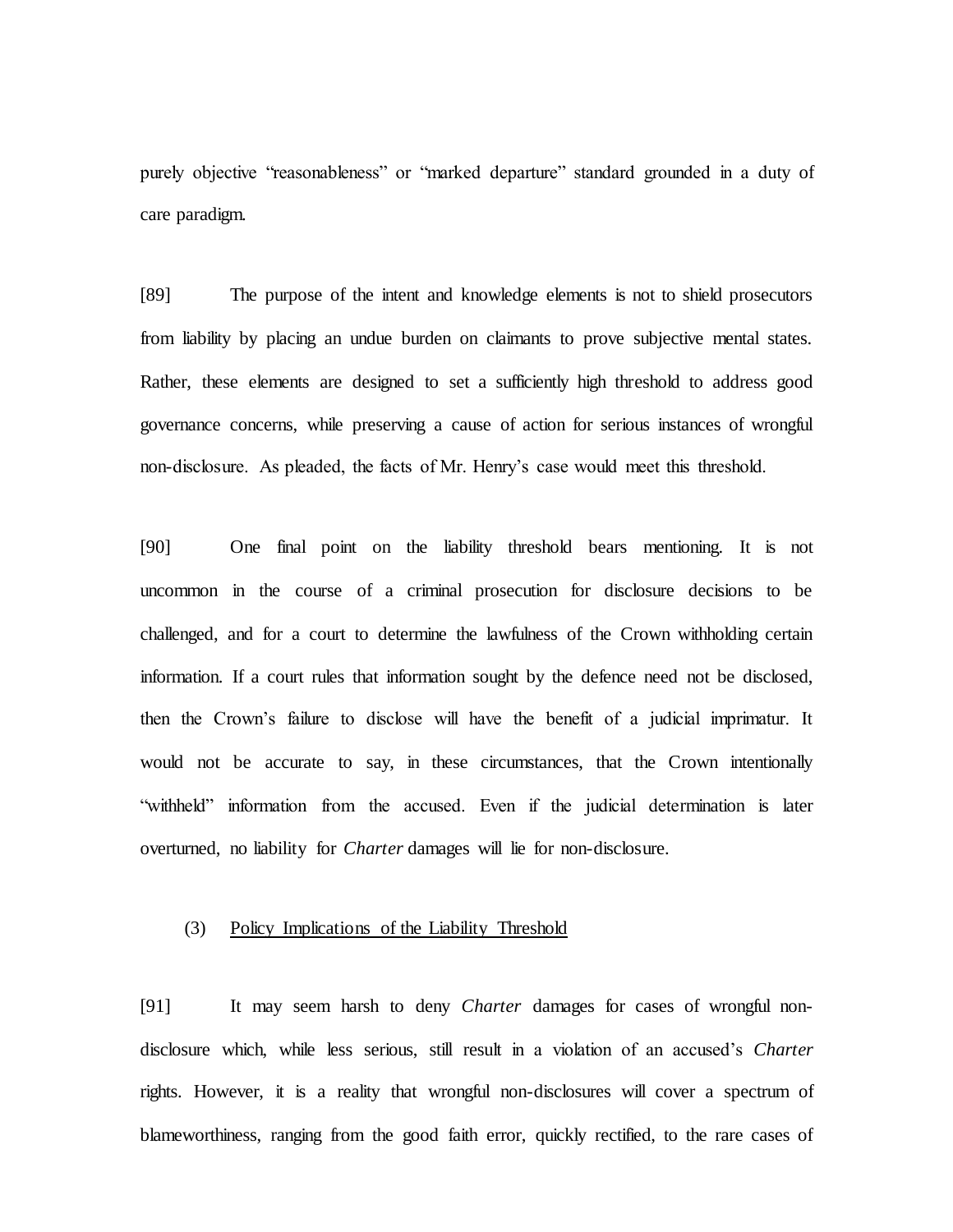egregious failures to disclose exculpatory evidence. Given the policy concerns associated with exposing prosecutors to civil liability, it is necessary that the liability threshold be set near the high end of the blameworthiness spectrum. In reaching this conclusion, I do not purport to create silos of *Charter* violations, classifying some as worthy of concern and others as inconsequential. Courts should endeavour, as much as possible, to rectify *Charter* breaches with appropriate and just remedies. Nevertheless, when it comes to awarding *Charter* damages, courts must be careful not to extend their availability too far.

[92] Indeed, the consequences of setting a lower threshold in this context simple negligence, or even the gross negligence standard adopted by the application judge — would be serious. This type of threshold implicates a duty of care paradigm that ignores the basic realities of conducting a criminal prosecution. Mr. Henry's case illustrates the fact that the information ultimately disclosed to an accused is not simply a product of what prosecutors decide to disclose on their own initiative. Rather, disclosure depends on the interplay of a number of factors, including the rigour of the police investigation, the forthrightness of the police in communicating information to prosecutors, and the disclosure decisions taken by the Crown.

[93] A duty of care paradigm risks opening up a Pandora's box of potential liability theories. For example, if prosecutors were subject to a duty of care, a claimant could allege that they failed to probe the police forcefully enough to ensure that relevant information was not being suppressed. Such an approach would effectively impose an obligation on prosecutors to "police" the police. In my view, widening the Crown's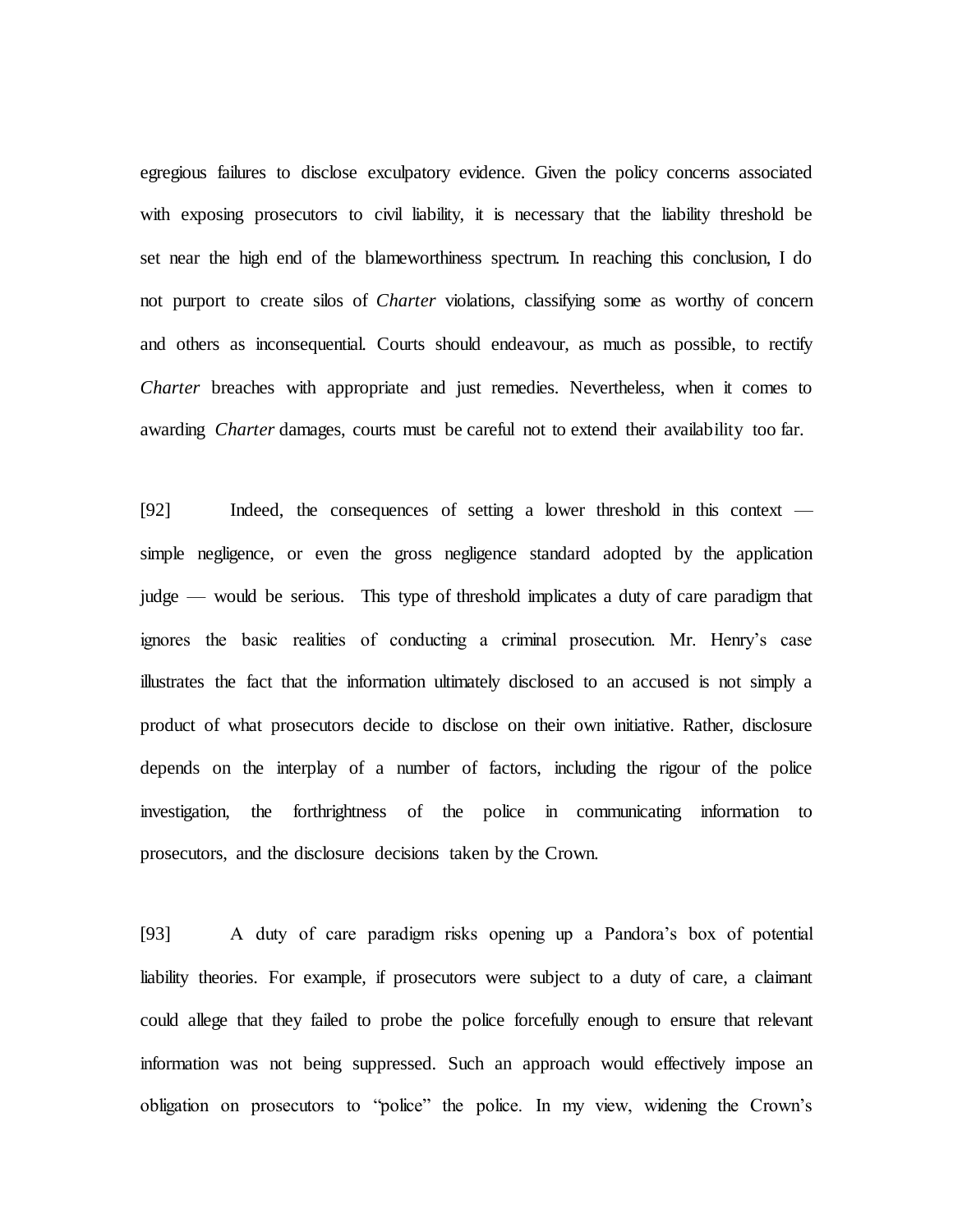exposure to liability in this way would be unwarranted. If police act improperly, then a civil claim can and should lie against them: see *Hill v. Hamilton-Wentworth Regional Police Services Board*, 2007 SCC 41, [2007] 3 S.C.R. 129.

[94] The problems with a negligence-based standard are even more apparent when considering how this lower threshold would operate at the pleadings stage. The lower the threshold, the greater the number of claims that would have to be defended. The mere fact of having to respond to an onslaught of litigation, even if ultimately unsuccessful, would chill the actions of prosecutors and divert them from their proper functions. It would be far too easy for a claimant with a weak claim to plead facts disclosing a cause of action for negligence — *simpliciter* or gross — and thus drive prosecutors into civil court. Bringing a *Charter* damages claim for prosecutorial misconduct should not be a mere exercise in artful pleading. In contrast, the threshold I have outlined ensures that many unmeritorious claims will be weeded out at an early stage, either on a motion to strike or on a motion for summary judgment.

## (4) The Causation Requirement

[95] In addition to establishing a *Charter* breach and the requisite intent and knowledge, a claimant must prove that, as a result of the wrongful non-disclosure, he or she suffered a legally cognizable harm. Liability attaches to the Crown only upon a finding of "but for" causation. In cases involving wrongful convictions, this "but for" test avoids the thorny issue of whether or not factual innocence is required — that is, proof that the accused did not in fact commit the crimes alleged. Instead, the focus of the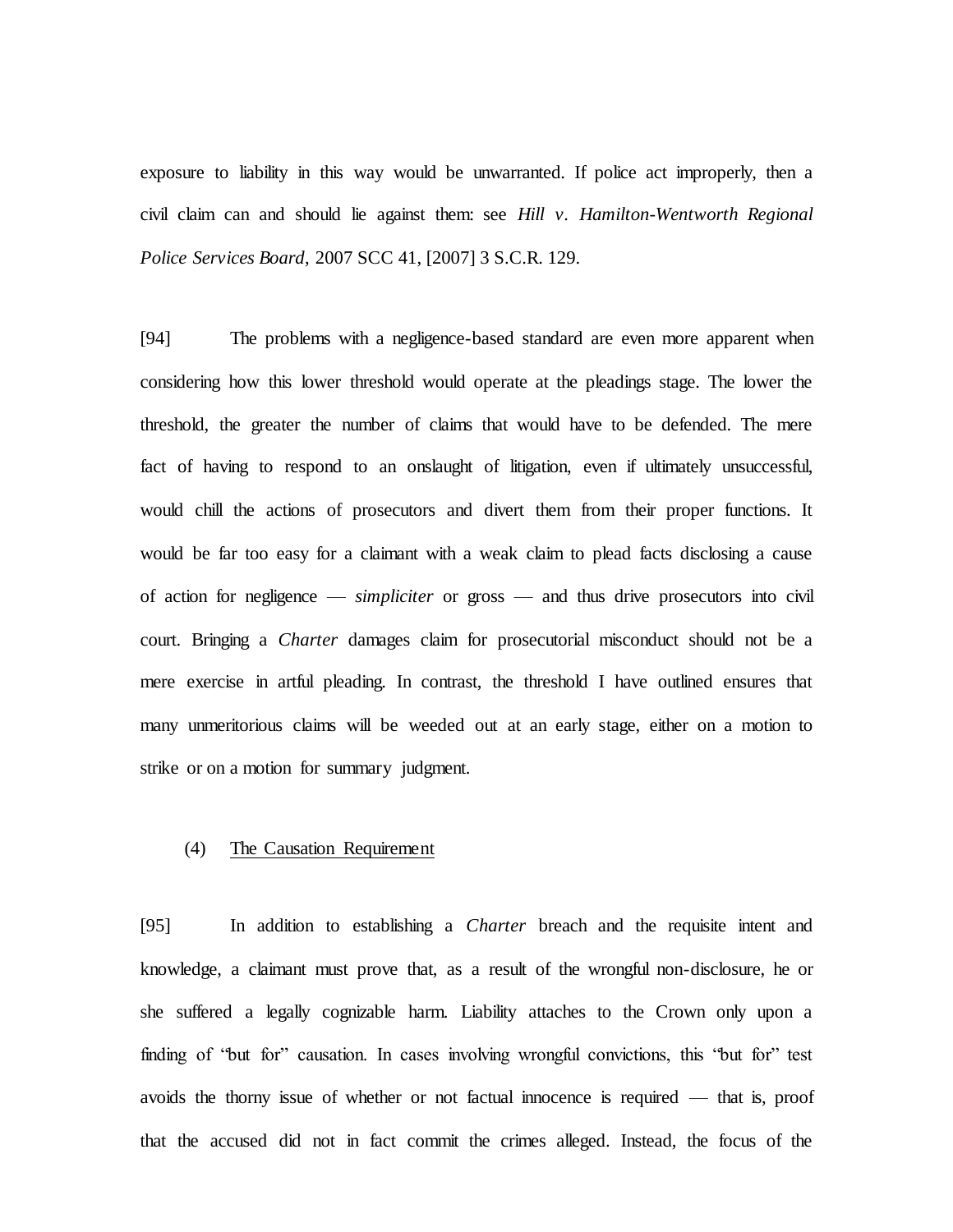inquiry is on the proceedings that occurred at the time of the intentional failure to disclose. That said, without deciding the issue, I would not foreclose the possibility that evidence of factual innocence or guilt could go to the quantum of damages.

[96] Harm can be shown by the claimant in different ways. I do not propose an exhaustive list, but offer several examples. A historical wrongful conviction would certainly qualify. *Charter* damages would also be available where the wrongful nondisclosure led to a conviction at trial that was later overturned on appeal, and ultimately replaced by an acquittal — either entered directly on appeal or following a new trial. Even if the claimant was acquitted at trial, a *Charter* damages award would be available where it could be shown that the charges would have been dismissed or withdrawn at an earlier stage of proceedings had proper disclosure been made. In such a case, damages might serve to compensate for time wrongfully spent in custody and any consequential harm suffered as a result of the criminal proceedings.

[97] Regardless of the nature of the harm suffered, a claimant would have to prove, on a balance of probabilities, that "but for" the wrongful non-disclosure he or she would not have suffered that harm. This guarantees that liability is restricted to cases where the intentional failure to disclose was actually the cause of the harm to the accused.

[98] The "but for" causation test may, however, be modified in situations involving multiple alleged wrongdoers. For example, where the claimant alleges that a wrongful conviction was caused in part by the failure of police to provide material information to prosecutors, and in part by the Crown's failure to disclose, then a showing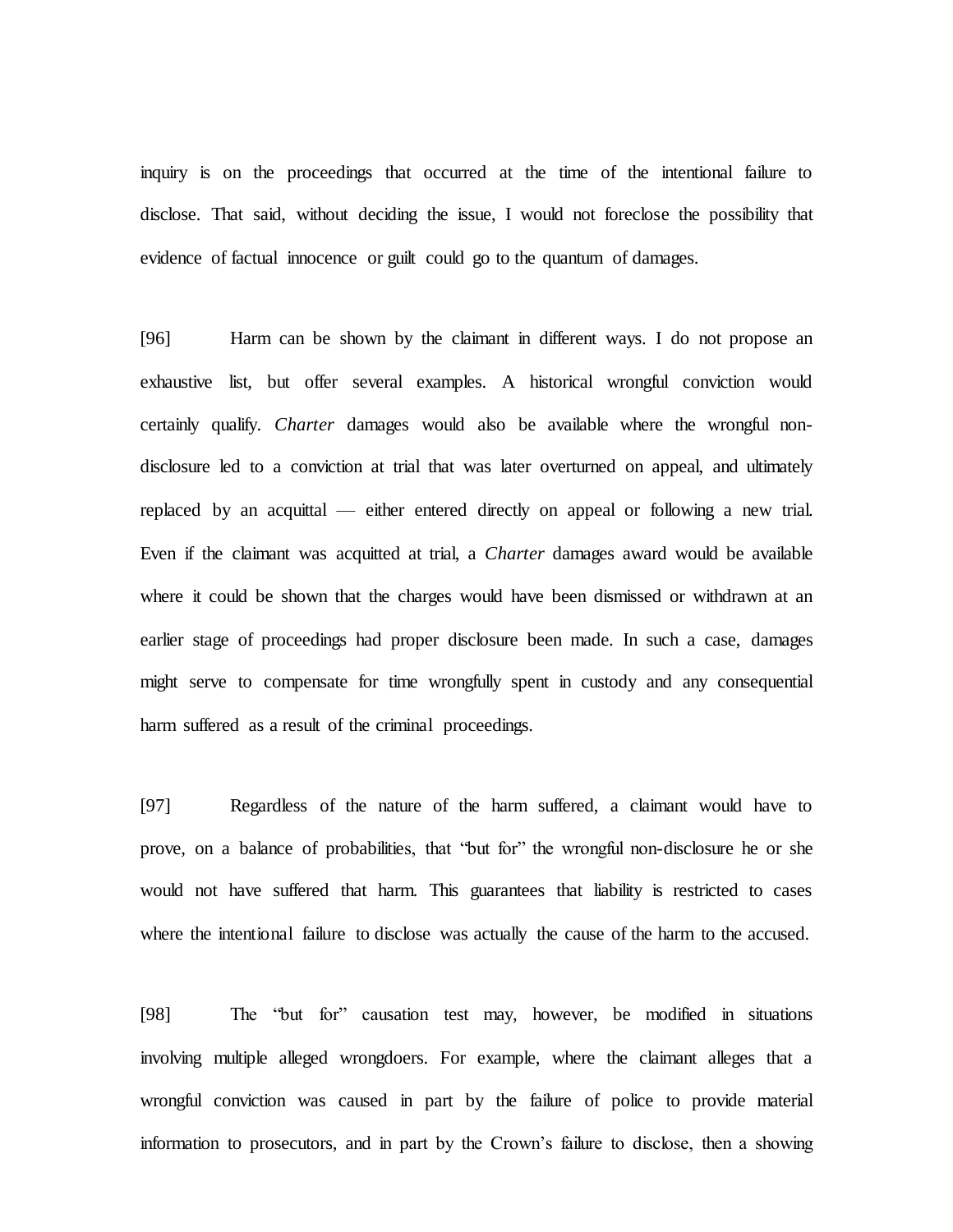of "but for" causation will not be necessary. In this scenario, the causation requirement will be satisfied if the claimant can prove that the prosecutorial misconduct materially contributed to the harm suffered: *Clements v. Clements*, 2012 SCC 32, [2012] 2 S.C.R. 181.

# V. Conclusion

[99] I would allow the appeal. Proof of malice is not required to make out a cause of action for *Charter* damages against the provincial Crown in this case. Mr. Henry may seek to amend his pleadings to include a claim for *Charter* damages against the AGBC alleging that the Crown, in breach of its constitutional obligations, caused him harm by intentionally withholding information when it knew, or should reasonably have known, that the information was material to his defence and that the failure to disclose would likely impinge on his ability to make full answer and defence.

[100] As success is divided in this appeal, I would order costs in the cause throughout.

The following are the reasons delivered by

THE CHIEF JUSTICE AND KARAKATSANIS J.

### I. Introduction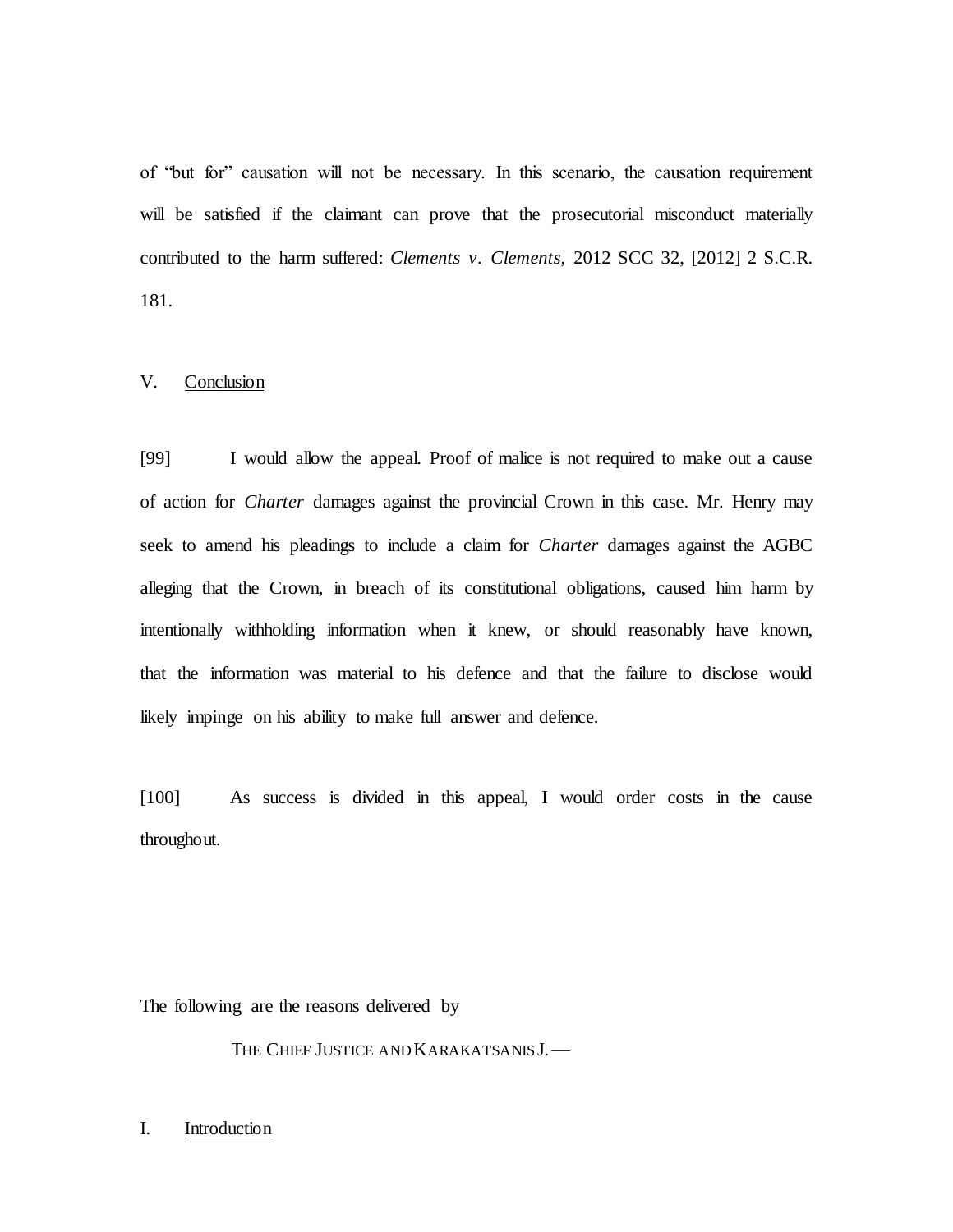[101] This case raises questions about the availability of damages under s. 24(1) of the *Canadian Charter of Rights and Freedoms* as a remedy for the breach of the Crown's constitutional disclosure obligations.

[102] The notice of civil claim in this case alleges egregious violations of an accused's right to disclosure, with devastating consequences. In 1983, Mr. Henry was convicted of 10 counts of sexual assault, declared a dangerous offender, and sentenced to an indefinite period of incarceration. Before, during, and in the many years after his trial, Mr. Henry repeatedly sought disclosure of exculpatory evidence held by the police and prosecution, to no avail. In 2002, police began re-investigating a series of unsolved sexual assaults. Ultimately, a Special Prosecutor was appointed to review Mr. Henry's convictions, leading to the 2008 disclosure of substantial police file materials. In 2010, the British Columbia Court of Appeal acquitted Mr. Henry on all counts, on the basis that the evidence as a whole was incapable of proving the element of identification: 2010 BCCA 462, 294 B.C.A.C. 96. He served nearly 27 years in prison. He now seeks an award of damages under s. 24(1) of the *Charter*, for the breach of the Crown's constitutional disclosure obligations.

[103] This appeal asks: What facts must Mr. Henry plead in order be able to advance such a claim in court? In particular, must he allege malice or fault on the part of state officials who violated his rights?

[104] The Attorney General of British Columbia argues that claims for damages resulting from prosecutorial misconduct require, at a minimum, that the claimant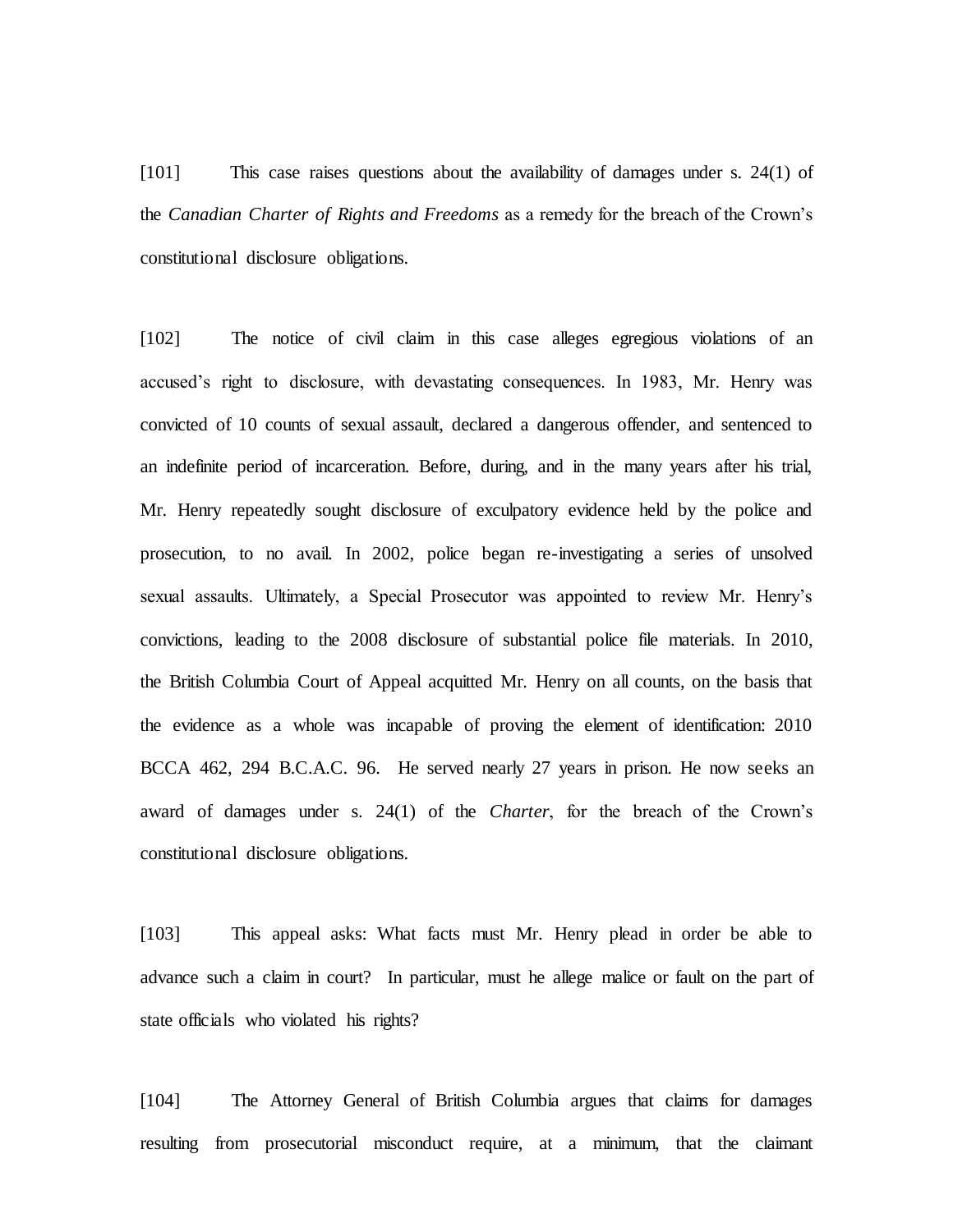establish malice. In our view, the Attorney General's argument is misplaced. Imposing a fault requirement for *Charter* damages, where the Crown has breached its duty to disclose, is inconsistent with the purpose of s. 24(1) and with the principled framework established in *Vancouver (City) v. Ward*, 2010 SCC 27, [2010] 2 S.C.R. 28, for assessing whether an award of damages would be appropriate and just in the circumstances of a particular case.

### II. The Purpose of Section 24(1) and the *Ward* Framework

[105] The *Charter* guarantee of rights and freedoms is meaningful only to the extent that breaches are appropriately remedied. To this end, s. 52 of the *Constitution Act, 1982* provides for the nullification of laws which are inconsistent with the Constitution, including the *Charter*. It is complemented by s. 24 which authorizes courts to grant remedies where an individual's *Charter* rights have been infringed by state action. These remedial provisions, like all *Charter* provisions, should be given a generous and purposive interpretation: *R. v. Gamble*, [1988] 2 S.C.R. 595.

[106] In *Ward*, this Court examined the broad grant of powers provided in s. 24(1) of the *Charter*, which empowers courts of competent jurisdiction to grant remedies that are "appropriate and just in the circumstances". Quoting *Mills v. The Queen*, [1986] 1 S.C.R. 863, the Court observed that "[i]t is impossible to reduce this wide discretion to some sort of binding formula for general application in all cases, and it is not for appellate courts to pre-empt or cut down this wide discretion": *Ward*, at para. 18, citing *Mills*, at p. 965. While the court's discretion is not unfettered, "[w]hat is appropriate and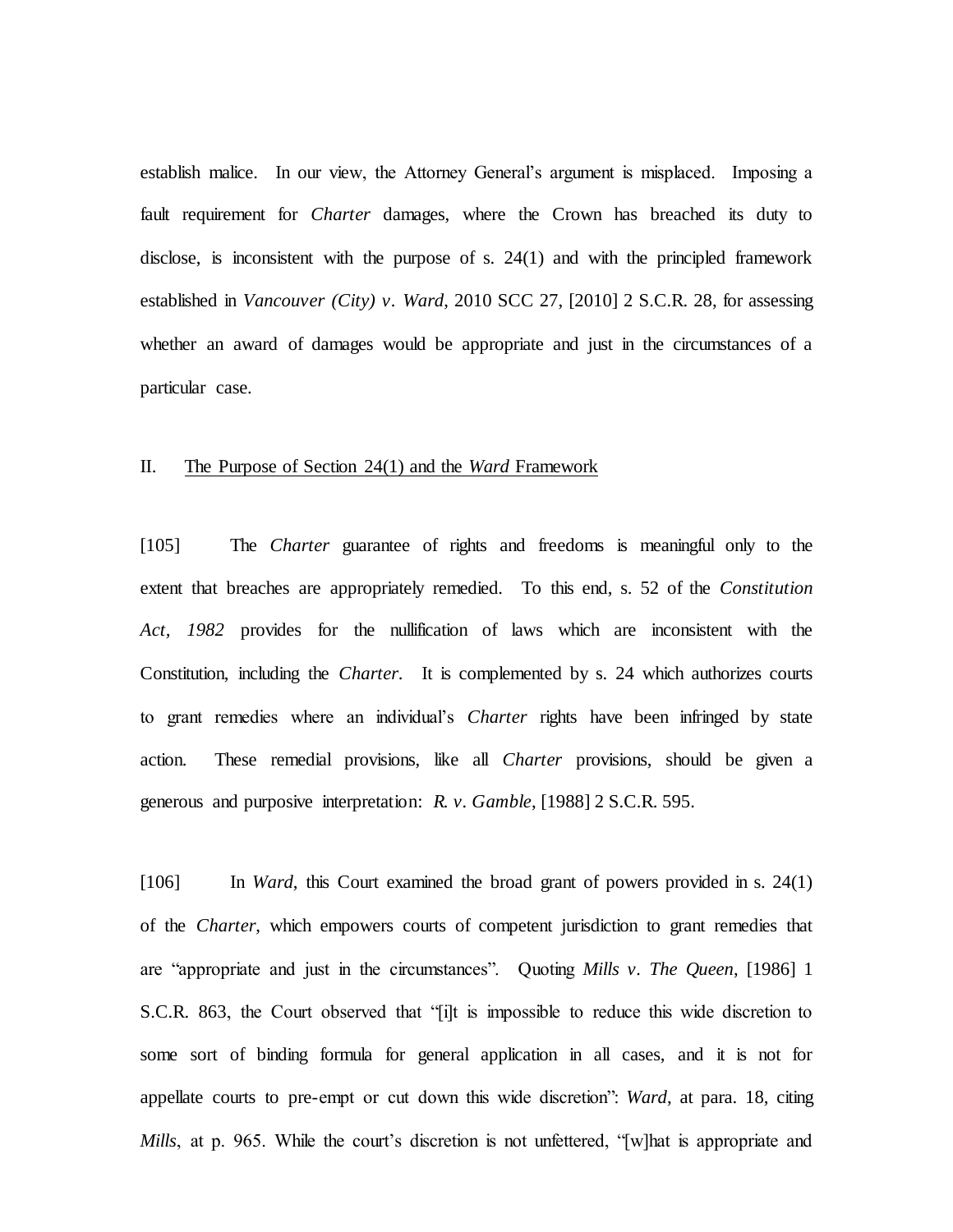just will depend on the facts and circumstances of the particular case": *Ward*, at para. 19. To determine whether damages are an appropriate and just remedy, a court must be empowered to look at and balance all relevant considerations arising in a given case.

[107] *Ward* provides a framework for evaluating these competing considerations. The *Ward* test for an award of damages under s. 24(1) of the *Charter* consists of four steps:

- (1) The applicant must establish a *Charter* breach by the state;
- (2) The applicant must establish that damages would serve at least one of the functions of compensation, vindication or deterrence;
- (3) If (1) and (2) are established, the onus shifts to the state to show that there are countervailing considerations (such as alternative remedies or good governance concerns) that would make *Charter* damages inappropriate or unjust;
- (4) Finally, if the government fails to establish that countervailing considerations make *Charter* damages inappropriate or unjust, the last step in the *Ward*  analysis is to determine the quantum of damages.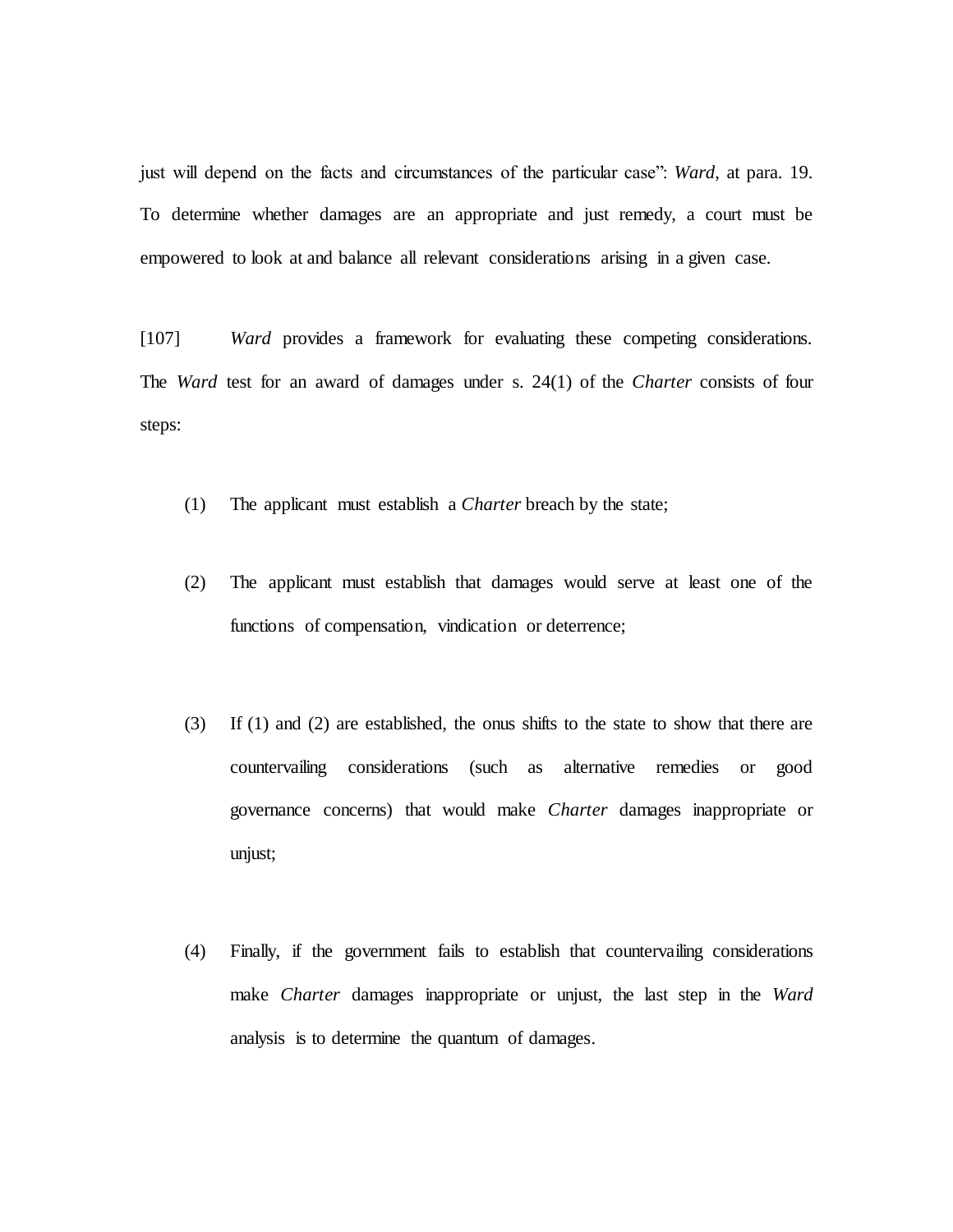[108] Applying these principles to this case, Mr. Henry must plead facts that, if true, establish (1) a breach of his *Charter* rights and (2) that damages constitute an appropriate and just remedy to advance the purposes of compensation, vindication or deterrence. It is for the state to plead facts on the third step of countervailing factors, should it choose to do so.

#### III. Application of the *Ward* Framework to This Case

#### A*. Step One: Breach of Charter Rights*

[109] The first step in the *Ward* analysis requires that the claimant establish a breach of his or her *Charter* rights. Mr. Henry makes a number of specific allegations about the failure of the Crown to disclose evidence before, during and after his criminal trial on sexual assault charges. These allegations, if true, amount to blatant violations of his right to full disclosure, as protected under s. 7 of the *Charter*.

[110] For instance, according to Mr. Henry, the Crown withheld a large number of victim statements despite repeated defence requests for full disclosure of these statements. No victim statements, police reports or forensic reports were disclosed prior to the commencement of trial. Many victim statements remained undisclosed throughout the trial and, according to Mr. Henry, contain material inconsistencies that would have been helpful for his defence. Mr. Henry also alleges that forensic evidence relating to the perpetrator's spermatozoa remained undisclosed throughout the trial, again despite repeated specific requests. On the contrary, the Crown adduced evidence to the effect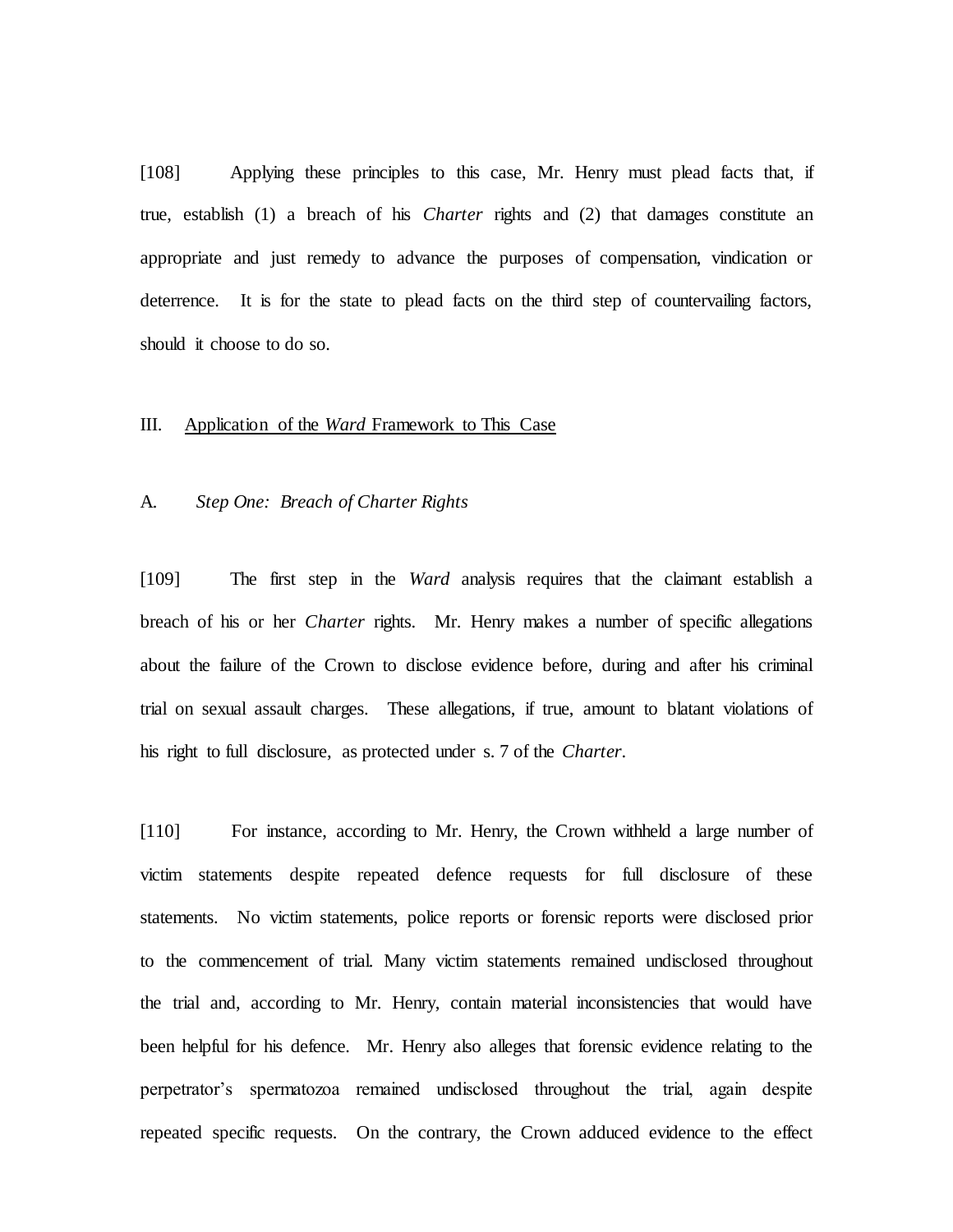that no forensic evidence was located at any of the crime scenes that could be used to help identify the perpetrator. Further, police reports relating to another suspect were not disclosed. The sole issue at trial was the identity of the perpetrator and the Crown's case rested on victim identifications.

[111] If proven at trial, these facts would indisputably establish a breach of Mr. Henry's disclosure rights under s. 7 of the *Charter*. The government does not appear to dispute the violation of Mr. Henry's *Charter* rights.

# B. *Step Two: A Functional Justification of Damages*

[112] The second step in the *Ward* analysis requires that the claimant establish that an award of *Charter* damages would serve one or more of the objectives of compensation, vindication, and deterrence. Compensation is about remedying personal loss (para. 25). Vindication is about remedying the harm the infringement causes society (para. 28). Deterrence is forward-looking and serves a preventative function (para. 29).

[113] By any measure, the facts alleged by Mr. Henry are egregious. The Crown allegedly withheld highly relevant and exculpatory evidence, despite repeated and specific defence requests for disclosure. The impact on Mr. Henry's ability to make full answer and defence is obvious. Mr. Henry was convicted on all charges at trial, was declared a dangerous offender, and spent 27 years behind bars. Following his convictions in 1983, Mr. Henry continued to proclaim his innocence and seek review of his case. His pleas were finally heard after the police reopened its investigation into a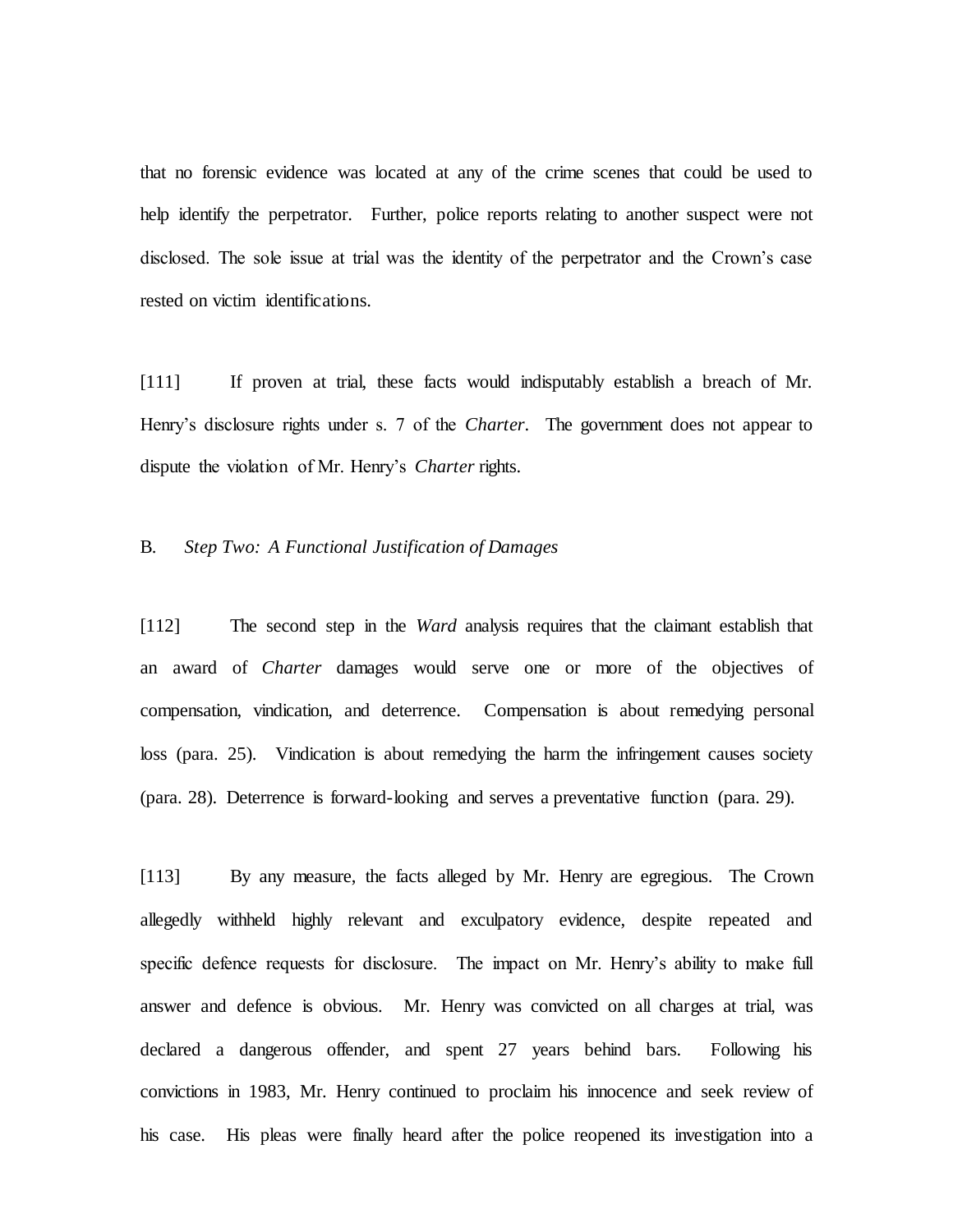string of unsolved sexual assaults similar to those for which Mr. Henry was convicted. This investigation resulted in the conviction of a man who had been a suspect in Mr. Henry's case. As a result, a Special Prosecutor was appointed to review Mr. Henry's convictions, leading to the 2008 disclosure of substantial police file materials. In 2010 he was finally acquitted on all counts by the British Columbia Court of Appeal. The court held that no properly instructed jury, acting reasonably, could have rendered a guilty verdict on any of the counts: para. 142.

[114] Mr. Henry was wrongfully convicted and imprisoned by the state for 27 years. On the facts alleged, the fairness of his trial was directly and seriously compromised by the breach of his s. 7 right to full disclosure. In these circumstances, an award of *Charter* damages under s. 24(1) may provide some compensation for the hardships Mr. Henry has endured. Obviously, no amount of money can restore to him the decades he has spent behind bars. However, a monetary award may offer some compensation for this long period of wrongful imprisonment and the many lost life opportunities it entails.

[115] An award of *Charter* damages may also help vindicate the *Charter* rights that the Crown is alleged to have breached in Mr. Henry's case. As explained in *Ward*, vindication in this context refers to repairing the damage done to the public through the state's violation of *Charter* rights. There are few scenarios that can shake the public's confidence in the justice system more deeply than those alleged by Mr. Henry. According to the allegations, state action in breach of the *Charter* seriously undermined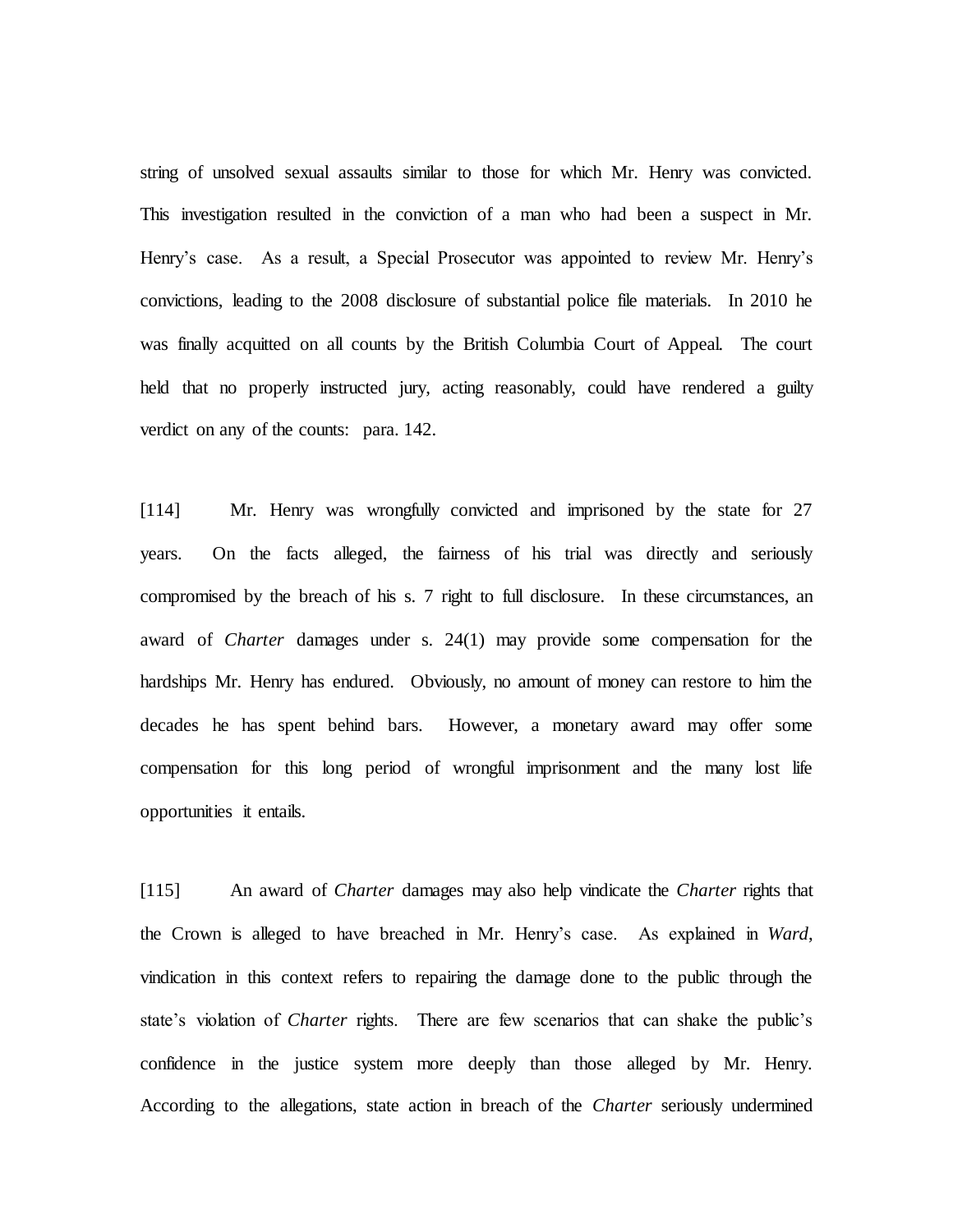the fairness of Mr. Henry's trial and the state subsequently imprisoned him for nearly three decades. In these circumstances, an award of *Charter* damages may help to publicly vindicate such a serious violation of *Charter* rights. Such an award would recognize the state's responsibility for the miscarriage of justice that occurred in Mr. Henry's case, and the importance of respecting *Charter* rights in order to guarantee trial fairness.

[116] Finally, in the context of *Charter* damages under s. 24(1), "[d]eterrence seeks to regulate government behaviour, generally, in order to achieve compliance with the Constitution": *Ward*, at para. 29. An award of *Charter* damages might also serve the objective of "influencing government behaviour in order to secure state compliance with the *Charter* in the future": *ibid.* Proper disclosure of Crown evidence is obviously a matter under the control of the state and its agents, primarily Crown prosecutors. The objective of deterrence may be served by an award of damages that highlights the need for the state to remain vigilant in meeting its constitutional obligations.

[117] Step two of *Ward* establishes a functional approach to determining whether *Charter* damages would constitute, in the language of s. 24(1), an "appropriate and just" remedy for a given *Charter* breach: *Ward*, at paras. 24-31. Moreover, *Ward* holds explicitly that damages may be appropriate and just even where no causal connection is established between a *Charter* breach and harm suffered by the claimant: ". . . the fact that the claimant has not suffered personal loss does not preclude damages where the objectives of vindication or deterrence clearly call for an award" (para. 30).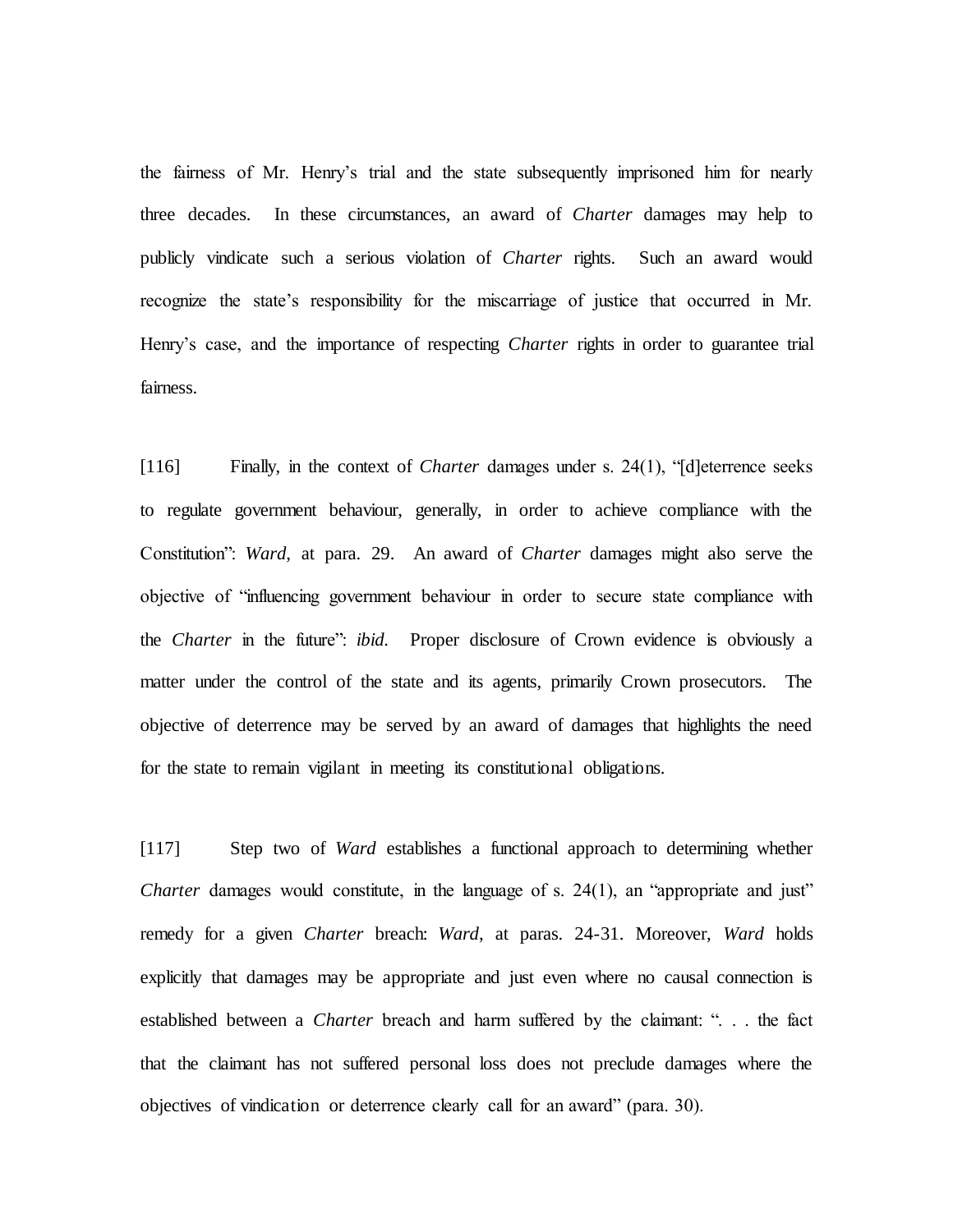[118] The objective of compensation, however, requires a causal connection between the *Charter* breach and the loss suffered by the claimant; this objective aims "to compensate the claimant for the loss caused by the *Charter* breach": *Ward*, at para. 27. As the issue of causation was neither addressed in the decisions below nor argued before us, we prefer to leave any detailed discussion for another day. This said, we are not convinced that the "but for" test proposed by Moldaver J. is appropriate here.

# C. *Step Three: Countervailing Considerations – Has the Government Shown That Damages Are Inappropriate or Unjust?*

[119] At step three of the *Ward* analysis, the government has an opportunity to advance any countervailing considerations that would make it inappropriate or unjust to award damages under s. 24(1).

[120] The first countervailing consideration discussed at the third stage of the *Ward* test is whether there are remedies other than s. 24(1) that "adequately meet the need for compensation, vindication and/or deterrence" (para. 34) in the particular case before the court. This is an individualized inquiry, not an abstract one. The question is not whether the law in the abstract provides a remedy for the wrong, but whether it is available in the particular case:

> The claimant must establish basic functionality having regard to the objects of constitutional damages. The evidentiary burden then shifts to the state to show that the engaged functions can be fulfilled through other remedies. The claimant need not show that she has exhausted all other recourses. Rather, it is for the state to show that other remedies are available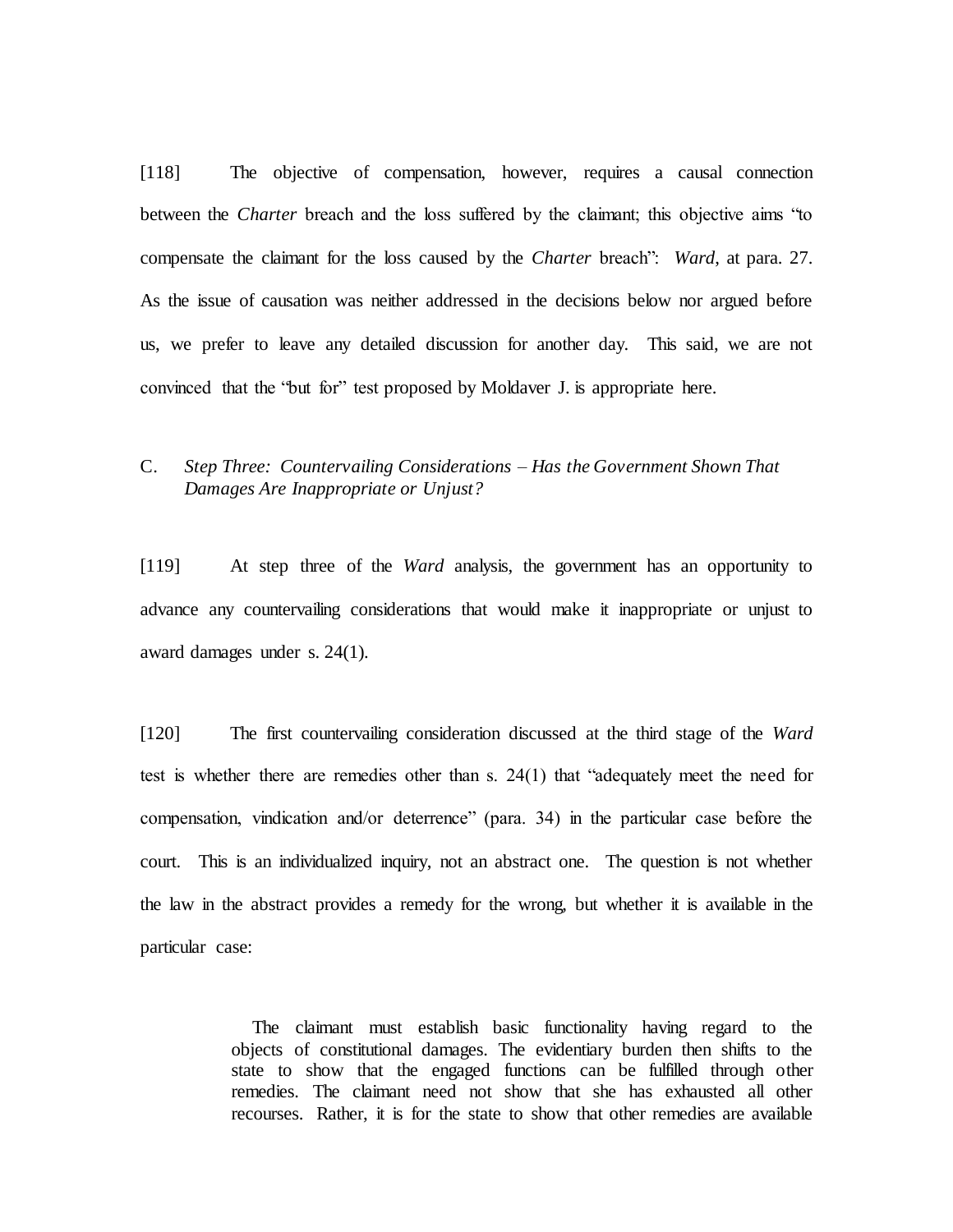in the particular case that will sufficiently address the breach. [Emphasis added, para. 35.]

[121] The Court in *Ward* went on to state:

. . . it is conceivable that another *Charter* remedy may, in a particular case, fulfill the function of *Charter* damages. [Emphasis added; para. 35.]

[122] At the current stage of proceedings in this case, it is far from clear that there is an alternative remedy that will fulfill the functional objectives of *Charter* damages. The alleged wrong occurred decades ago. The lead prosecutor is dead. An action for damages under s. 24(1) may ultimately be the only remedy that will function to provide compensation, vindication or deterrence.

[123] The second set of countervailing considerations discussed in *Ward* — and the set relied on by the Attorney General of British Columbia — concerns good governance. *Ward* states:

> In some situations, however, the state may establish that an award of *Charter* damages would interfere with good governance such that damages should not be awarded unless the state conduct meets a minimum threshold of gravity. [para. 39]

[124] By way of example, the Court in *Ward* opined that a claim for damages under s. 24(1) ought not to be permitted for the state's enforcement of a law until it is declared invalid, unless the state conduct under the law was "clearly wrong, in bad faith or an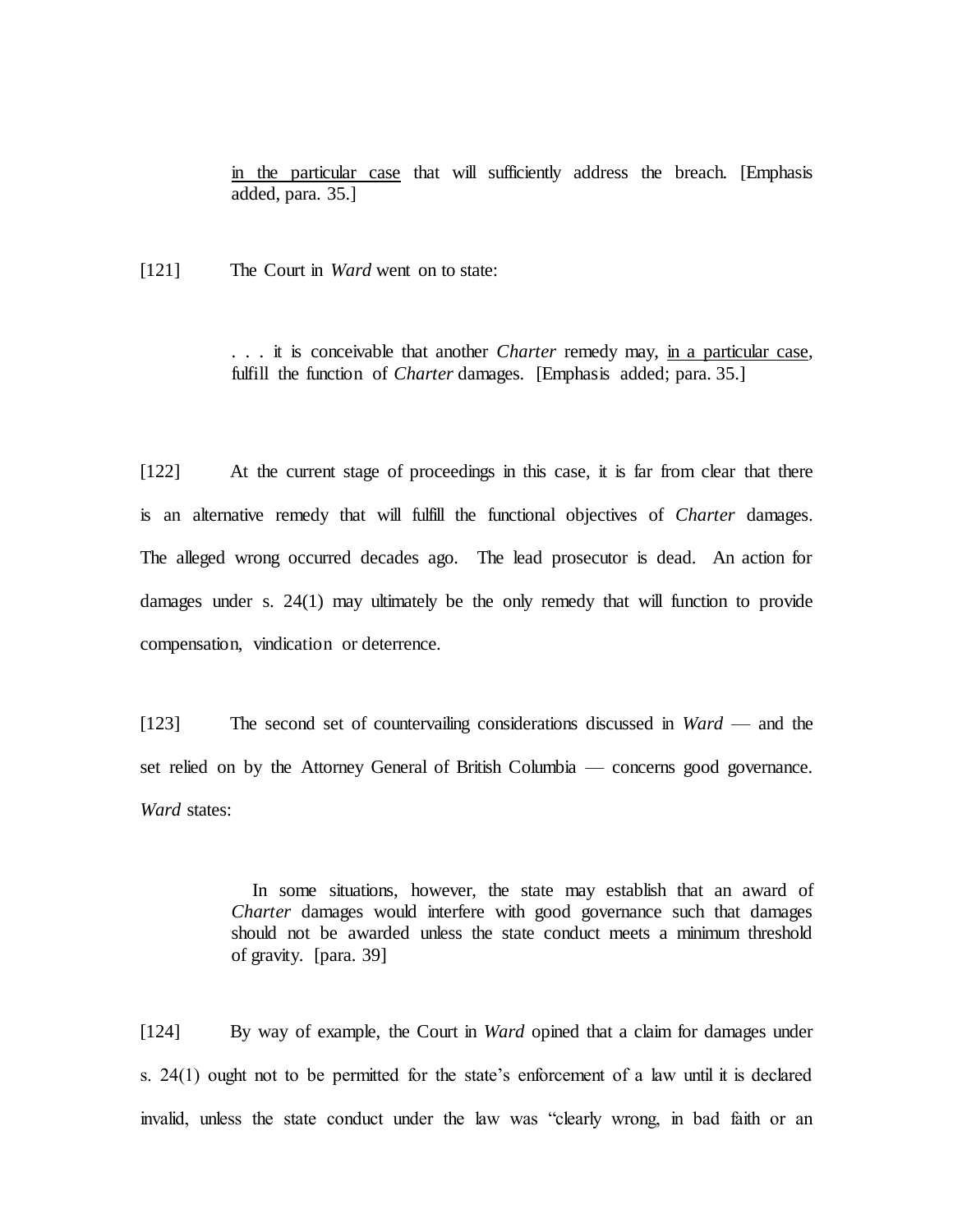abuse of power": para. 39, citing *Mackin v. New Brunswick (Minister of Finance)*, 2002 SCC 13, [2002] 1 S.C.R. 405, at para. 78. This elevated fault threshold is justified because "[t]he rule of law would be undermined if governments were deterred from enforcing the law by the possibility of future damage awards in the event the law was, at some future date, to be declared invalid" (para. 39).

[125] The Attorney General of British Columbia argues that permitting Mr. Henry's s. 24(1) claim to proceed (1) will inappropriately interfere with prosecutorial discretion; (2) will inappropriately lower the standard for prosecutorial liability; and (3) will divert prosecutors from their day-to-day work by involving them in claims in the courts for prosecutorial misfeasance. The Attorney General says that these countervailing considerations mean that claims such as Mr. Henry's should be completely barred; or alternatively that a high fault threshold should be set.

[126] *Ward* recognizes that there may be a need for limited immunity from s. 24(1) damages for a *Charter* breach that arises from the exercise of discretion. This is "because the law does not wish to chill the exercise of policy-making discretion" (para. 40). In this context, *Ward* mentions malice as a possible threshold for exercise of prosecutorial discretion. Our colleague, Moldaver J., in a variation on this, would reduce the threshold for s. 24(1) damages in this case to intentional conduct.

[127] In our view, however, the countervailing concerns raised by the Attorney General of British Columbia are misplaced in this case. Mr. Henry's case does not involve the exercise of prosecutorial discretion in the usual sense of the term or as it was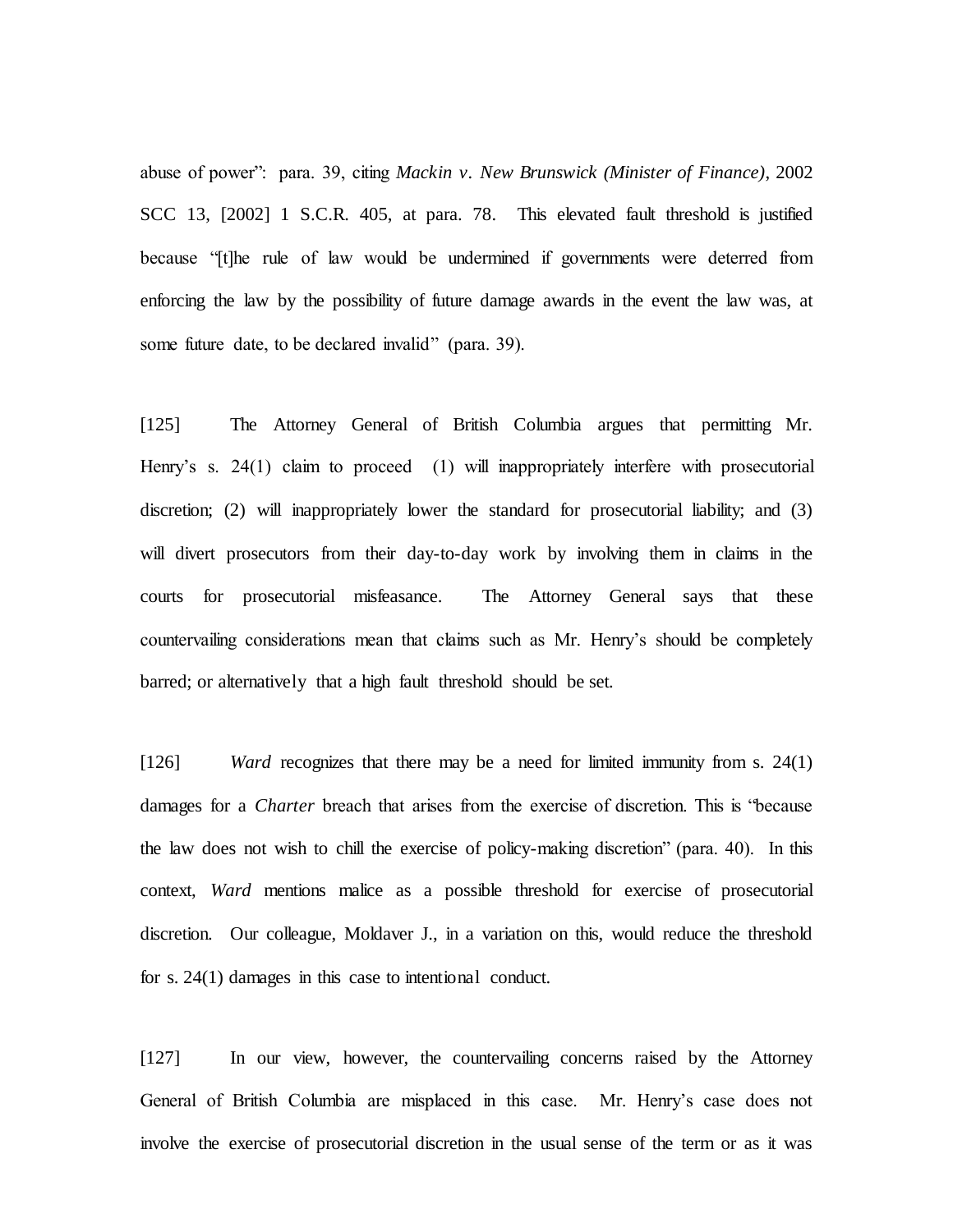discussed in cases such as *Nelles v. Ontario*, [1989] 2 S.C.R. 170, and *Miazga v. Kvello Estate,* 2009 SCC 51, [2009], 3 S.C.R. 339*.* The discretion at issue in those cases is the discretion to commence and pursue a prosecution. This is a wide discretion long acknowledged by the law. It is as difficult to exercise as it is vital to the effective prosecution of criminal cases. The common law has struck a balance that reflects these complex concerns by allowing claims to be brought against prosecutors for misuse of this discretion, but only if malice can be shown: *Miazga*, at para. 7.

[128] However, none of this applies to the prosecution's disclosure obligation. The legal duty on the Crown to disclose relevant evidence does not involve prosecutorial discretion in the sense discussed in *Nelles* and *Miazga*. This duty is not a discretionary function but *a legal obligation*: *R. v. Stinchcombe*, [1991] 3 S.C.R. 326, at p. 333; *R. v. McNeil*, 2009 SCC 3, [2009] 1 S.C.R. 66, at paras. 17-18. This obligation is absolute, not discretionary, and it is one that Crown prosecutors take seriously. The only discretion left to the prosecutor is a limited operational discretion relating to timing, relevance in borderline cases, privilege and protection of witness identity. *Stinchcombe* states that matters falling within this limited discretion are to be resolved by the trial judge. In other words, prosecutorial discretion with respect to the disclosure of evidence is limited in scope (to operational issues) and duration (the judge, not the prosecutor will make the final decision). It may be helpful to quote the relevant passages from *Stinchcombe*:

> The prosecutor must retain a degree of discretion in respect of these matters. The discretion, which will be subject to review, should extend to such matters as excluding what is clearly irrelevant, withholding the identity of persons to protect them from harassment or injury, or to enforce the privilege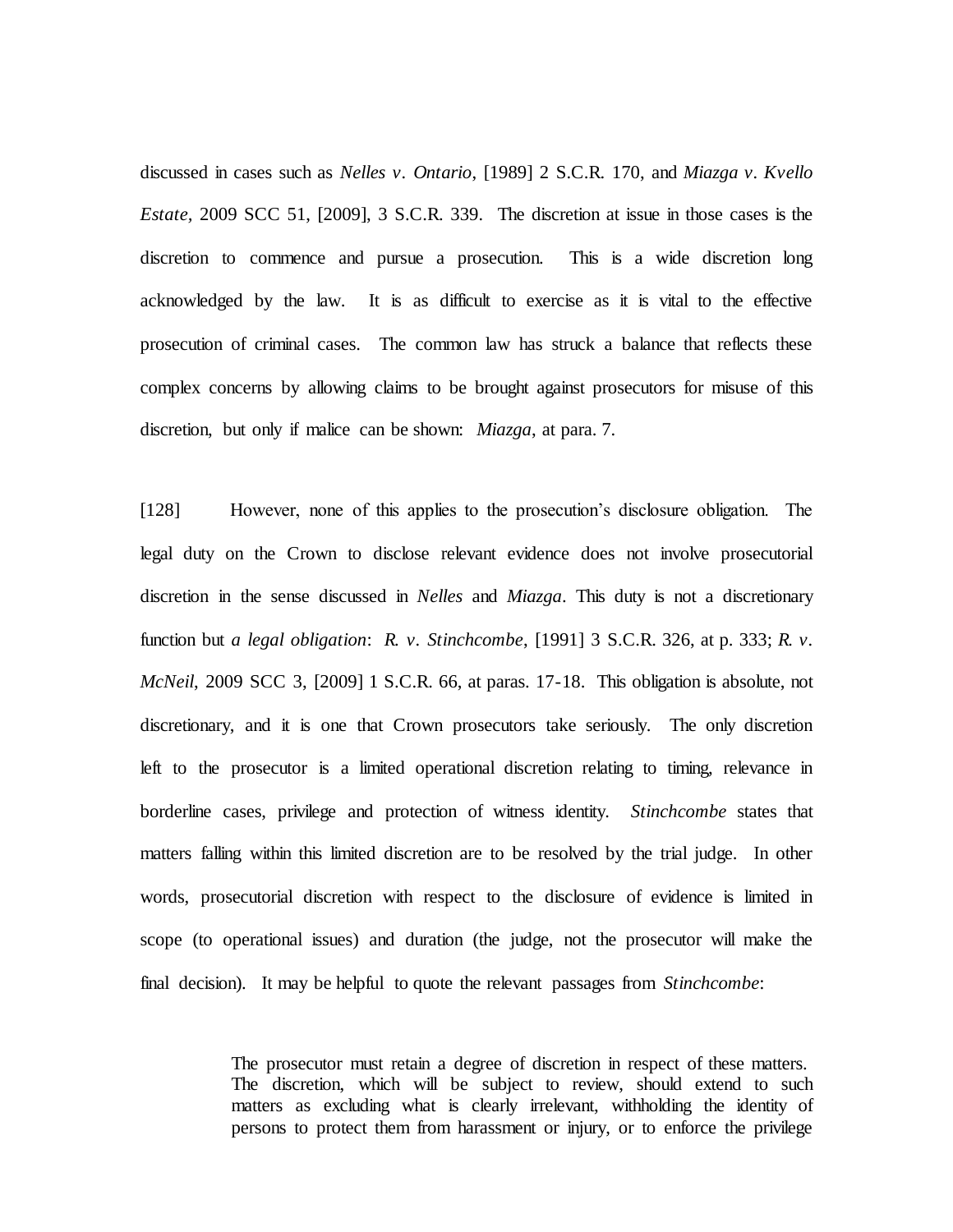relating to informers. The discretion would also extend to the timing of disclosure in order to complete an investigation. . .

. . .

The discretion of Crown counsel is . . . reviewable by the trial judge. Counsel for the defence can initiate a review when an issue arises with respect to the exercise of the Crown's discretion. On a review the Crown must justify its refusal to disclose. Inasmuch as disclosure of all relevant information is the general rule, the Crown must bring itself within an exception to that rule. [pp. 335-36 and 340]

[129] Thus any prosecutorial discretion in the process is both limited and judicially controlled. An action for failure to disclose relevant evidence to the defence is different from an action for misuse of prosecutorial discretion in bringing or pursuing a prosecution. It is not an action for abuse of discretion, but an action for breach of a legal duty imposed by the *Charter*. Where this *Charter* duty is breached, it is the state and not the individual prosecutor who faces liability: *Ward*, at para. 22. The focus is accordingly not on the fault of any particular individual, but on the failure to disclose. Where breaches of the duty to disclose occur, *Charter* liability flows from the constitutionally entrenched mechanisms that permit individuals to hold the state to account. This is distinct from tort liability, which imposes conduct-based thresholds to regulate tortious conduct as between individuals. Good governance is strengthened, not undermined, by holding the state to account where it fails to meet its *Charter* obligations. As Kent Roach has noted, "routine arguments that *Charter* damage awards adversely affect good governance discount the fact both deterrence and compliance with the *Charter* 'is a foundation principle of good governance'": "A Promising Late Spring for Charter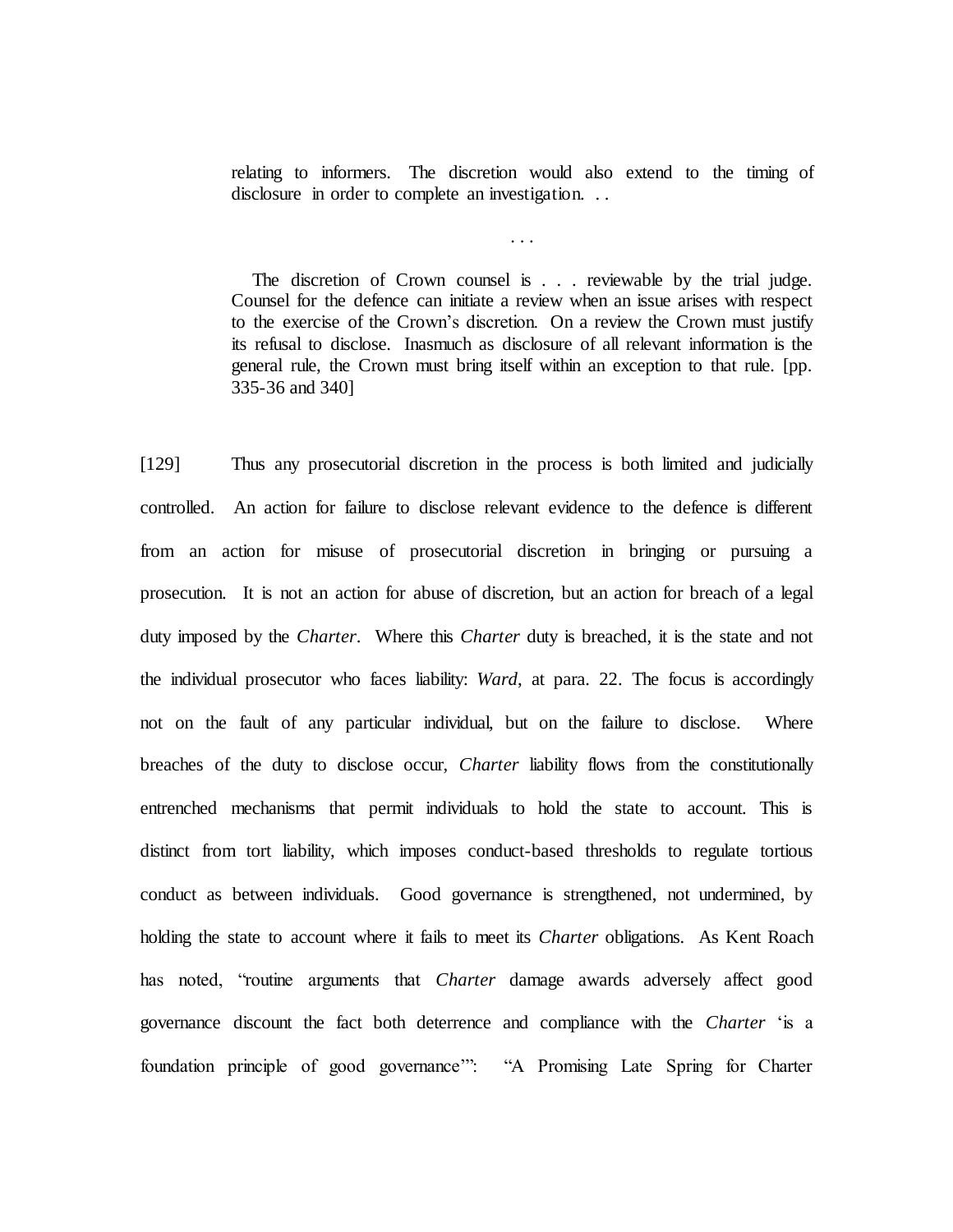Damages: *Ward v. Vancouver*" (2011), 29 *N.J.C.L.* 135, at p. 150, quoting *Ward*, at para. 38.

[130] Against this background, we return to the arguments of the Attorneys General of British Columbia and Canada that to allow damages for failure to disclose will chill the exercise of prosecutorial discretion, undermine the high threshold of malice for actions against prosecutors, and divert prosecutors from their proper functions by requiring them to participate in s. 24(1) actions. We conclude it would not.

[131] The concerns raised by the Attorneys General are all based on the assumption that disclosure is a matter of prosecutorial discretion as discussed in *Nelles* and *Miazga* — the discretion to commence and pursue a prosecution. But, as just discussed, this assumption is false. Prosecutors do not have discretion as to whether to disclose relevant evidence — they have a *legal duty* to disclose it. Their only discretion concerns peripheral matters relating to the timing of disclosure, privilege and whether a particular document is relevant — matters which are promptly resolved by trial judges.

[132] Recognizing Mr. Henry's claim will not chill the exercise of prosecutorial discretion. Nor will it change the high standard of malice for tort actions for misuse of prosecutorial discretion, since those actions are concerned with true exercises of prosecutorial discretion. And there is no reason to suppose that recognizing Mr. Henry's claim will divert prosecutors from their day-to-day work. Most issues of disclosure are settled at trial. In the rare case, like this one, where they arise after conviction, the prosecutor, if alive, may be called on to testify. The involvement of prosecutors is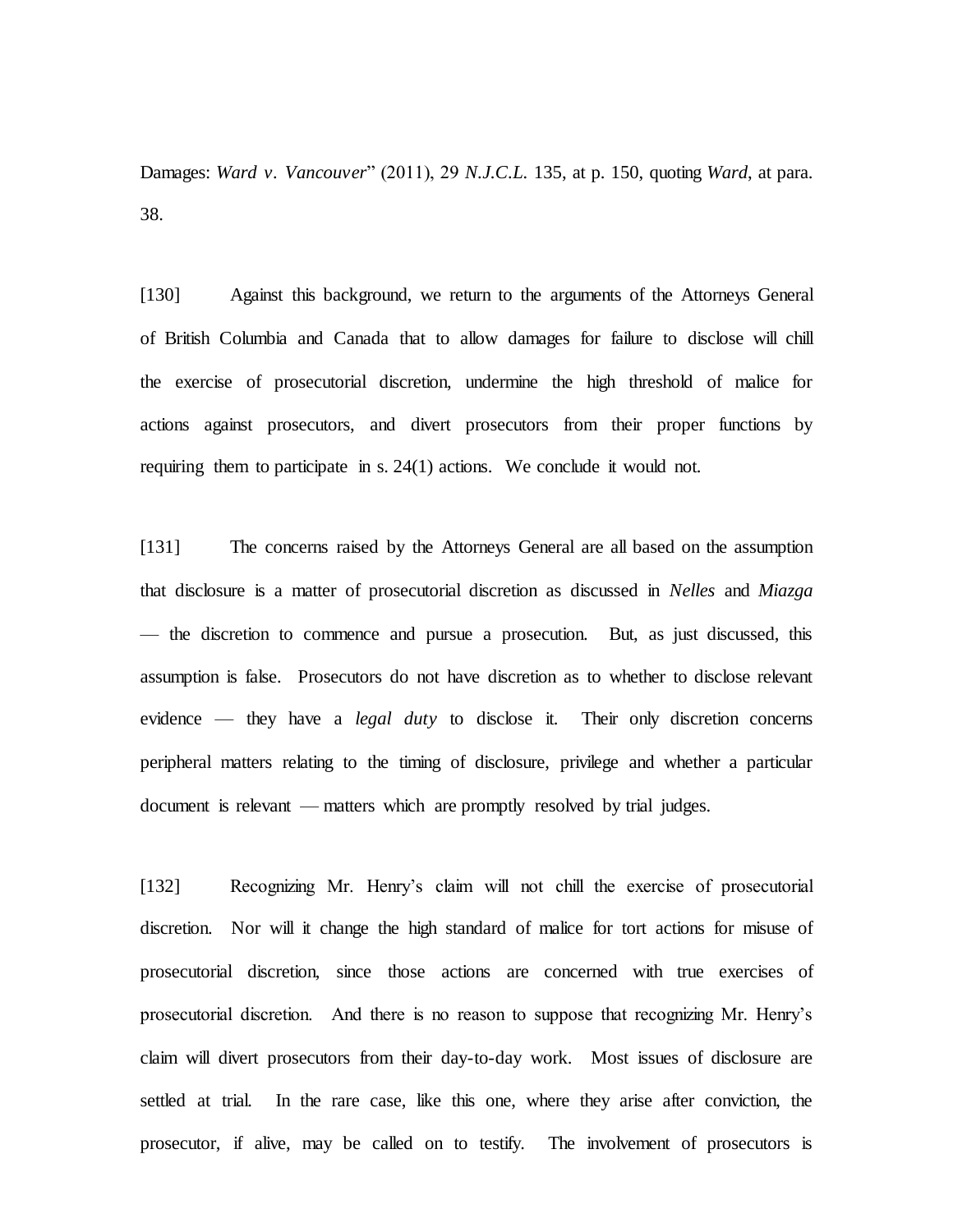nonetheless likely to be limited. Since the prosecution is under a *legal duty* to disclose all relevant documents, the focus would be on the existence and relevance of the documents, not on the more complex questions of how discretion should have or could have been exercised.

[133] In summary, we are not persuaded that recognizing the right of Mr. Henry to claim damages for failure to disclose relevant documents will interfere with prosecutorial discretion, imperil the high threshold for suing prosecutors in cases like *Nelles* or *Miazga*, or divert prosecutors from their day-to-day work. The Attorney General of British Columbia's contention that these concerns constitute a countervailing consideration that should prevent Mr. Henry from bringing his action for *Charter* damages must, in our view, be rejected. There is thus no principled basis for imposing any threshold of fault or intention on Mr. Henry's claim for *Charter* damages, as our colleague Moldaver J. proposes to do.

[134] In our view, this is the right result in law and justice. Mr. Henry has suffered egregiously as a result, he alleges, of the state's breach of its legal obligation under the *Charter* to disclose all relevant documents to him when it should have. If he is denied the right to bring a claim for damages under s. 24(1) of the *Charter*, he may be denied any remedy. The legally desirable goals of compensation for wrong, vindication and deterrence elaborated in *Ward* will be unrealized.

[135] This result also upholds Canada's international obligations. Canada has committed itself internationally to compensating those who have been wrongfully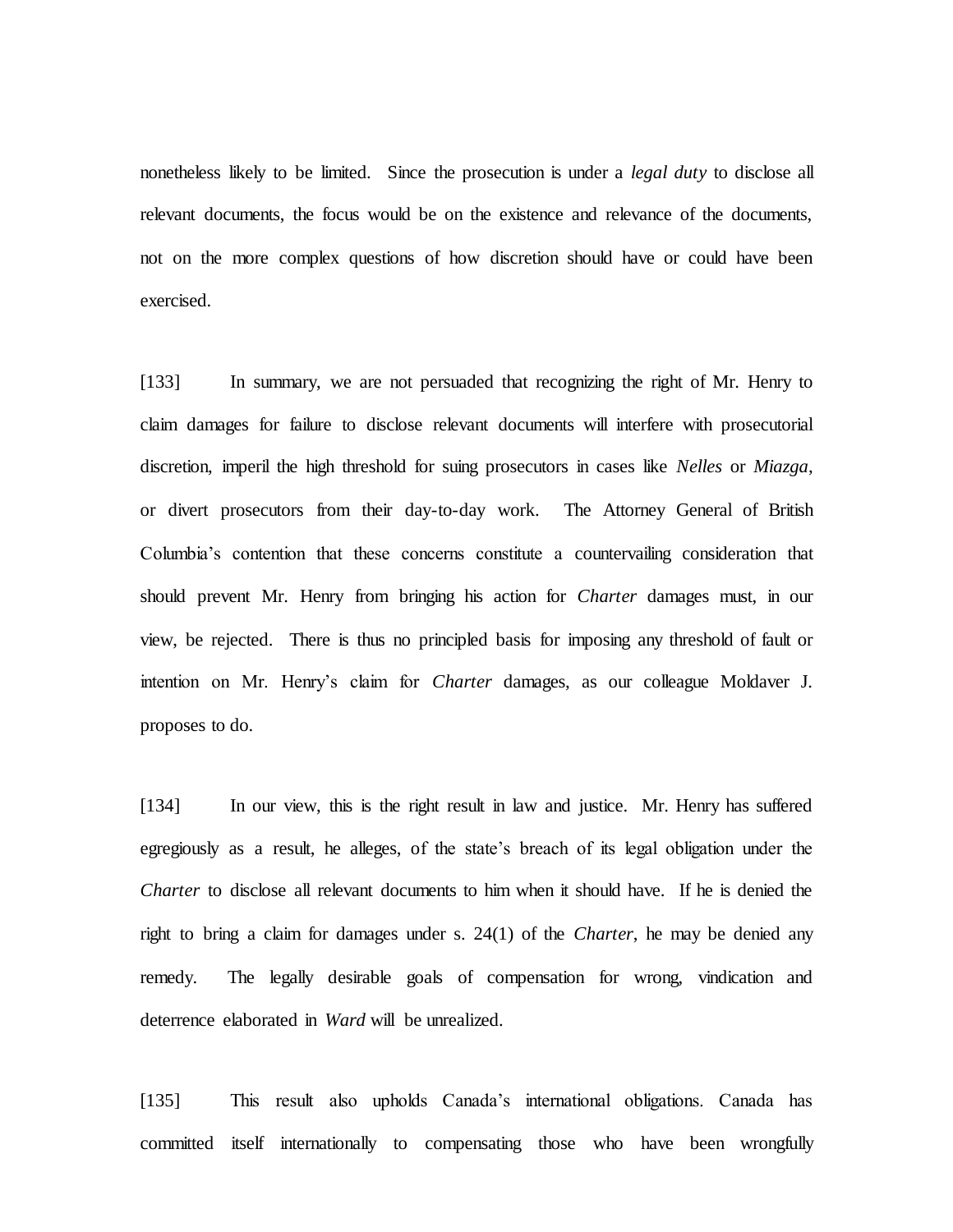convicted. Canada has ratified the *International Covenant on Civil and Political Rights*, 999 U.N.T.S. 171 ("*ICCPR*"), which provides, at art. 14(6):

> When a person has by a final decision been convicted of a criminal offence and when subsequently his conviction has been reversed or he has been pardoned on the ground that a new or newly discovered fact shows conclusively that there has been a miscarriage of justice, the person who has suffered punishment as a result of such conviction shall be compensated according to law, unless it is proved that the non-disclosure of the unknown fact in time is wholly or partly attributable to him.

[136] Parliament has not passed legislation to implement this obligation domestically. The obligation expressed in the *ICCPR* is therefore not directly enforceable in Canadian courts. However, our Court has stated many times that the *Charter* should be interpreted consistently with Canada's international obligations. This was reaffirmed most recently in *Saskatchewan Federation of Labour v. Saskatchewan*, 2015 SCC 4, at para. 64:

> LeBel J. confirmed in *R. v. Hape*, [2007] 2 S.C.R. 292, that in interpreting the *Charter*, the Court "has sought to ensure consistency between its interpretation of the *Charter*, on the one hand, and Canada's international obligations and the relevant principles of international law, on the other": para. 55. And this Court reaffirmed in *Divito v. Canada (Public Safety and Emergency Preparedness)*, [2013] 3 S.C.R. 157, at para. 23, "the *Charter* should be presumed to provide at least as great a level of protection as is found in the international human rights documents that Canada has ratified".

[137] Canada has committed itself to providing compensation to those who have been wrongfully convicted, as expressed in art. 14(6) of the *ICCPR*. Mr. Henry alleges that he was wrongfully convicted following a trial that was rendered unfair through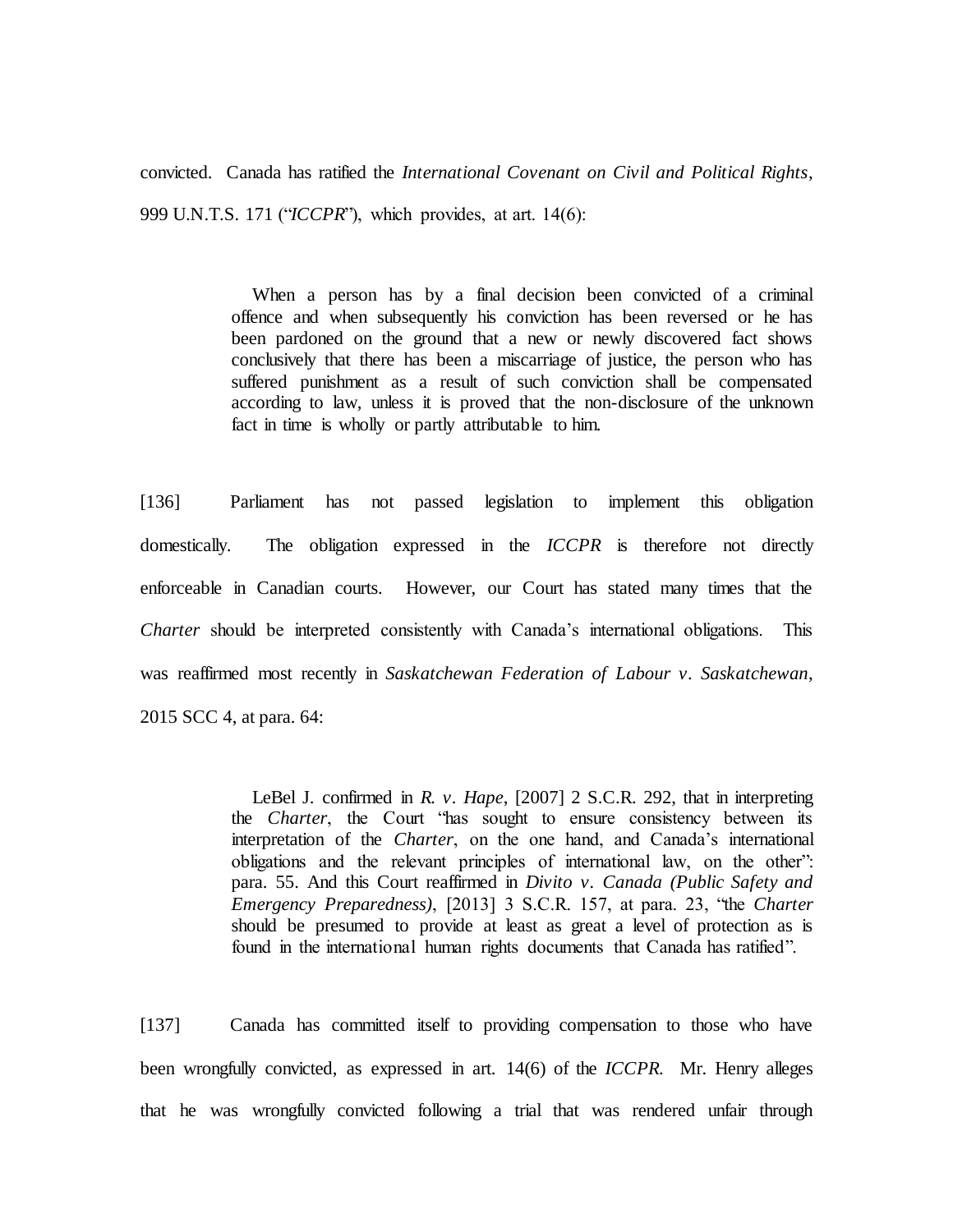violation of his right to disclosure. Section 24(1) authorizes the courts to award damages to compensate Mr. Henry for the harm suffered as a result of this *Charter* breach. It would be inconsistent with the international obligation undertaken by Canada through art. 14(6) of the *ICCPR* to predicate an award of damages under s. 24(1) on Mr. Henry's ability to establish an intentional violation of his *Charter* rights. To require proof of intention would be to lower *Charter* protection below the level of protection found in an international human rights instrument that Canada has ratified. The commitment embodied in art. 14(6) thus further supports our conclusion that Mr. Henry need not establish fault to justify an award of damages under s. 24(1).

## IV. Conclusion

[138] We would allow Mr. Henry's appeal and grant his application to amend his pleadings to include a claim for *Charter* damages against the Attorney General of British Columbia in accordance with these reasons. It is sufficient for Mr. Henry to allege that the Crown breached its constitutional obligation to disclose relevant information and that *Charter* damages would be an appropriate and just remedy, serving one or more of the functions of compensation, vindication and deterrence. Mr. Henry need not allege that the Crown breached its constitutional obligation intentionally, or with malice, in order to access *Charter* damages. His pleadings allege that significant non-disclosure resulted in wrongful convictions and 27 years of incarceration. There can be little doubt that, if these allegations are proven, damages would be "appropriate and just" under s. 24(1) of the *Charter*.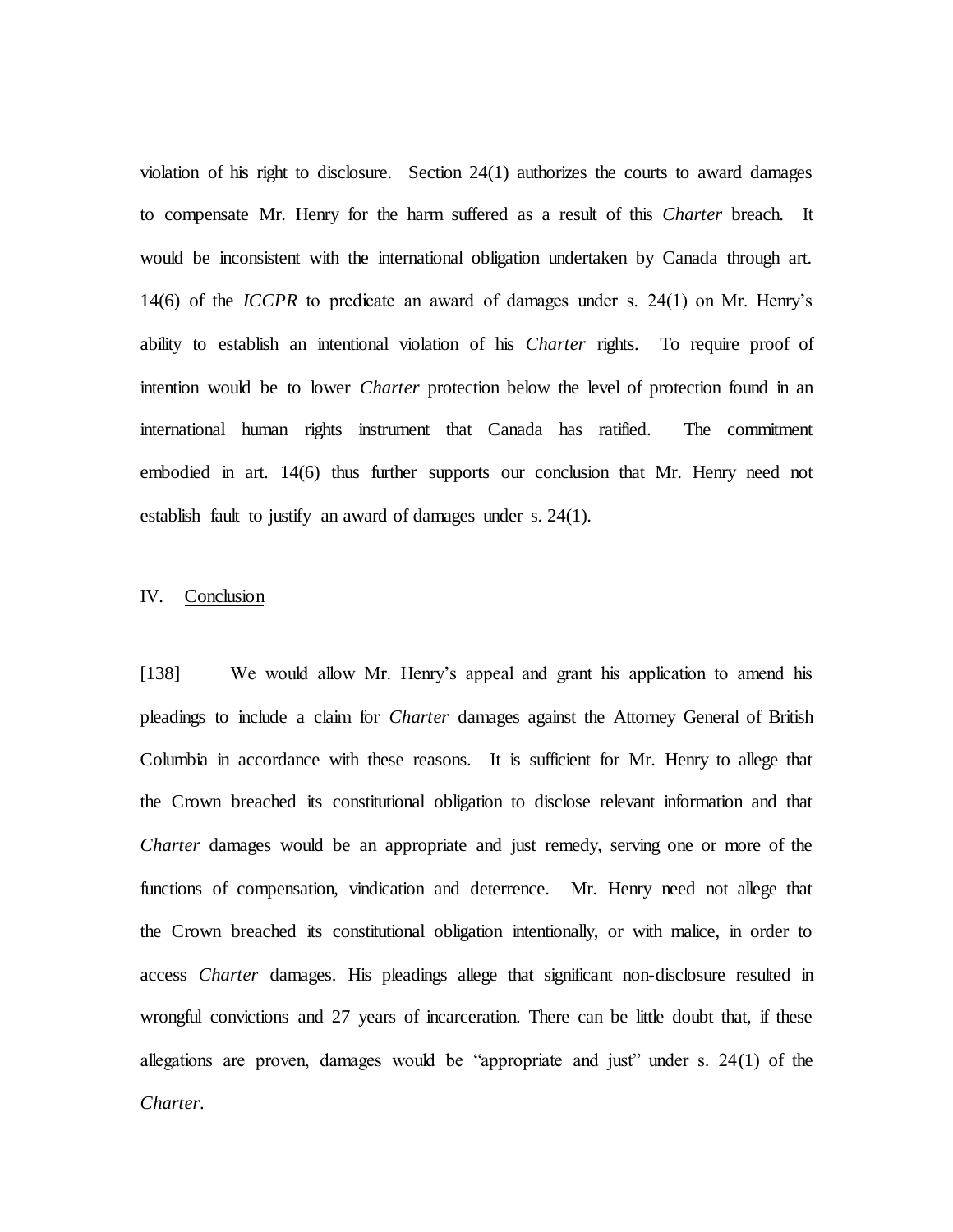*Appeal allowed with costs.*

*Solicitors for the appellant: Farris Vaughan Wills & Murphy, Vancouver; Ritchie Sandford, Vancouver; A. Cameron Ward & Company, Vancouver.*

*Solicitor for the respondent Her Majesty The Queen in Right of the Province of British Columbia as represented by the Attorney General of British Columbia: Attorney General of British Columbia, Vancouver.*

*Solicitor for the respondent the Attorney General of Canada: Attorney General of Canada, Vancouver.*

*Solicitor for the intervener the Attorney General of Ontario: Attorney General of Ontario, Toronto.*

*Solicitor for the intervener the Attorney General of Quebec: Attorney General of Quebec, Montréal.*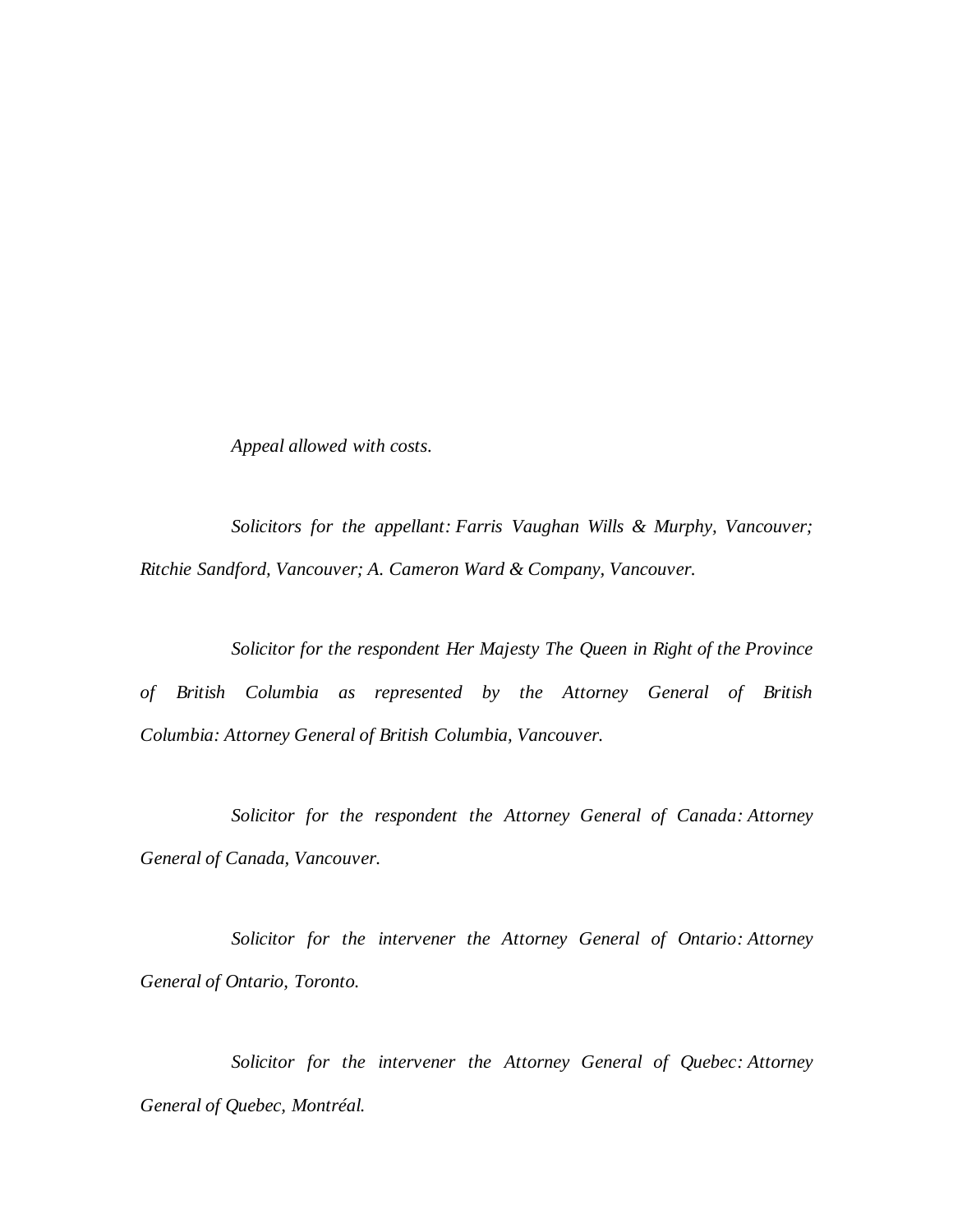*Solicitor for the intervener the Attorney General of Nova Scotia: Attorney General of Nova Scotia, Halifax.*

*Solicitor for the intervener the Attorney General of New Brunswick: Attorney General of New Brunswick, Fredericton.*

*Solicitor for the intervener the Attorney General of Manitoba: Attorney General of Manitoba, Winnipeg.*

*Solicitor for the intervener the Attorney General for Saskatchewan: Attorney General for Saskatchewan, Regina.*

*Solicitor for the intervener the Attorney General of Alberta: Attorney General of Alberta, Calgary.*

*Solicitor for the intervener the Attorney General of Newfoundland and Labrador: Attorney General of Newfoundland and Labrador, St. John's.*

*Solicitors for the intervener the Association in Defence of the Wrongly Convicted: Dewart Gleason, Toronto.*

*Solicitors for the interveners the David Asper Centre for Constitutional Rights and the British Columbia Civil Liberties Association: Sack Goldblatt Mitchell, Toronto.*